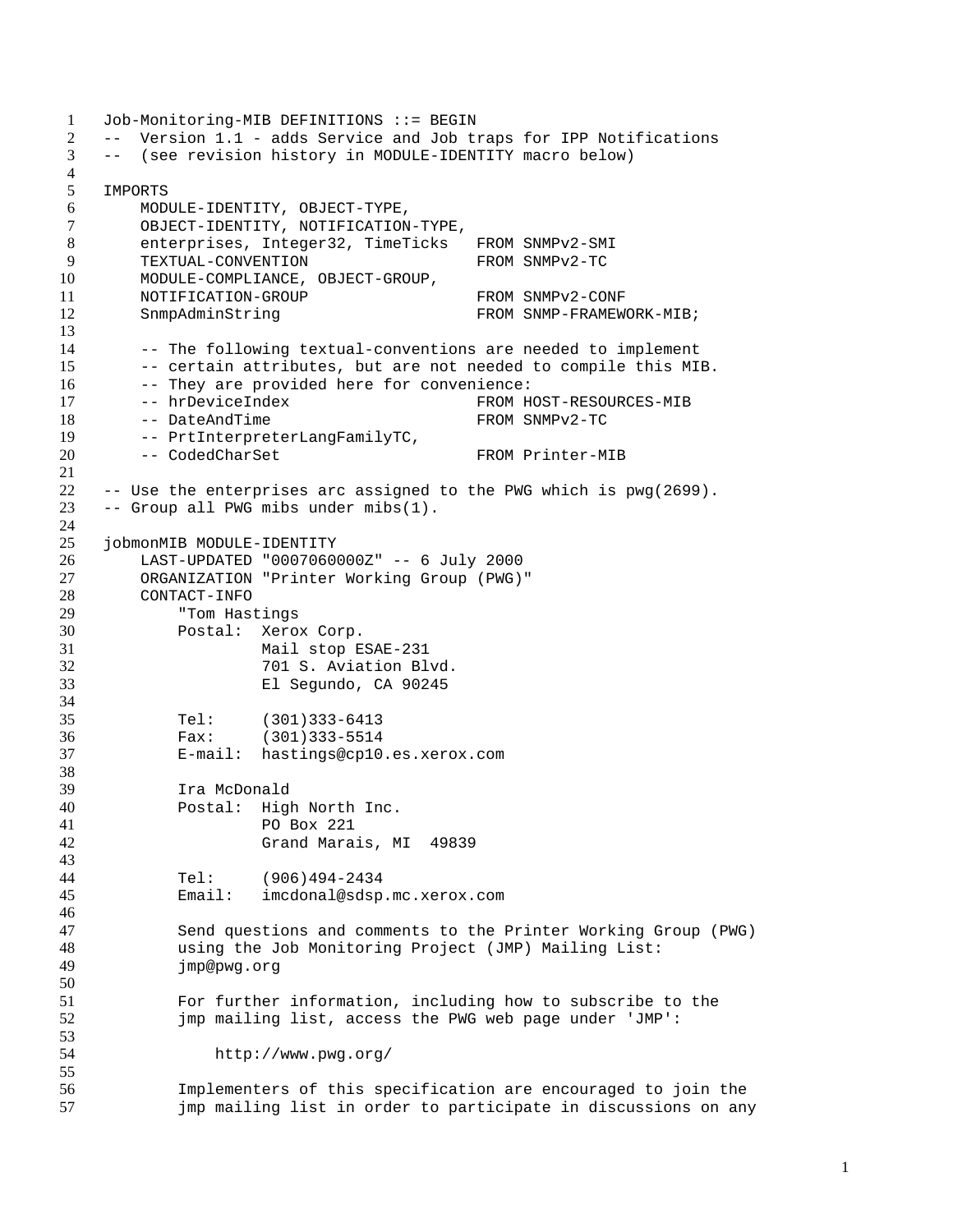clarifications needed and registration proposals being reviewed in order to achieve consensus." DESCRIPTION "The MIB module for monitoring job in servers, printers, and other devices. Version: 1.1" -- revision history REVISION "0007060000Z" -- 6 July 2000 DESCRIPTION "Version 1.1 - adds support for Service and Job events: 1) Added 'SnmpAdminString' to IMPORTS clause for new objects. 72 2) Corrected OID in MODULE-IDENTITY to use forward reference to<br>73 definition of 'pwg' from 'enterprises' and 'mibs' from 'pwg' definition of 'pwg' from 'enterprises' and 'mibs' from 'pwg' 3) Added 'JmServiceStateTC' textual convention 4) Added 'jmMirrorAttr' and 'jmSystem' object identifiers **1988** reserved for future extensions<br>77 1989 5) Added Service, Job, Job Comple 77 5) Added Service, Job, Job Completed, and Job Progress traps<br>78 6 for job notifications (aligned with IPP Notifications) for job notifications (aligned with IPP Notifications) 6) Added Service, Service Event, Job Event, and Job Progress object groups to support above traps" REVISION "9902190000Z" -- 19 February 1999 DESCRIPTION "Version 1.0 - published as RFC 2707" 85 ::=  $\{ \text{miss } 1 \}$  -- forward reference pwg OBJECT IDENTIFIER ::= { enterprises 2699 } mibs OBJECT IDENTIFIER ::= { pwg 1 } -- Textual conventions for this MIB module 92 JmUTF8StringTC ::= TEXTUAL-CONVENTION<br>93 DISPLAY-HINT "255a" DISPLAY-HINT "255a" STATUS current DESCRIPTION 96 To facilitate internationalization, this TC represents<br>97 Sinformation taken from the ISO/IEC IS 10646-1 character information taken from the ISO/IEC IS 10646-1 character set, encoded as an octet string using the UTF-8 character encoding scheme. See section 3.6.1, entitled: 'Text generated by the server or device'." SYNTAX OCTET STRING (SIZE (0..63)) 105 JmJobStringTC ::= TEXTUAL-CONVENTION<br>106 STATUS current STATUS current DESCRIPTION "To facilitate internationalization, this TC represents information using any coded character set registered by IANA as specified in section 3.7. While it is recommended that the coded character set be UTF-8 [UTF-8], the actual coded character set SHALL be indicated by the value of the jobCodedCharSet(8) attribute for the job.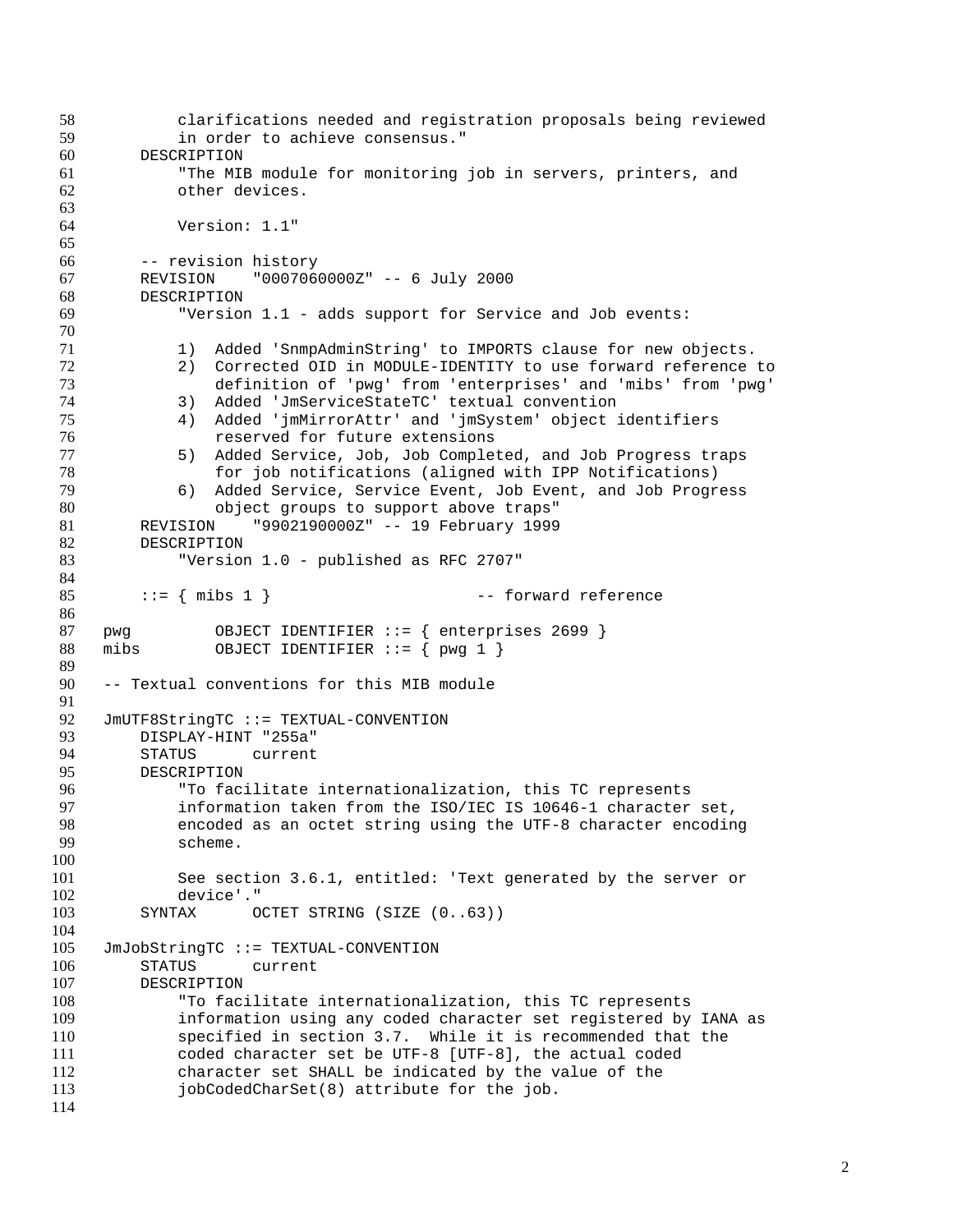```
115 See section 3.6.2, entitled: 'Text supplied by the job
116 submitter'."
117 SYNTAX OCTET STRING (SIZE (0..63))
118
119
120 JmNaturalLanguageTagTC ::= TEXTUAL-CONVENTION
121 STATUS current
122 DESCRIPTION
            "An IETF RFC 1766-compliant 'language tag', with zero or more
124 sub-tags that identify a natural language. While RFC 1766
125 specifies that the US-ASCII values are case-insensitive, this
126 MIB specification requires that all characters SHALL be lower
127 case in order to simplify comparing by management applications.
128
129 See section 3.6.1, entitled: 'Text generated by the server or<br>130 device' and section 3.6.2, entitled: 'Text supplied by the jol
130 device' and section 3.6.2, entitled: 'Text supplied by the job submitter'."
131 submitter'."<br>132 SYNTAX OCTE
         SYNTAX OCTET STRING (SIZE (0..63))
133
134 JmTimeStampTC ::= TEXTUAL-CONVENTION
135 STATUS current
136 DESCRIPTION
137 "The simple time at which an event took place. The units are
138 in seconds since the system was booted.
139
140 NOTE - JmTimeStampTC is defined in units of seconds, rather
141 than 100ths of seconds, so as to be simpler for agents to
142 implement (even if they have to implement the 100ths of a
143 second to comply with implementing sysUpTime in MIB-II[mib-<br>144 1Il.)
            II.)
145
146 NOTE - JmTimeStampTC is defined as an Integer32 so that it can
147 be used as a value of an attribute, i.e., as a value of the
148 jmAttributeValueAsInteger object. The TimeStamp textual-
149 convention defined in SNMPv2-TC [SMIv2-TC] is defined as an
150 APPLICATION 3 IMPLICIT INTEGER tag, not an Integer32 which is
            151 defined in SNMPv2-SMI [SMIv2-TC] as UNIVERSAL 2 IMPLICIT
152 INTEGER, so cannot be used in this MIB as one of the values of
153 jmAttributeValueAsInteger."<br>154 SYNTAX INTEGER (0..2147483
         SYNTAX INTEGER (0..2147483647)
155
156 JmJobSourcePlatformTypeTC ::= TEXTUAL-CONVENTION
157 STATUS current
158 DESCRIPTION
159 "The source platform type that can submit jobs to servers or
160 devices in any of the 3 configurations.
161
162 This is a type 2 enumeration. See Section 3.7.1.2. See also<br>163 TANA operating-system-names registry."
            163 IANA operating-system-names registry."
164 SYNTAX INTEGER {
165 other(1),
166 unknown(2),
167 sptUNIX(3), -- UNIX
168 sptOS2(4), -6S/2169 sptPCDOS(5), -- DOS<br>170 sptNT(6), -- NT
170 sptNT(6), -- NT<br>171 sptMVS(7). -- MVS
            sptMVS(7),
```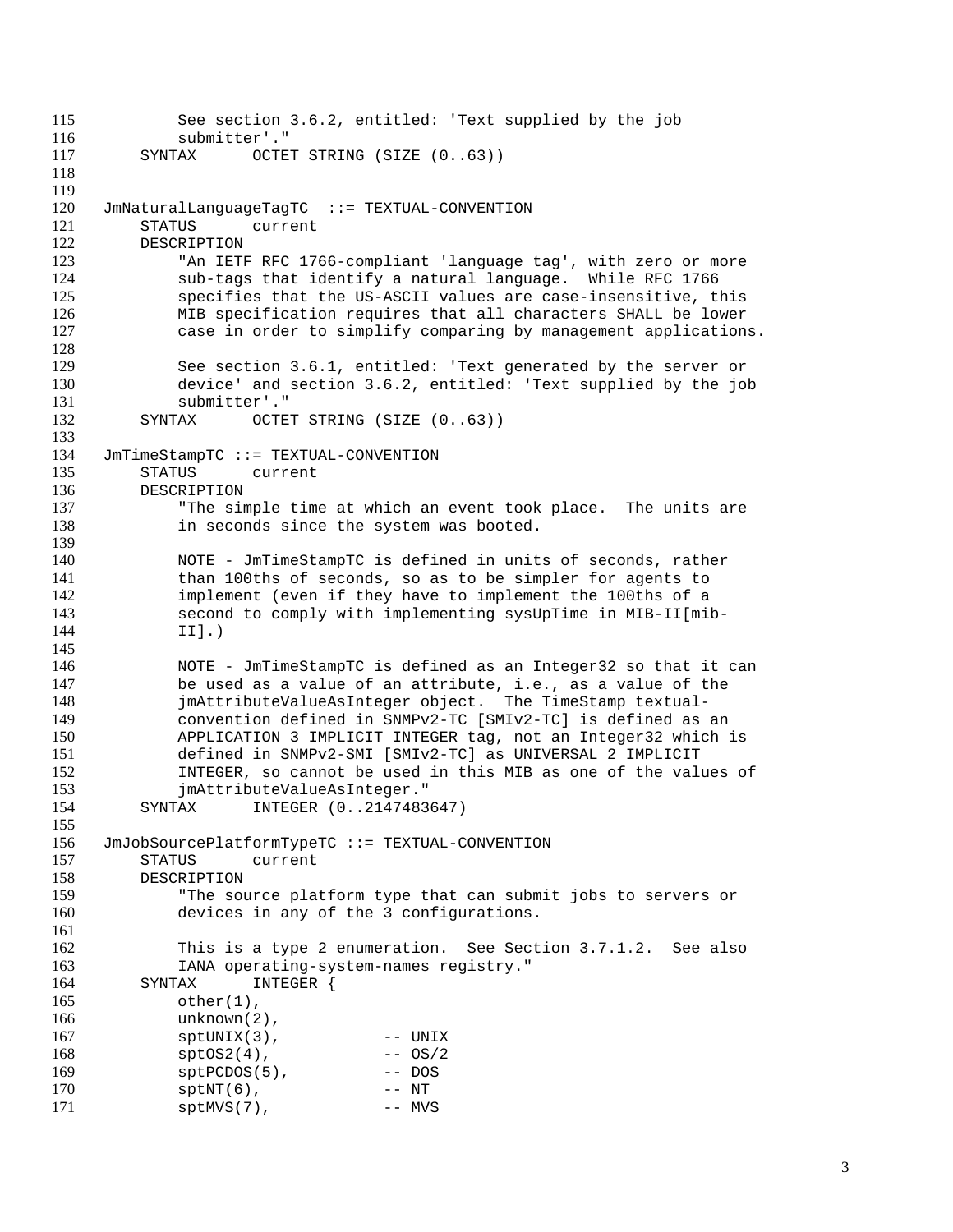```
172 sptVM(8), -- VM
173 sptOS400(9), -- OS/400
174 sptVMS(10), -- VMS
175 sptWindows(11), -- Windows
176 sptNetWare(12) -- NetWare
177 }
178
179 JmFinishingTC ::= TEXTUAL-CONVENTION<br>180 STATUS current
         STATUS current
181 DESCRIPTION
182 The type of finishing operation.
183
184 These values are the same as the enum values of the IPP
185 'finishings' attribute. See Section 3.7.1.2.
186
187 other(1),<br>188 Some
188 Some other finishing operation besides one of the specified<br>189 or registered values.
                 or registered values.
190
191 unknown(2),<br>192 The fin
                 The finishing is unknown.
193
194 none (3),
195 Perform no finishing.
196
197 staple(4),
198 Bind the document(s) with one or more staples. The exact
199 number and placement of the staples is site-defined.
200
201 punch(5),
202 102 Holes are required in the finished document. The exact<br>203 11 mumber and placement of the holes is site-defined. The
203 1000 number and placement of the holes is site-defined. The 204 comparent punch specification MAY be satisfied (in a site- and
                 punch specification MAY be satisfied (in a site- and
205 implementation-specific manner) either by<br>206 drilling/punching, or by substituting pre-
                 drilling/punching, or by substituting pre-drilled media.
207
208 cover(6),
209 Select a non-printed (or pre-printed) cover for the<br>210 document. This does not supplant the specification
210 document. This does not supplant the specification of a<br>211 contract of the specification of a cover stock medium) by the document
                 printed cover (on cover stock medium) by the document
212 itself.
213
214 bind(7)
215 Binding is to be applied to the document; the type and
216 placement of the binding is product-specific.
217
218 This is a type 2 enumeration. See Section 3.7.1.2."<br>219 SYNTAX INTEGER {
219 SYNTAX INTEGER {<br>220 other(1).
             other(1),
221 unknown(2),
222 none(3),
223 staple(4),
224 punch(5),
225 cover(6),
226 bind(7)
227 }
228
```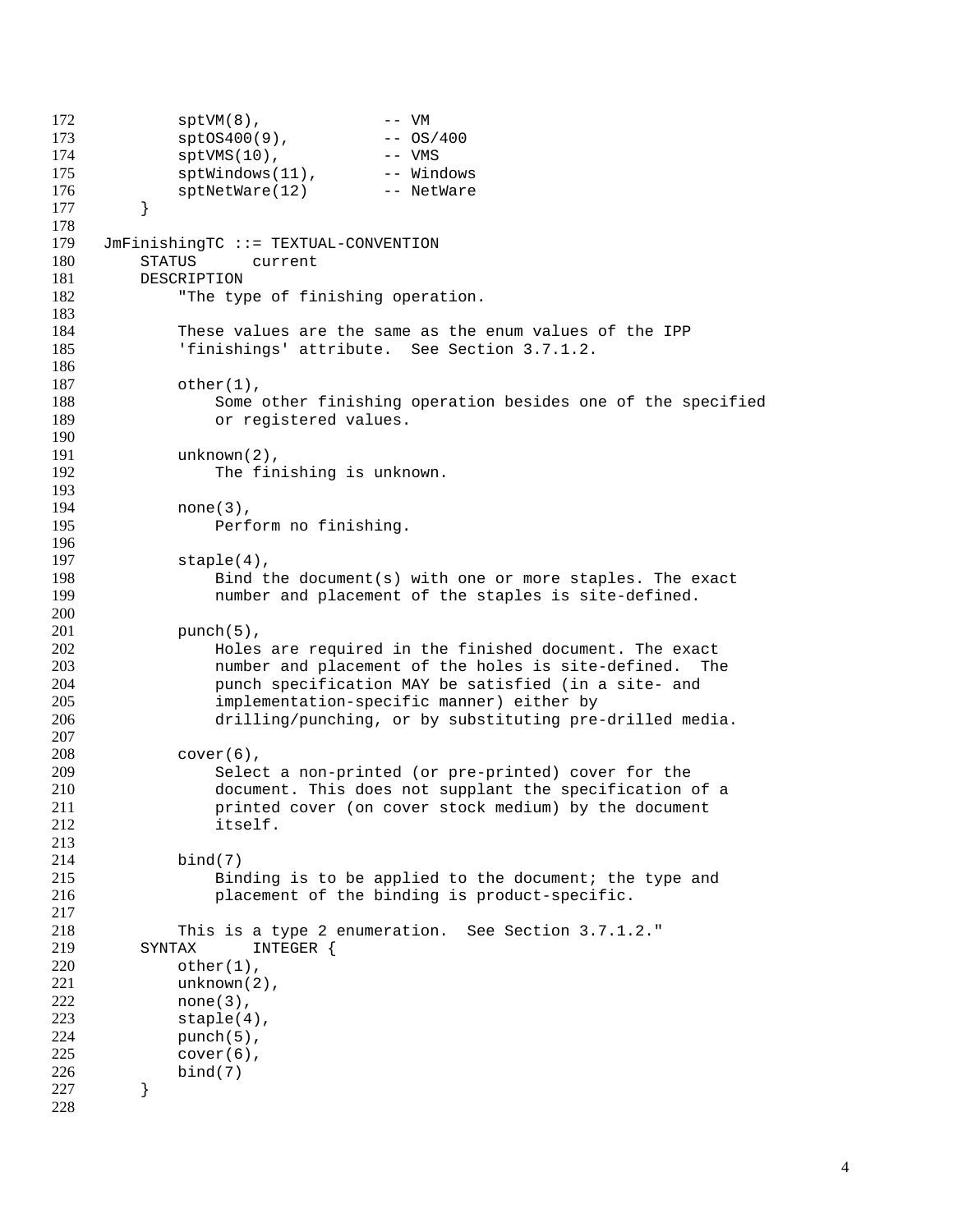```
229 JmPrintQualityTC ::= TEXTUAL-CONVENTION<br>230 STATUS current
          STATUS current
231 DESCRIPTION
232 "Print quality settings.
233
234 These values are the same as the enum values of the IPP 'print-<br>235 quality' attribute. See Section 3.7.1.2.
              quality' attribute. See Section 3.7.1.2.
236
237 This is a type 2 enumeration. See Section 3.7.1.2."<br>238 SYNTAX INTEGER {
          SYNTAX INTEGER {
239 other(1), -- Not one of the specified or registered
240 -- values.
241 unknown(2), -- The actual value is unknown.
242 draft(3), -- Lowest quality available on the printer.
243 normal(4), -- Normal or intermediate quality on the 244244 -- printer.<br>245 high(5) -- Highest
              high(5) -- Highest quality available on the printer.
246 }
247
248 JmPrinterResolutionTC ::= TEXTUAL-CONVENTION
249 STATUS current
250 DESCRIPTION
251 "Printer resolutions.
252
253 1253 Nine octets consisting of two 4-octet SIGNED-INTEGERs followed<br>254 254 by a SIGNED-BYTE. The values are the same as those specified
254 by a SIGNED-BYTE. The values are the same as those specified
              in the Printer MIB [printmib]. The first SIGNED-INTEGER
256 contains the value of prtMarkerAddressabilityXFeedDir. The
257 second SIGNED-INTEGER contains the value of<br>258 second struct professability reed Dir. The SIGNED
258 prtMarkerAddressabilityFeedDir. The SIGNED-BYTE contains the
              value of prtMarkerAddressabilityUnit.
260
261 Note: the latter value is either 3 (tenThousandsOfInches) or 4
262 (micrometers) and the addressability is in 10,000 units of<br>263 measure. Thus the SIGNED-INTEGERs represent integral values
263 measure. Thus the SIGNED-INTEGERs represent integral values in<br>264 either dots-per-inch or dots-per-centimeter.
              either dots-per-inch or dots-per-centimeter.
265
266 The syntax is the same as the IPP 'printer-resolution'<br>267 attribute. See Section 3.7.1.2."
267 attribute. See Section 3.7.1.2."<br>268 SYNTAX OCTET STRING (SIZE(9))
          SYNTAX OCTET STRING (SIZE(9))
269
270 JmTonerEconomyTC ::= TEXTUAL-CONVENTION
271 STATUS current
272 DESCRIPTION
273 "Toner economy settings.
274
275 This is a type 2 enumeration. See Section 3.7.1.2."<br>276 SYNTAX INTEGER {
276 SYNTAX INTEGER {<br>277 unknown(2), --
277 unknown(2), -- unknown.<br>278 off(3), -- Off. No
              off(3), -- Off. Normal. Use full toner.
279 on(4) -- On. Use less toner than normal.
280 }
281
282 JmBooleanTC ::= TEXTUAL-CONVENTION
283 STATUS current
284 DESCRIPTION<br>285 "Boolear
              "Boolean true or false value.
```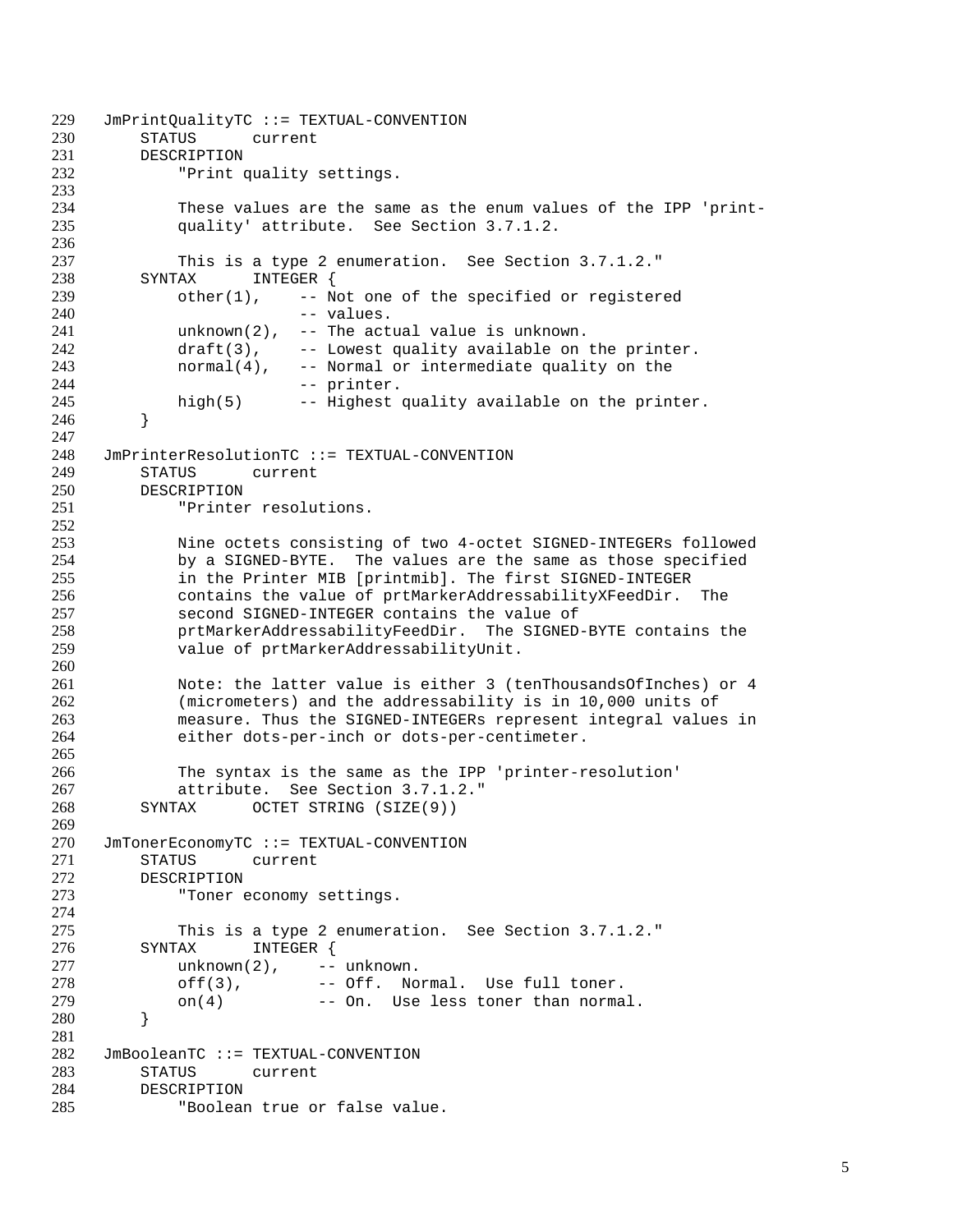```
286
287 This is a type 2 enumeration. See Section 3.7.1.2."
288 SYNTAX INTEGER {
289 unknown(2), -- unknown.
290 false(3), -- FALSE.
291 true(4) -- TRUE.
292 }
293
294 JmMediumTypeTC ::= TEXTUAL-CONVENTION
295 STATUS current
296 DESCRIPTION<br>297 "Identif
            "Identifies the type of medium.
298
299 other(1),
300 The type is neither one of the values listed in this<br>301 Specification nor a registered value.
               specification nor a registered value.
302
303 unknown(2),<br>304 The typ
               The type is not known.
305
306 stationery(3),
307 Separately cut sheets of an opaque material.
308
309 transparency(4),
310 Separately cut sheets of a transparent material.
311
312 envelope(5),
313 Envelopes that can be used for conventional mailing
314 purposes.
315
316 envelopePlain(6),<br>317 Envelopes tha
               Envelopes that are not preprinted and have no windows.
318
319 envelopeWindow(7),<br>320 Envelopes that
               Envelopes that have windows for addressing purposes.
321
322 continuousLong(8),
323 Continuously connected sheets of an opaque material
               connected along the long edge.
325
326 continuousShort(9),
327 Continuously connected sheets of an opaque material
328 connected along the short edge.
329
330 tabStock(10),
331 Media with tabs.
332
333 multiPartForm(11),<br>334 Form medium co
               Form medium composed of multiple layers not pre-attached to
335 one another; each sheet MAY be drawn separately from an
336 input source.
337
338 labels(12),
339 Label-stock.
340
341 multiLayer(13)<br>342 Form mediu
               Form medium composed of multiple layers which are pre-
```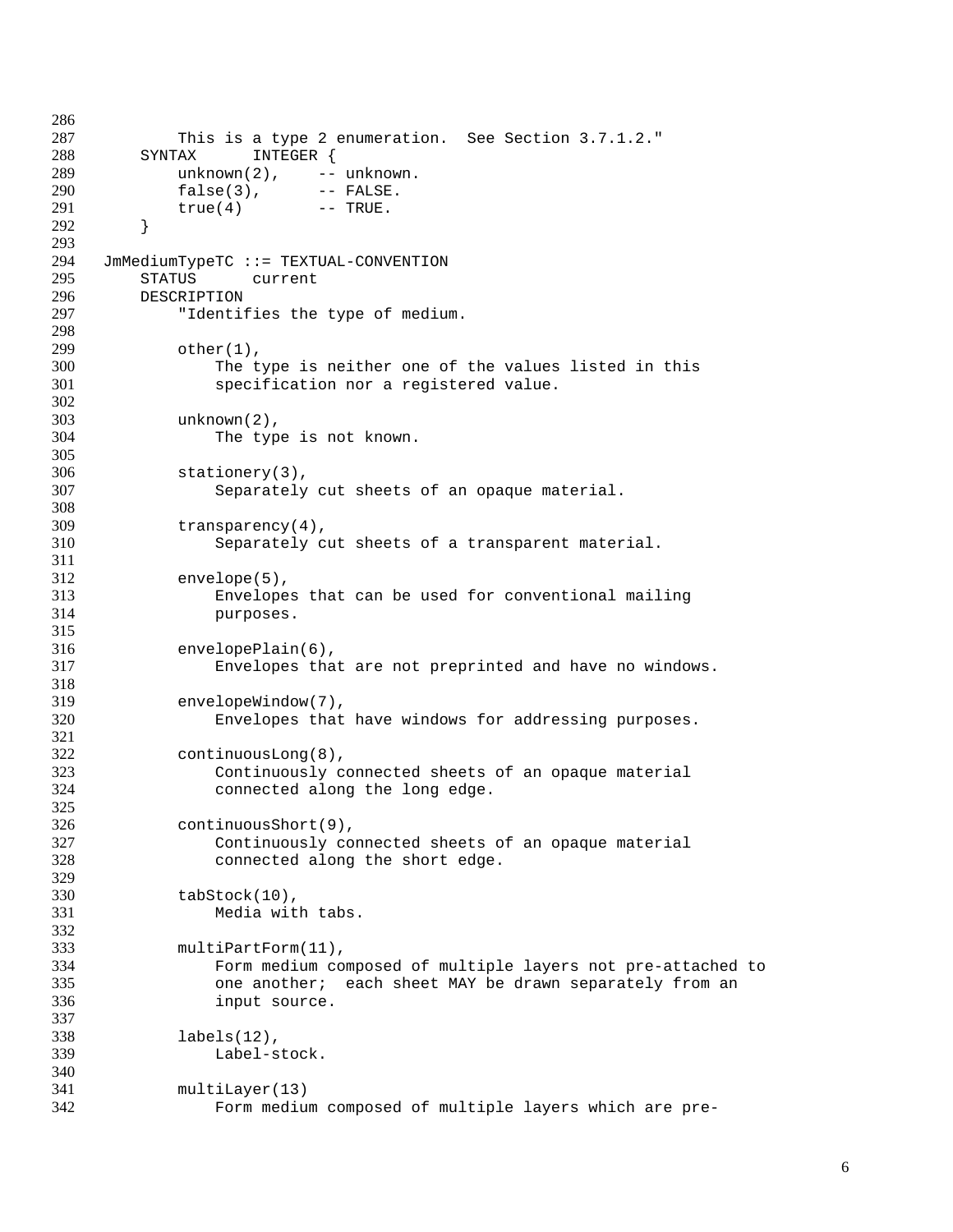```
343 attached to one another, e.g. for use with impact printers.
344
345
346 This is a type 2 enumeration. See Section 3.7.1.2. These enum
347 values correspond to the keyword name strings of the
348 prtInputMediaType object in the Printer MIB [print-mib]. There
349 is no printer description attribute in IPP/1.0 that represents
350 these values."<br>351 SYNTAX INTEGE
        SYNTAX INTEGER {
352 other(1),
353 unknown(2),
354 stationery(3),
355 transparency(4),
356 envelope(5),
357 envelopePlain(6),<br>358 envelopeWindow(7)
358 envelopeWindow(7),<br>359 continuousLong(8),
359 continuousLong(8),<br>360 continuousShort(9)
360 continuousShort(9),<br>361 tabStock(10),
           tabStock(10),
362 multiPartForm(11),
363 labels(12),
364 multiLayer(13)
365 }
366
367 JmJobCollationTypeTC ::= TEXTUAL-CONVENTION
368 STATUS current
369 DESCRIPTION
370 "This value is the type of job collation. Implementations that
371 don't support multiple documents or don't support multiple
372 copies SHALL NOT support the uncollatedDocuments(5) value.
373
374 This is a type 2 enumeration. See Section 3.7.1.2. See also
375 Section 3.4, entitled 'Monitoring Job Progress'."
376 SYNTAX INTEGER {<br>377 other(1),
377 other(1),<br>378 unknown(2)
378 unknown(2),
           uncollatedSheets(3), -- sheets within each document copy
380 -- are not collated: 1 1 ..., 2 2 ...,
381 -- No corresponding value of IPP -- No corresponding value of IPP 382
                                 -- "multiple-document-handling"
383 collatedDocuments(4), -- internal collated sheets,
384 -- documents: A, B, A, B, ...
385 -- Corresponds to IPP "multiple-
386 -- document-handling"='separate-
387 -- documents-collated-copies'
388 uncollatedDocuments(5) -- internal collated sheets,
389 -- documents: A, A, ..., B, B, ...<br>390 -- Corresponds to IPP "multiple-
390 -- Corresponds to IPP "multiple-<br>391 -- document-handling"='separate-
391 -- document-handling"='separate-<br>392 -- documents-uncollated-copies'
                                 -- documents-uncollated-copies'
393
394
395 }
396
397 JmJobSubmissionIDTypeTC ::= TEXTUAL-CONVENTION
398 STATUS current<br>399 DESCRIPTION
        DESCRIPTION
```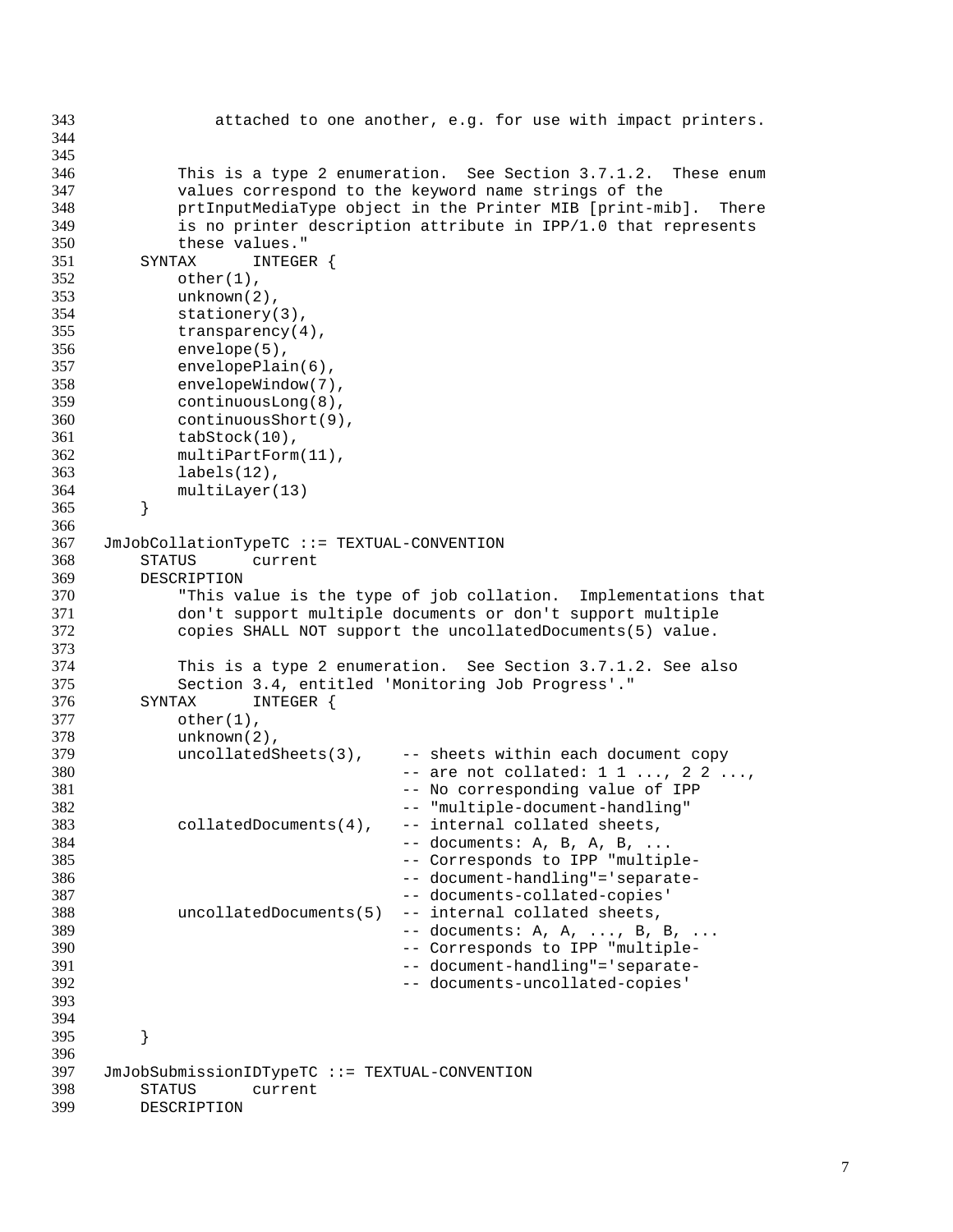"Identifies the format type of a job submission ID. Each job submission ID is a fixed-length, 48-octet printable US-ASCII [US-ASCII] coded character string containing no control characters, consisting of the fields defined in section 3.5.1. This is like a type 2 enumeration. See section 3.7.3." SYNTAX OCTET STRING(SIZE(1)) -- ASCII '0'-'9', 'A'-'Z', 'a'-'z' JmJobStateTC ::= TEXTUAL-CONVENTION STATUS current DESCRIPTION "The current state of the job (pending, processing, completed, etc.). The following figure shows the normal job state transitions:  $+--->$  canceled(7)<br>418 +---> pending(3) -------> processing(5) ------+------> completed(9)  $\qquad \qquad$  --->+ | | +----> aborted(8)  $v$   $v$   $v$   $v$  +---> pendingHeld(4) processingStopped(6) ---+ Figure 4 - Normal Job State Transitions Normally a job progresses from left to right. Other state transitions are unlikely, but are not forbidden. Not shown are the transitions to the canceled state from the pending, pendingHeld, and processingStopped states. Jobs in the pending, processing, and processingStopped states are called 'active', while jobs in the pendingHeld, canceled, aborted, and completed states are called 'inactive'. Jobs reach one of the three terminal states: completed, canceled, or aborted, after the jobs have completed all activity, and all MIB objects and attributes have reached their final values for the job. These values are the same as the enum values of the IPP 'job- state' job attribute. See Section 3.7.1.2. unknown(2), The job state is not known, or its state is indeterminate. 447 pending(3),<br>448 The iob The job is a candidate to start processing, but is not yet processing. pendingHeld(4), The job is not a candidate for processing for any number of reasons but will return to the pending state as soon as the reasons are no longer present. The job's jmJobStateReasons1 object and/or jobStateReasonsN (N=2..4) attributes SHALL indicate why the job is no longer a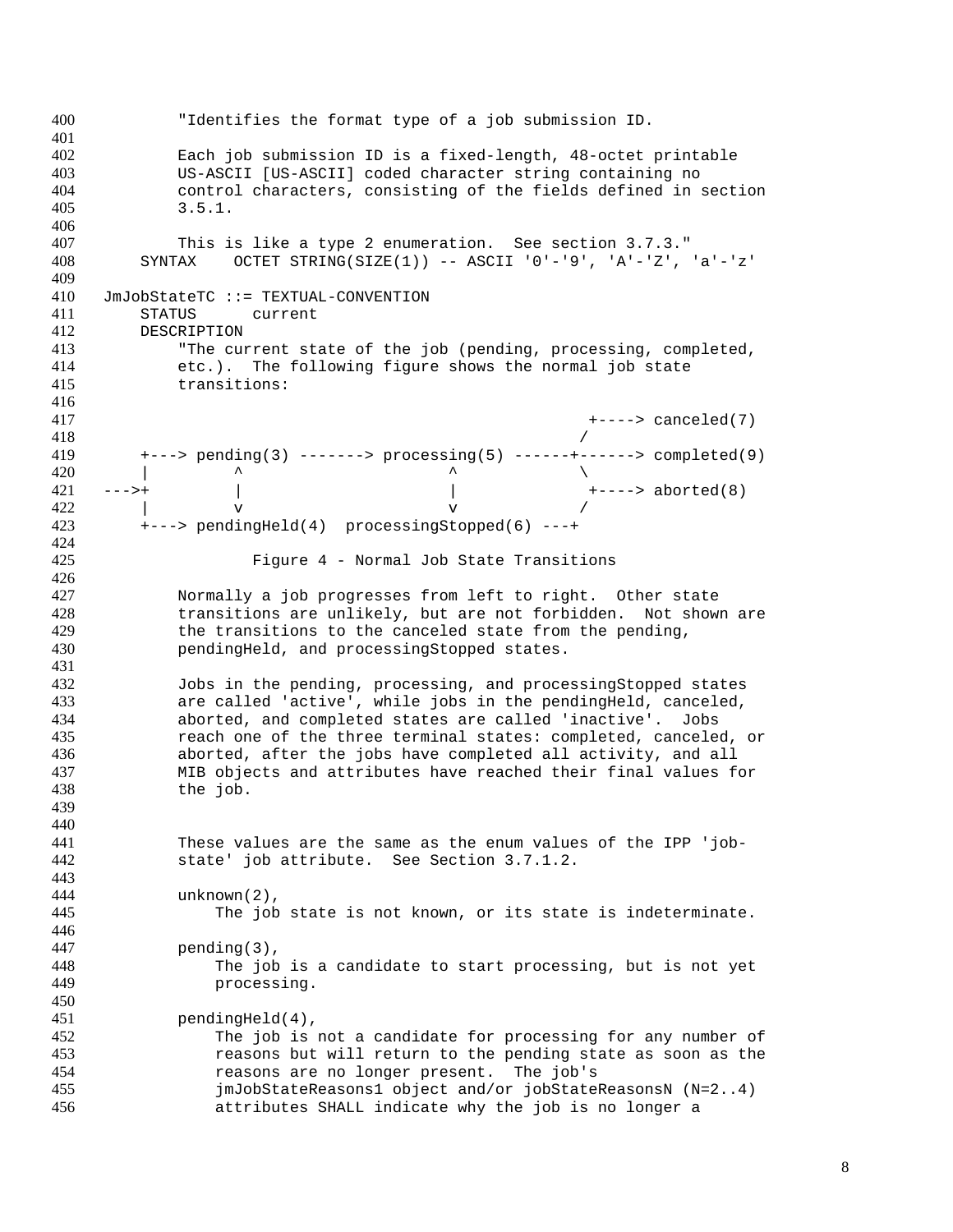| 457 | candidate for processing. The reasons are represented as  |  |  |  |
|-----|-----------------------------------------------------------|--|--|--|
| 458 | bits in the jmJobStateReasons1 object and/or              |  |  |  |
| 459 | jobStateReasonsN (N=24) attributes. See the               |  |  |  |
| 460 | JmJobStateReasonsNTC (N=14) textual convention for the    |  |  |  |
| 461 | specification of each reason.                             |  |  |  |
| 462 |                                                           |  |  |  |
| 463 |                                                           |  |  |  |
|     | $processing(5)$ ,                                         |  |  |  |
| 464 | One or more of:                                           |  |  |  |
| 465 |                                                           |  |  |  |
| 466 | 1. the job is using, or is attempting to use, one or      |  |  |  |
| 467 | more purely software processes that are analyzing,        |  |  |  |
| 468 | creating, or interpreting a PDL, etc.,                    |  |  |  |
| 469 |                                                           |  |  |  |
| 470 | 2. the job is using, or is attempting to use, one or      |  |  |  |
| 471 | more hardware devices that are interpreting a PDL,        |  |  |  |
| 472 | making mark on a medium, and/or performing finishing,     |  |  |  |
| 473 | such as stapling, etc., OR                                |  |  |  |
| 474 |                                                           |  |  |  |
| 475 | 3. (configuration 2) the server has made the job ready    |  |  |  |
| 476 | for printing, but the output device is not yet printing   |  |  |  |
| 477 | it, either because the job hasn't reached the output      |  |  |  |
| 478 | device or because the job is queued in the output         |  |  |  |
| 479 | device or some other spooler, awaiting the output         |  |  |  |
| 480 | device to print it.                                       |  |  |  |
| 481 |                                                           |  |  |  |
| 482 | When the job is in the processing state, the entire job   |  |  |  |
| 483 | state includes the detailed status represented in the     |  |  |  |
| 484 | IETF Host MIB indicated by the hrDeviceIndex value of the |  |  |  |
| 485 |                                                           |  |  |  |
| 486 | job's physicalDevice attribute, if the agent implements   |  |  |  |
|     | such a device MIB.                                        |  |  |  |
| 487 |                                                           |  |  |  |
| 488 | Implementations MAY, though they NEED NOT, include        |  |  |  |
| 489 | additional values in the job's jmJobStateReasons1 object  |  |  |  |
| 490 | to indicate the progress of the job, such as adding the   |  |  |  |
| 491 | jobPrinting value to indicate when the device is actually |  |  |  |
| 492 | making marks on a medium and/or the processingToStopPoint |  |  |  |
| 493 | value to indicate that the server or device is in the     |  |  |  |
| 494 | process of canceling or aborting the job.                 |  |  |  |
| 495 |                                                           |  |  |  |
| 496 | processingStopped(6),                                     |  |  |  |
| 497 | The job has stopped while processing for any number of    |  |  |  |
| 498 | reasons and will return to the processing state as soon   |  |  |  |
| 499 | as the reasons are no longer present.                     |  |  |  |
| 500 |                                                           |  |  |  |
| 501 | The job's jmJobStateReasons1 object and/or the job's      |  |  |  |
| 502 | jobStateReasonsN (N=24) attributes MAY indicate why the   |  |  |  |
| 503 | job has stopped processing. For example, if the output    |  |  |  |
| 504 | device is stopped, the deviceStopped value MAY be         |  |  |  |
| 505 | included in the job's jmJobStateReasons1 object.          |  |  |  |
| 506 |                                                           |  |  |  |
| 507 | NOTE - When an output device is stopped, the device       |  |  |  |
| 508 | usually indicates its condition in human readable form    |  |  |  |
| 509 | at the device. The management application can obtain      |  |  |  |
| 510 |                                                           |  |  |  |
|     | more complete device status remotely by querying the      |  |  |  |
| 511 | appropriate device MIB using the job's deviceIndex        |  |  |  |
| 512 | attribute(s), if the agent implements such a device MIB   |  |  |  |
| 513 |                                                           |  |  |  |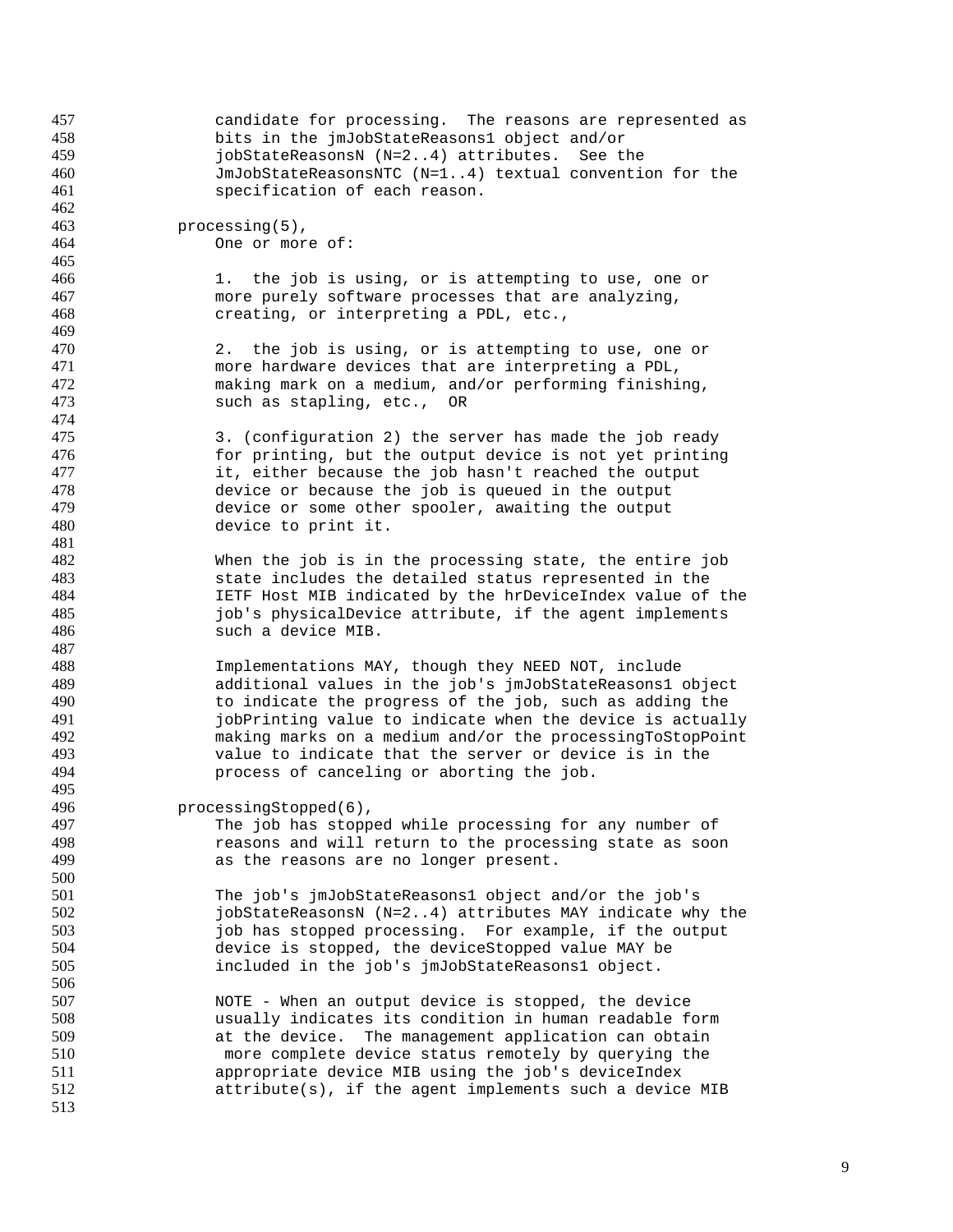| 514 | $canceled(7)$ ,                                                   |
|-----|-------------------------------------------------------------------|
| 515 | A client has canceled the job and the server or device            |
| 516 | has completed canceling the job AND all MIB objects and           |
| 517 | attributes have reached their final values for the job.           |
| 518 | While the server or device is canceling the job, the              |
| 519 | job's jmJobStateReasons1 object SHOULD contain the                |
| 520 | processingToStopPoint value and one of the                        |
| 521 | canceledByUser, canceledByOperator, or canceledAtDevice           |
| 522 | The canceledByUser, canceledByOperator, or<br>values.             |
| 523 | canceledAtDevice values remain while the job is in the            |
| 524 | canceled state.                                                   |
| 525 |                                                                   |
| 526 | $aborted(8)$ ,                                                    |
| 527 | The job has been aborted by the system, usually while the         |
| 528 | job was in the processing or processingStopped state and          |
| 529 | the server or device has completed aborting the job AND           |
| 530 | all MIB objects and attributes have reached their final           |
| 531 | values for the job. While the server or device is                 |
| 532 |                                                                   |
|     | aborting the job, the job's jmJobStateReasons1 object MAY         |
| 533 | contain the processingToStopPoint and abortedBySystem             |
| 534 | values. If implemented, the abortedBySystem value SHALL           |
| 535 | remain while the job is in the aborted state.                     |
| 536 |                                                                   |
| 537 |                                                                   |
| 538 | completed(9)                                                      |
| 539 | The job has completed successfully or with warnings or            |
| 540 | errors after processing and all of the media have been            |
| 541 | successfully stacked in the appropriate output bin(s) AND         |
| 542 | all MIB objects and attributes have reached their final           |
| 543 | values for the job. The job's jmJobStateReasons1 object           |
| 544 | SHOULD contain one of: completedSuccessfully,                     |
| 545 | completedWithWarnings, or completedWithErrors values.             |
| 546 |                                                                   |
| 547 | This is a type 2 enumeration. See Section 3.7.1.2."               |
| 548 | SYNTAX<br>INTEGER {                                               |
| 549 | $unknown(2)$ ,                                                    |
| 550 | $pending(3)$ ,                                                    |
| 551 | $pendingHello(4)$ ,                                               |
| 552 | $processing(5)$ ,                                                 |
| 553 | $processingStoped(6)$ ,                                           |
| 554 | $canceled(7)$ ,                                                   |
| 555 | $aborted(8)$ ,                                                    |
| 556 | completed(9)                                                      |
| 557 | }                                                                 |
| 558 |                                                                   |
| 559 | JmAttributeTypeTC ::= TEXTUAL-CONVENTION                          |
| 560 | <b>STATUS</b><br>current                                          |
| 561 | DESCRIPTION                                                       |
| 562 | "The type of the attribute which identifies the attribute.        |
| 563 |                                                                   |
| 564 | NOTE - The enum assignments are grouped logically with values     |
| 565 |                                                                   |
|     | assigned in groups of 20, so that additional values may be        |
| 566 | registered in the future and assigned a value that is part of     |
| 567 | their logical grouping.                                           |
| 568 |                                                                   |
| 569 | Values in the range $2**30$ to $2**31-1$ are reserved for private |
| 570 | or experimental usage. This range corresponds to the same         |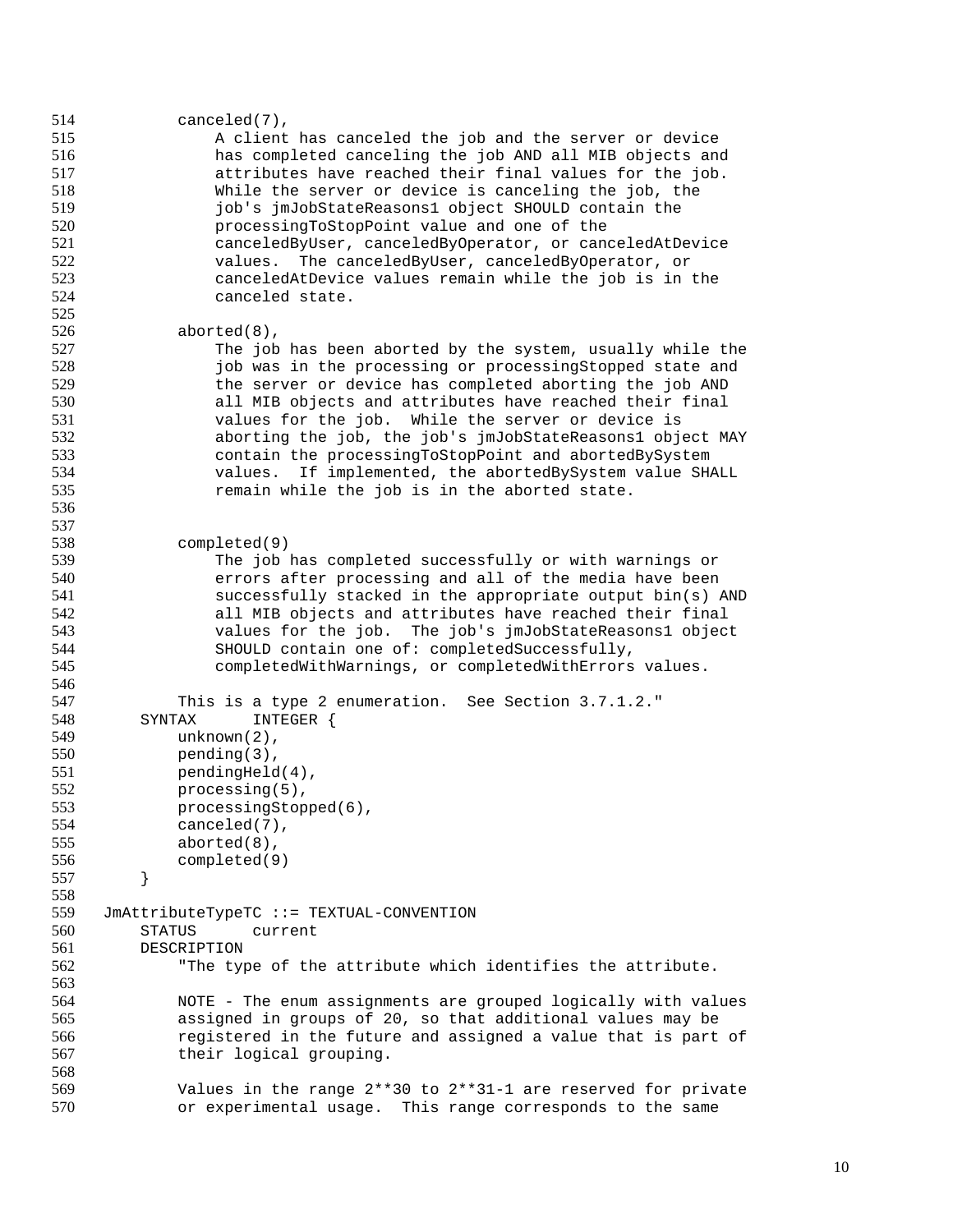| 571<br>572<br>573<br>574<br>575        | range reserved in IPP. Implementers are warned that use of<br>such values may conflict with other implementations.<br>Implementers are encouraged to request registration of enum<br>values following the procedures in Section 3.7.1.                                                             |  |                               |  |  |
|----------------------------------------|----------------------------------------------------------------------------------------------------------------------------------------------------------------------------------------------------------------------------------------------------------------------------------------------------|--|-------------------------------|--|--|
| 576<br>577<br>578<br>579<br>580<br>581 | See Section 3.2 entitled 'The Attribute Mechanism' for a<br>description of this textual-convention and its use in the<br>jmAttributeTable. See Section 3.3.8 for the specification of<br>each attribute. The comment(s) after each enum assignment<br>specifies the data type(s) of the attribute. |  |                               |  |  |
| 582<br>583<br>584                      | This is a type 2 enumeration. See Section 3.7.1.2."                                                                                                                                                                                                                                                |  |                               |  |  |
| 585                                    | SYNTAX<br>INTEGER {                                                                                                                                                                                                                                                                                |  |                               |  |  |
| 586                                    | $other(1)$ ,                                                                                                                                                                                                                                                                                       |  | -- Integer32 (-22147483647)   |  |  |
| 587                                    |                                                                                                                                                                                                                                                                                                    |  | $-- AND/OR$                   |  |  |
| 588                                    |                                                                                                                                                                                                                                                                                                    |  | -- OCTET STRING(SIZE(063))    |  |  |
|                                        |                                                                                                                                                                                                                                                                                                    |  |                               |  |  |
| 589                                    |                                                                                                                                                                                                                                                                                                    |  |                               |  |  |
| 590                                    | -- Job State attributes:                                                                                                                                                                                                                                                                           |  |                               |  |  |
| 591                                    | jobStateReasons2(3),                                                                                                                                                                                                                                                                               |  | -- JmJobStateReasons2TC       |  |  |
| 592                                    | jobStateReasons3(4),                                                                                                                                                                                                                                                                               |  | -- JmJobStateReasons3TC       |  |  |
| 593                                    | jobStateReasons4(5),                                                                                                                                                                                                                                                                               |  | -- JmJobStateReasons4TC       |  |  |
| 594                                    | processingMessage(6),                                                                                                                                                                                                                                                                              |  | -- JmUTF8StringTC (SIZE(063)) |  |  |
| 595                                    | processingMessageNaturalLangTag(7),                                                                                                                                                                                                                                                                |  |                               |  |  |
| 596                                    |                                                                                                                                                                                                                                                                                                    |  | -- OCTET STRING(SIZE(063))    |  |  |
| 597                                    | jobCodedCharSet(8),                                                                                                                                                                                                                                                                                |  | -- CodedCharSet               |  |  |
| 598                                    | jobNaturalLanguageTag(9),                                                                                                                                                                                                                                                                          |  | -- OCTET STRING(SIZE(063))    |  |  |
| 599                                    |                                                                                                                                                                                                                                                                                                    |  |                               |  |  |
| 600                                    | -- Job Identification attributes:                                                                                                                                                                                                                                                                  |  |                               |  |  |
| 601                                    | $jobURI(20)$ ,                                                                                                                                                                                                                                                                                     |  | $--$ OCTET STRING(SIZE(063))  |  |  |
| 602                                    | jobAccountName(21),                                                                                                                                                                                                                                                                                |  | -- OCTET STRING(SIZE(063))    |  |  |
| 603                                    | serverAssignedJobName(22),                                                                                                                                                                                                                                                                         |  | -- JmJobStringTC (SIZE(063))  |  |  |
| 604                                    | $jobName(23)$ ,                                                                                                                                                                                                                                                                                    |  | -- JmJobStringTC (SIZE(063))  |  |  |
| 605                                    | jobServiceTypes(24),                                                                                                                                                                                                                                                                               |  | -- JmJobServiceTypesTC        |  |  |
| 606                                    | jobSourceChannelIndex(25),                                                                                                                                                                                                                                                                         |  | -- Integer32 (02147483647)    |  |  |
| 607                                    | jobSourcePlatformType(26),                                                                                                                                                                                                                                                                         |  | -- JmJobSourcePlatformTypeTC  |  |  |
| 608                                    | submittingServerName(27),                                                                                                                                                                                                                                                                          |  | -- JmJobStringTC (SIZE(063))  |  |  |
| 609                                    | submittingApplicationName(28),                                                                                                                                                                                                                                                                     |  | -- JmJobStringTC (SIZE(063))  |  |  |
| 610                                    | jobOriginatingHost(29),                                                                                                                                                                                                                                                                            |  | -- JmJobStringTC (SIZE(063))  |  |  |
| 611                                    | deviceNameRequested(30),                                                                                                                                                                                                                                                                           |  | -- JmJobStringTC (SIZE(063))  |  |  |
| 612                                    | queueNameRequested(31),                                                                                                                                                                                                                                                                            |  | -- JmJobStringTC (SIZE(063))  |  |  |
| 613                                    | physicalDevice(32),                                                                                                                                                                                                                                                                                |  | -- hrDeviceIndex              |  |  |
| 614                                    |                                                                                                                                                                                                                                                                                                    |  | $--$ AND/OR                   |  |  |
| 615                                    |                                                                                                                                                                                                                                                                                                    |  | -- JmUTF8StringTC (SIZE(063)) |  |  |
| 616                                    | numberOfDocuments(33),                                                                                                                                                                                                                                                                             |  | -- Integer32 (-22147483647)   |  |  |
| 617                                    | fileName(34),                                                                                                                                                                                                                                                                                      |  | -- JmJobStringTC (SIZE(063))  |  |  |
| 618                                    | documentName(35),                                                                                                                                                                                                                                                                                  |  | -- JmJobStringTC (SIZE(063))  |  |  |
| 619                                    | jobComment(36),                                                                                                                                                                                                                                                                                    |  | -- JmJobStringTC (SIZE(063))  |  |  |
| 620                                    | documentFormatIndex(37),                                                                                                                                                                                                                                                                           |  | -- Integer32 (02147483647)    |  |  |
| 621                                    | documentFormat(38),                                                                                                                                                                                                                                                                                |  | -- PrtInterpreterLangFamilyTC |  |  |
| 622                                    |                                                                                                                                                                                                                                                                                                    |  | $--$ AND/OR                   |  |  |
| 623                                    |                                                                                                                                                                                                                                                                                                    |  | -- OCTET STRING(SIZE(063))    |  |  |
| 624                                    |                                                                                                                                                                                                                                                                                                    |  |                               |  |  |
| 625                                    | -- Job Parameter attributes:                                                                                                                                                                                                                                                                       |  |                               |  |  |
| 626                                    | jobPriority(50),                                                                                                                                                                                                                                                                                   |  | $--$ Integer32 $(-2100)$      |  |  |
| 627                                    | jobProcessAfterDateAndTime(51), -- DateAndTime (SNMPv2-TC)                                                                                                                                                                                                                                         |  |                               |  |  |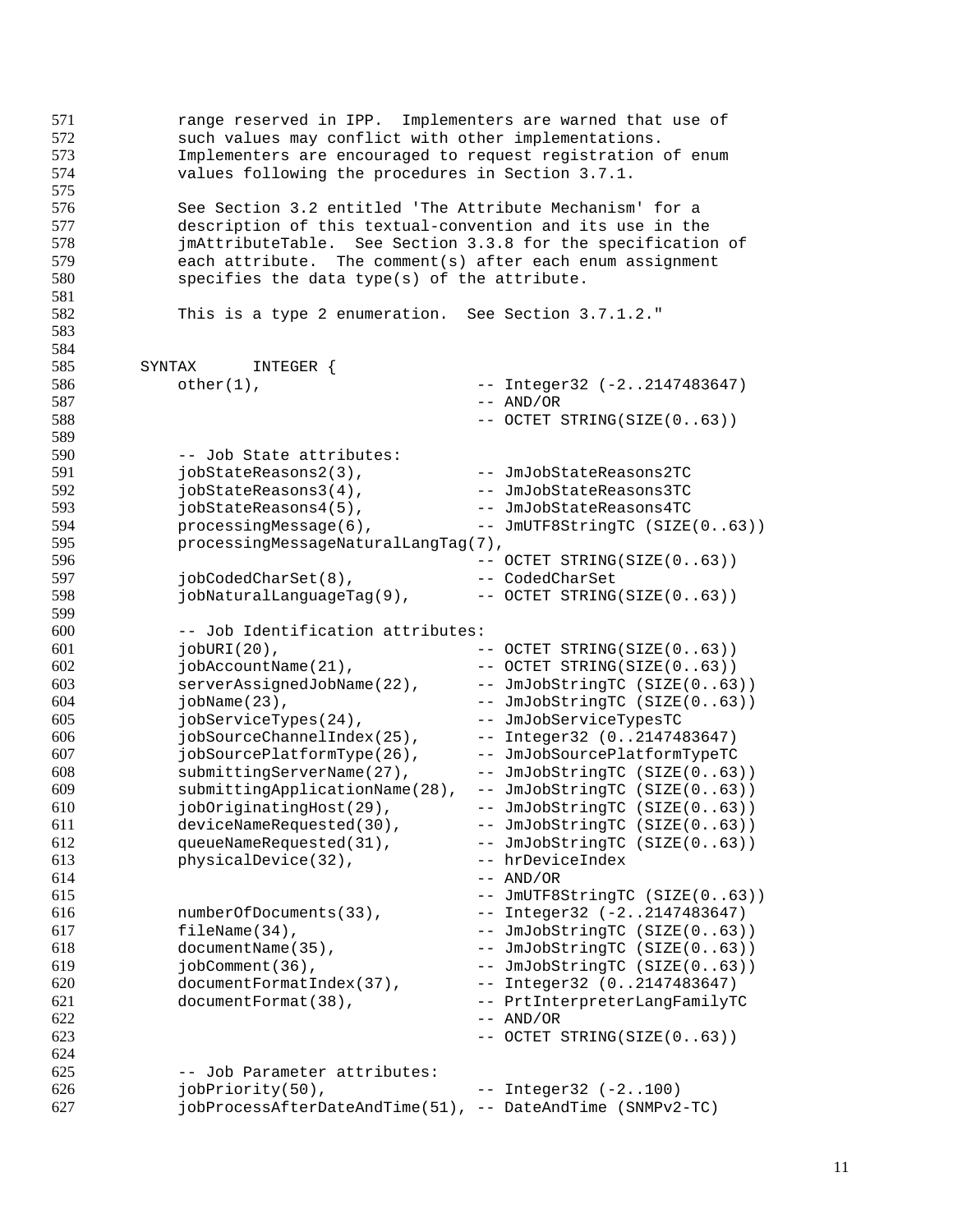```
628 jobHold(52), -- JmBooleanTC<br>629 jobHoldUntil(53), -- JmJobString
629 jobHoldUntil(53), -- JmJobStringTC (SIZE(0..63))
630 outputBin(54), -- Integer32 (0..2147483647)
-4ND/OR632 -- JmJobStringTC (SIZE(0..63))
633 sides(55), -- Integer32 (-2..2)
634 finishing(56), -- JmFinishingTC
635
636 -- Image Quality attributes:
637 printQualityRequested(70), -- JmPrintQualityTC
638 printQualityUsed(71), -- JmPrintQualityTC
639 printerResolutionRequested(72), -- JmPrinterResolutionTC
640 printerResolutionUsed(73), -- JmPrinterResolutionTC
641 tonerEcomonyRequested(74), -- JmTonerEconomyTC
642 tonerEcomonyUsed(75), -- JmTonerEconomyTC
643 tonerDensityRequested(76), -- Integer32 (-2..100)
644 tonerDensityUsed(77), -- Integer32 (-2..100)
645
646 -- Job Progress attributes:
647 jobCopiesRequested(90), -- Integer32 (-2..2147483647)
648 jobCopiesCompleted(91), -- Integer32 (-2..2147483647)
649 documentCopiesRequested(92), -- Integer32 (-2..2147483647)
650 documentCopiesCompleted(93), -- Integer32 (-2..2147483647)
651 jobKOctetsTransferred(94), -- Integer32 (-2..2147483647)
652 sheetCompletedCopyNumber(95), -- Integer32 (-2..2147483647)
653 sheetCompletedDocumentNumber(96),
654 -- Integer32 (-2..2147483647)
655 jobCollationType(97), -- JmJobCollationTypeTC
656
657 -- Impression attributes:
658 impressionsSpooled(110), -- Integer32 (-2..2147483647)
659 impressionsSentToDevice(111), -- Integer32 (-2..2147483647)
660 impressionsInterpreted(112), -- Integer32 (-2..2147483647)
661 impressionsCompletedCurrentCopy(113),
662 -- Integer32 (-2..2147483647)
663 fullColorImpressionsCompleted(114),
664 -- Integer32 (-2..2147483647)
665 highlightColorImpressionsCompleted(115),
666 -- Integer32 (-2..2147483647)
667
668 -- Page attributes:
669 pagesRequested(130), -- Integer32 (-2..2147483647)
670 pagesCompleted(131), -- Integer32 (-2..2147483647)
671 pagesCompletedCurrentCopy(132), -- Integer32 (-2..2147483647)
672
673 -- Sheet attributes:
674 sheetsRequested(150), -- Integer32 (-2..2147483647)
675 sheetsCompleted(151), -- Integer32 (-2..2147483647)
676 sheetsCompletedCurrentCopy(152),-- Integer32 (-2..2147483647)
677
678 -- Resource attributes:
679 mediumRequested(170), -- JmMediumTypeTC
680 -- AND/OR
681 -- JmJobStringTC (SIZE(0..63))
682 mediumConsumed(171), -- Integer32 (-2..2147483647)
-683 - AND
684 -- JmJobStringTC (SIZE(0..63))
```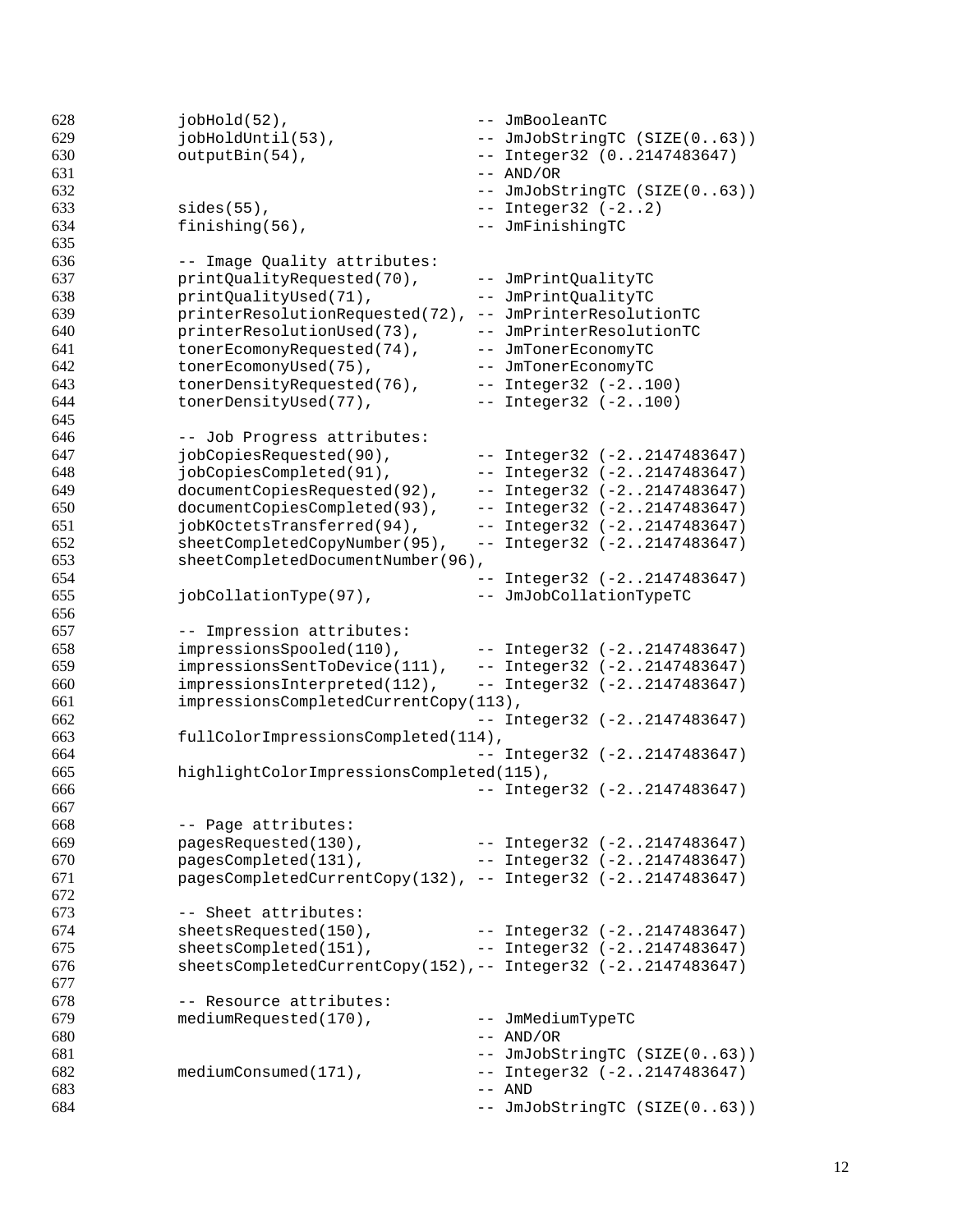| 685 |               | colorantRequested(172),                                          |  | -- Integer32 (-22147483647)     |  |  |
|-----|---------------|------------------------------------------------------------------|--|---------------------------------|--|--|
| 686 |               |                                                                  |  | $--$ AND/OR                     |  |  |
| 687 |               |                                                                  |  | -- JmJobStringTC (SIZE(063))    |  |  |
| 688 |               | colorantConsumed(173),                                           |  | -- Integer32 (-22147483647)     |  |  |
| 689 |               |                                                                  |  | $--$ AND/OR                     |  |  |
| 690 |               |                                                                  |  | -- JmJobStringTC (SIZE(063))    |  |  |
| 691 |               | mediumTypeConsumed(174),                                         |  | -- Integer32 (-22147483647)     |  |  |
| 692 |               |                                                                  |  | $--$ AND                        |  |  |
| 693 |               |                                                                  |  | -- JmJobStringTC (SIZE(063))    |  |  |
| 694 |               | mediumSizeConsumed(175),                                         |  | $--$ Integer32 $(-22147483647)$ |  |  |
| 695 |               |                                                                  |  | $--$ AND                        |  |  |
| 696 |               |                                                                  |  | -- JmJobStringTC (SIZE(063))    |  |  |
| 697 |               |                                                                  |  |                                 |  |  |
| 698 |               | -- Time attributes:                                              |  |                                 |  |  |
| 699 |               | jobSubmissionToServerTime(190), -- JmTimeStampTC                 |  |                                 |  |  |
| 700 |               |                                                                  |  | $--$ AND/OR                     |  |  |
| 701 |               |                                                                  |  | -- DateAndTime                  |  |  |
| 702 |               | jobSubmissionTime(191),                                          |  | -- JmTimeStampTC                |  |  |
| 703 |               |                                                                  |  | $--$ AND/OR                     |  |  |
| 704 |               |                                                                  |  | -- DateAndTime                  |  |  |
| 705 |               | jobStartedBeingHeldTime(192),                                    |  | -- JmTimeStampTC                |  |  |
| 706 |               |                                                                  |  | $--$ AND/OR                     |  |  |
| 707 |               |                                                                  |  | -- DateAndTime                  |  |  |
| 708 |               | jobStartedProcessingTime(193),                                   |  | -- JmTimeStampTC                |  |  |
| 709 |               |                                                                  |  | $--$ AND/OR                     |  |  |
| 710 |               |                                                                  |  | -- DateAndTime                  |  |  |
| 711 |               | jobCompletionTime(194),                                          |  | -- JmTimeStampTC                |  |  |
| 712 |               |                                                                  |  | $--$ AND/OR                     |  |  |
| 713 |               |                                                                  |  | -- DateAndTime                  |  |  |
| 714 |               |                                                                  |  |                                 |  |  |
| 715 |               | jobProcessingCPUTime(195)                                        |  | $--$ Integer32 $(-22147483647)$ |  |  |
|     | }             |                                                                  |  |                                 |  |  |
| 716 |               |                                                                  |  |                                 |  |  |
| 717 |               | JmJobServiceTypesTC ::= TEXTUAL-CONVENTION                       |  |                                 |  |  |
| 718 | <b>STATUS</b> | current                                                          |  |                                 |  |  |
| 719 |               | DESCRIPTION                                                      |  |                                 |  |  |
| 720 |               | "Specifies the type(s) of service to which the job has been      |  |                                 |  |  |
| 721 |               | submitted (print, fax, scan, etc.). The service type is          |  |                                 |  |  |
| 722 |               | represented as an enum that is bit encoded with each job         |  |                                 |  |  |
| 723 |               | service type so that more general and arbitrary services can be  |  |                                 |  |  |
| 724 |               | created, such as services with more than one destination type,   |  |                                 |  |  |
| 725 |               | or ones with only a source or only a destination. For example,   |  |                                 |  |  |
| 726 |               | a job service might scan, faxOut, and print a single job.        |  | In                              |  |  |
| 727 |               | this case, three bits would be set in the jobServiceTypes        |  |                                 |  |  |
| 728 |               | attribute, corresponding to the hexadecimal values: $0x8 + 0x20$ |  |                                 |  |  |
| 729 |               | + 0x4, respectively, yielding: 0x2C.                             |  |                                 |  |  |
| 730 |               |                                                                  |  |                                 |  |  |
| 731 |               | Whether this attribute is set from a job attribute supplied by   |  |                                 |  |  |
| 732 |               | the job submission client or is set by the recipient job         |  |                                 |  |  |
| 733 |               | submission server or device depends on the job submission        |  |                                 |  |  |
| 734 |               | protocol. With either implementation, the agent SHALL return a   |  |                                 |  |  |
| 735 |               | non-zero value for this attribute indicating the type of the     |  |                                 |  |  |
| 736 |               | job.                                                             |  |                                 |  |  |
| 737 |               |                                                                  |  |                                 |  |  |
| 738 |               | One of the purposes of this attribute is to permit a requester   |  |                                 |  |  |
| 739 |               | to filter out jobs that are not of interest. For example, a      |  |                                 |  |  |
| 740 |               | printer operator MAY only be interested in jobs that include     |  |                                 |  |  |
| 741 |               | printing.<br>That is why the attribute is in the job             |  |                                 |  |  |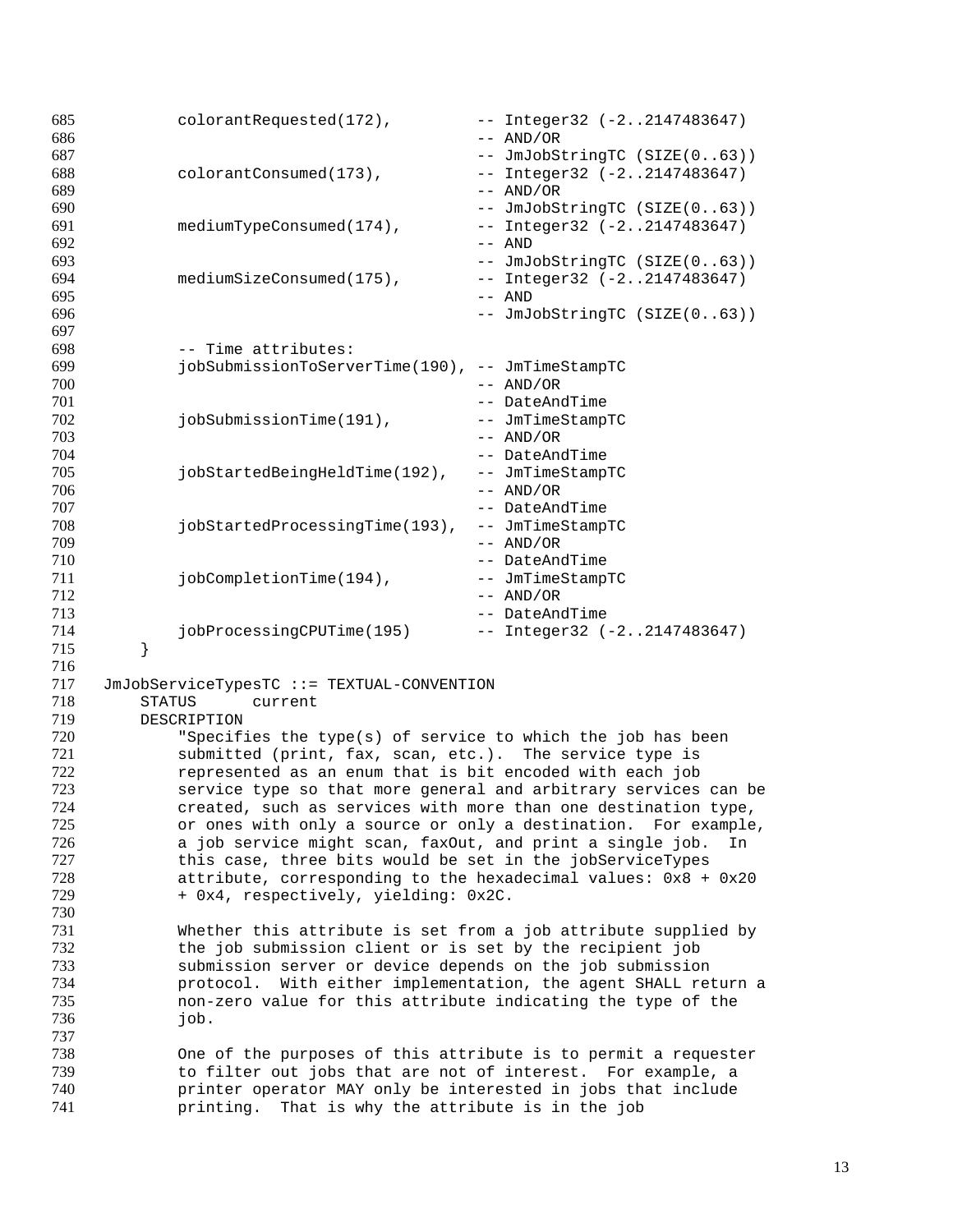identification category. The following service component types are defined (in hexadecimal) and are assigned a separate bit value for use with 746 the jobServiceTypes attribute: 748 other 0x1 749 The job contains some instructions that are not one of the 750 identified types. unknown 0x2 The job contains some instructions whose type is unknown to 754 the agent. print  $0x4$  The job contains some instructions that specify printing 759 scan and  $0x8$  The job contains some instructions that specify scanning faxIn 0x10 The job contains some instructions that specify receive fax faxOut  $0x20$  The job contains some instructions that specify sending fax getFile 0x40 The job contains some instructions that specify accessing files or documents 0x80 putFile 0x80<br>773 The job contains some instructions The job contains some instructions that specify storing files or documents 776 mailList 0x100<br>777 The job contains some instructions 777 The job contains some instructions that specify<br>778 distribution of documents using an electronic ma distribution of documents using an electronic mail system. 780 These bit definitions are the equivalent of a type 2 enum<br>781 except that combinations of them MAY be used together. Se except that combinations of them MAY be used together. See section 3.7.1.2." SYNTAX INTEGER (0..2147483647) -- 31 bits, all but sign bit JmJobStateReasons1TC ::= TEXTUAL-CONVENTION STATUS current DESCRIPTION 788 The JmJobStateReasonsNTC (N=1..4) textual-conventions are used<br>789 With the imJobStateReasons1 object and jobStateReasonsN 789 with the jmJobStateReasons1 object and jobStateReasonsN<br>790 (N=2..4) respectively, to provide additional information (N=2..4), respectively, to provide additional information regarding the current jmJobState object value. These values MAY be used with any job state or states for which the reason makes sense. See section 3.3.9.1 for the specification of each bit value defined for use with the JmJobStateReasons1TC. 796 These bit definitions are the equivalent of a type 2 enum<br>797 except that combinations of bits may be used together. Se 797 except that combinations of bits may be used together. See<br>798 section  $3.7.1.2.$ " section 3.7.1.2."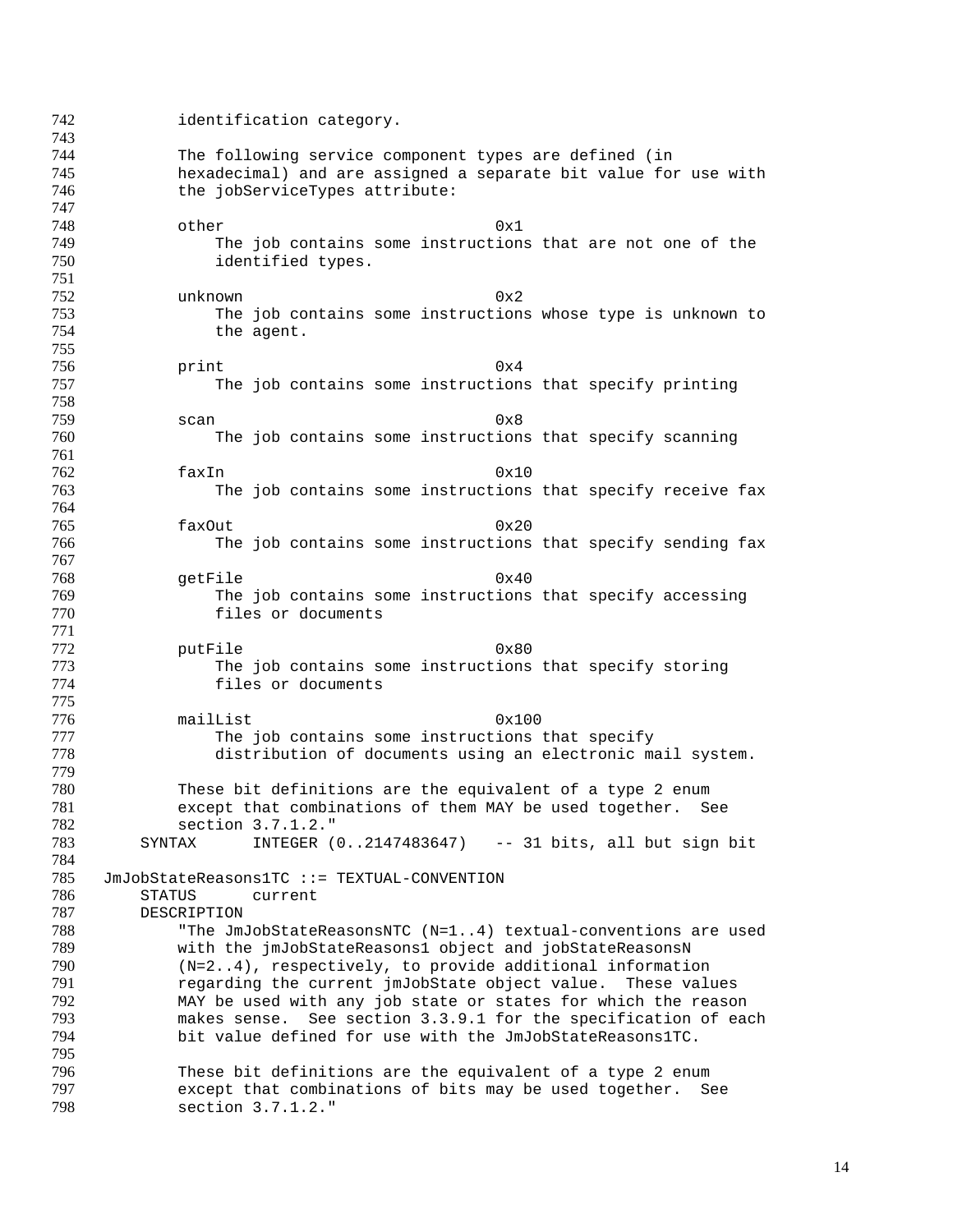799 SYNTAX INTEGER (0..2147483647) -- 31 bits, all but sign bit 800 801 JmJobStateReasons2TC ::= TEXTUAL-CONVENTION 802 STATUS current 803 DESCRIPTION 804 "This textual-convention is used with the jobStateReasons2 805 attribute to provides additional information regarding the 806 imJobState object. See section 3.3.9.2 for the specification<br>807 of JmJobStateReasons2TC. See section 3.3.9.1 for the 807 of JmJobStateReasons2TC. See section 3.3.9.1 for the 808 description under JmJobStateReasons1TC for additional description under JmJobStateReasons1TC for additional 809 information that applies to all reasons. 810 811 These bit definitions are the equivalent of a type 2 enum 812 except that combinations of them may be used together. See 813 section 3.7.1.2."<br>814 SYNTAX INTEGER ( SYNTAX INTEGER (0..2147483647) -- 31 bits, all but sign bit 815 816 JmJobStateReasons3TC ::= TEXTUAL-CONVENTION<br>817 STATUS current 817 STATUS current<br>818 DESCRIPTION **DESCRIPTION** 819 "This textual-convention is used with the jobStateReasons3 820 attribute to provides additional information regarding the 821 jmJobState object. See section 3.3.9.3 for the specification 822 of JmJobStateReasons3TC. See section 3.3.9.1 for the 823 description under JmJobStateReasons1TC for additional<br>824 information that applies to all reasons. information that applies to all reasons. 825 826 These bit definitions are the equivalent of a type 2 enum 827 except that combinations of them may be used together. See 828 section 3.7.1.2. " 829 SYNTAX INTEGER (0..2147483647) -- 31 bits, all but sign bit 830 831 JmJobStateReasons4TC ::= TEXTUAL-CONVENTION 832 STATUS current<br>833 DESCRIPTION 833 DESCRIPTION<br>834 "This to 834 "This textual-convention is used in the jobStateReasons4 attribute to provides additional information regarding the 836 jmJobState object. See section 3.3.9.4 for the specification<br>837 of JmJobStateReasons4TC. See section 3.3.9.1 for the 837 of JmJobStateReasons4TC. See section 3.3.9.1 for the<br>838 description under JmJobStateReasons1TC for additional description under JmJobStateReasons1TC for additional 839 **information that applies to all reasons.** 840 841 These bit definitions are the equivalent of a type 2 enum 842 except that combinations of them may be used together. See 843 section 3.7.1.2."<br>844 SYNTAX INTEGER ( SYNTAX INTEGER (0..2147483647) -- 31 bits, all but sign bit 845 846 JmServiceStateTC ::= TEXTUAL-CONVENTION<br>847 STATUS current STATUS current 848 DESCRIPTION 849 The current state of the service. 850 851 See: Section 4.4.11 'printer-state' in [IPP-MOD]. 852 853 This is a type 2 enumeration. See Section 3.7.1.2."<br>854 SYNTAX INTEGER { 854 SYNTAX INTEGER {<br>855 unknown(2). unknown(2),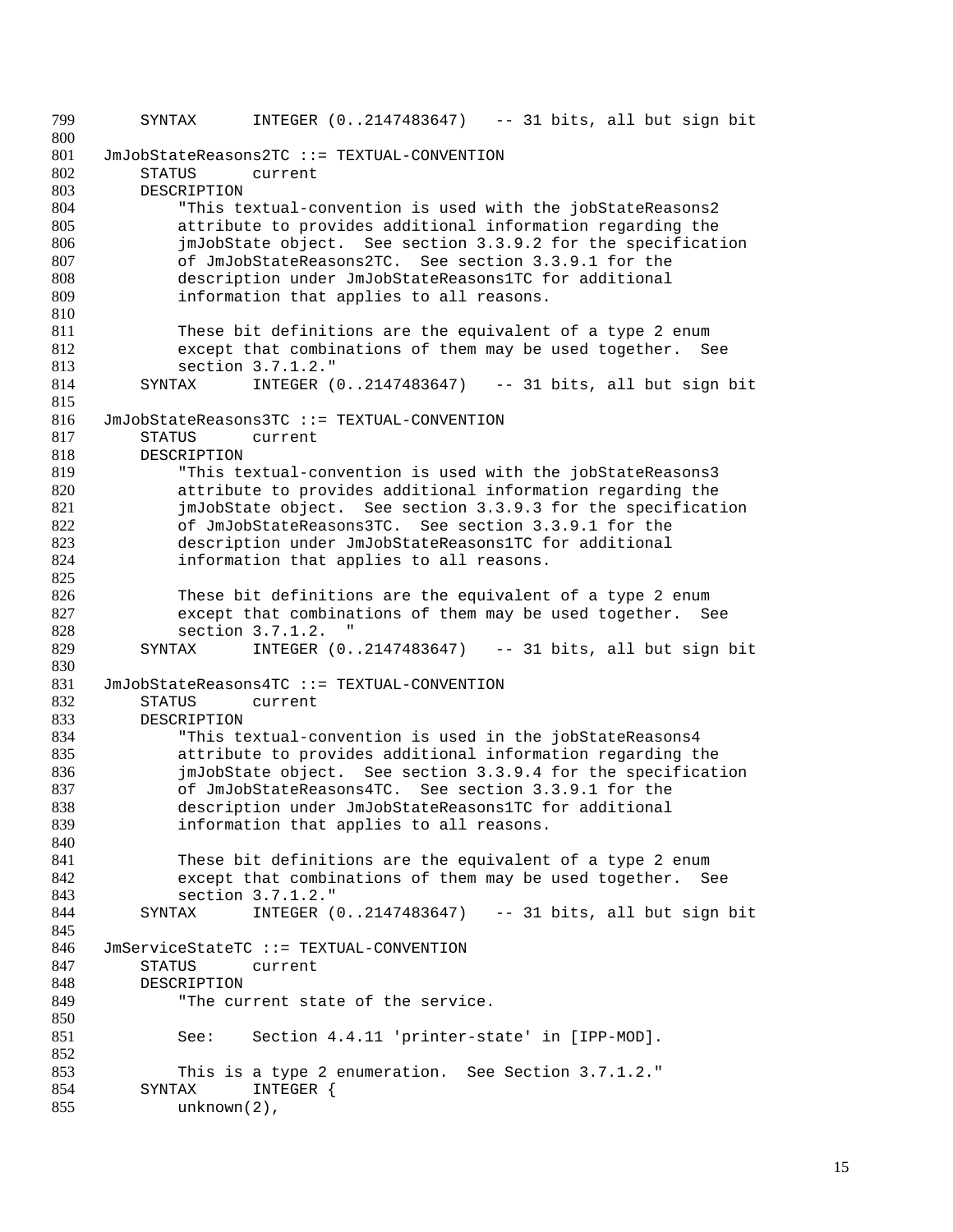```
856 idle(3), \qquad \qquad -- new jobs start immediately
857 processing(4), The same processing and the processing
858 stopped(5) -- intervention required
859 }
860
861 jobmonMIBObjects OBJECT IDENTIFIER ::= { jobmonMIB 1 }
862
863 -- The General Group (MANDATORY)
864
865 -- The jmGeneralGroup consists entirely of the jmGeneralTable.
866
867 jmGeneral OBJECT IDENTIFIER ::= { jobmonMIBObjects 1 }
868
869 jmGeneralTable OBJECT-TYPE
870 SYNTAX SEQUENCE OF JmGeneralEntry
871 MAX-ACCESS not-accessible
872 STATUS current<br>873 DESCRIPTION
873 DESCRIPTION<br>874 "The jm
874 The jmGeneralTable consists of information of a general nature<br>875 that are per-job-set, but are not per-job. See Section 2
            that are per-job-set, but are not per-job. See Section 2
876 entitled 'Terminology and Job Model' for the definition of a
877 job set.
878
879 The MANDATORY-GROUP macro specifies that this group is
880 MANDATORY."
881 ::= \{ \text{imGeneral 1} \}882
883 jmGeneralEntry OBJECT-TYPE
884 SYNTAX JmGeneralEntry
885 MAX-ACCESS not-accessible
886 STATUS current
887 DESCRIPTION
888 "Information about a job set (queue).
889
890 An entry SHALL exist in this table for each job set."<br>891 INDEX { imGeneralJobSetIndex }
891 INDEX \{ \text{jmGeneralJobSetIndex } \}<br>892 := \{ \text{jmGeneralTable 1 } \}::= { \{ \exists mGeneralTable 1 }
893
894 JmGeneralEntry ::= SEQUENCE {<br>895 imGeneralJobSetIndex
         imGeneralJobSetIndex Integer32 (1..32767),
896 jmGeneralNumberOfActiveJobs Integer32 (0..2147483647),
897 jmGeneralOldestActiveJobIndex Integer32 (0..2147483647),
898 jmGeneralNewestActiveJobIndex Integer32 (0..2147483647),
899 jmGeneralJobPersistence Integer32 (15..2147483647),
900 jmGeneralAttributePersistence Integer32 (15..2147483647),
901 jmGeneralJobSetName JmUTF8StringTC (SIZE(0..63))
902 }
903
904 jmGeneralJobSetIndex OBJECT-TYPE
905 SYNTAX Integer32 (1..32767)
906 MAX-ACCESS not-accessible
907 STATUS current
908 DESCRIPTION
909 "A unique value for each job set in this MIB. The jmJobTable
910 and jmAttributeTable tables have this same index as their
911 primary index.
912
```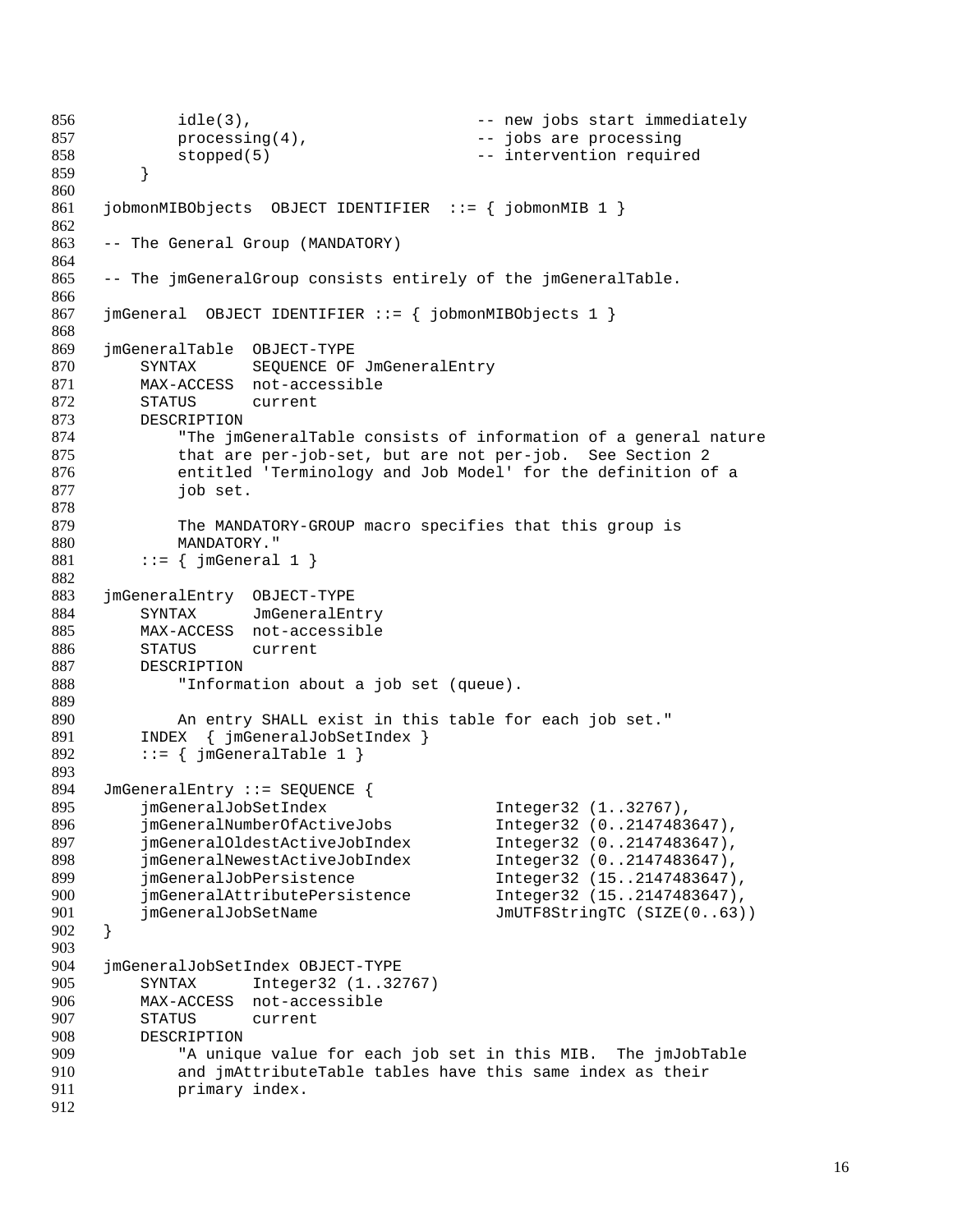```
913 The value(s) of the jmGeneralJobSetIndex SHALL be persistent
914 across power cycles, so that clients that have retained
915 jmGeneralJobSetIndex values will access the same job sets upon
916 subsequent power-up.
917
918 An implementation that has only one job set, such as a printer
919 with a single queue, SHALL hard code this object with the value
920 1.
921
922 See Section 2 entitled 'Terminology and Job Model' for the
923 definition of a job set.
924 Corresponds to the first index in jmJobTable and
925 jmAttributeTable."
926 ::= \{ jmGeneralEntry 1 \}927
928 jmGeneralNumberOfActiveJobs OBJECT-TYPE<br>929 SYNTAX Integer32 (0..214748364
929 SYNTAX Integer32 (0..2147483647)<br>930 MAX-ACCESS read-only
930 MAX-ACCESS read-only<br>931 STATUS current
931 STATUS current<br>932 DESCRIPTION
         DESCRIPTION
933 "The current number of 'active' jobs in the jmJobIDTable,
934 jmJobTable, and jmAttributeTable, i.e., the total number of
935 jobs that are in the pending, processing, or processingStopped
936 states. See the JmJobStateTC textual-convention for the exact<br>937 specification of the semantics of the iob states."
937 specification of the semantics of the job states."<br>938 DEFVAL \{ 0 \} -- no jobs
          DEFVAL \{ 0 \} -- no jobs
939 ::= \{ jmGeneralEntry 2 \}940
941 jmGeneralOldestActiveJobIndex OBJECT-TYPE
942 SYNTAX Integer32 (0..2147483647)
943 MAX-ACCESS read-only
944 STATUS current
945 DESCRIPTION
946 The jmJobIndex of the oldest job that is still in one of the<br>947 Sactive' states (pending, processing, or processingStopped).
947 The states (pending, processing, or processingStopped).<br>948 The other words, the index of the 'active' job that has been
948 In other words, the index of the 'active' job that has been in<br>949 the job tables the longest.
             the job tables the longest.
950
951 If there are no active jobs, the agent SHALL set the value of 952 this object to 0.
             this object to 0.
953
954 See Section 3.2 entitled 'The Job Tables and the Oldest Active
955 and Newest Active Indexes' for a description of the usage of
956 this object."
957 DEFVAL { 0 } -- no active jobs
958 ::= \{ jmGeneralEntry 3 \}959
960 jmGeneralNewestActiveJobIndex OBJECT-TYPE<br>961 SYNTAX Integer32 (0..2147483647)
961 SYNTAX Integer32 (0..2147483647)
962 MAX-ACCESS read-only
963
964
965 STATUS current
966 DESCRIPTION
967 "The jmJobIndex of the newest job that is in one of the
968 'active' states (pending, processing, or processingStopped).
969 In other words, the index of the 'active' job that has been
```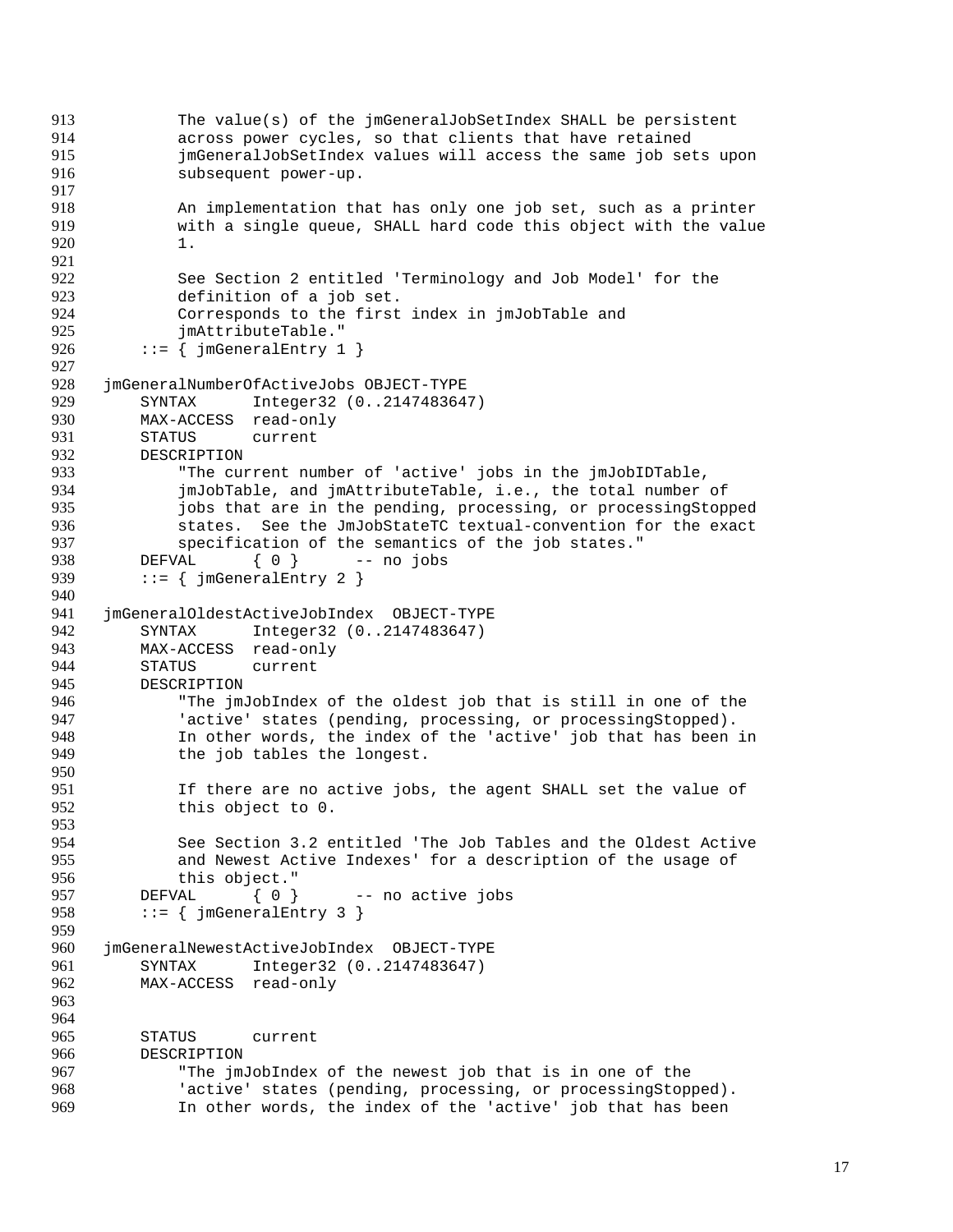```
970 most recently added to the job tables.
971
972 When all jobs become 'inactive', i.e., enter the pendingHeld,
973 completed, canceled, or aborted states, the agent SHALL set the
974 value of this object to 0.
975
976 See Section 3.2 entitled 'The Job Tables and the Oldest Active<br>977 Sand Newest Active Indexes' for a description of the usage of
977 and Newest Active Indexes' for a description of the usage of 978
              this object."
979 DEFVAL { 0 } -- no active jobs
980 ::= \{\text{imGeneralEntry 4 }\}981
982 jmGeneralJobPersistence OBJECT-TYPE
983 SYNTAX Integer32 (15..2147483647)
984 UNITS "seconds"<br>985 MAX-ACCESS read-only
          MAX-ACCESS read-only
986 STATUS current<br>987 DESCRIPTION
987 DESCRIPTION<br>988 "The mi
988 The minimum time in seconds for this instance of the Job Set<br>989 that an entry SHALL remain in the jmJobIDTable and jmJobTable
              989 that an entry SHALL remain in the jmJobIDTable and jmJobTable
990 after processing has completed, i.e., the minimum time in
991 seconds starting when the job enters the completed, canceled,
992 or aborted state.
993
994 Configuring this object is implementation-dependent.
995
996 This value SHALL be equal to or greater than the value of
997 jmGeneralAttributePersistence. This value SHOULD be at least
998 60 which gives a monitoring or accounting application one<br>999 minute in which to poll for job data."
999 minute in which to poll for job data."<br>1000 DEFVAL { 60 } -- one minute
          DEFVAL { 60 } - one minute
1001 ::= \{ jmGeneralEntry 5 \}1002
1003 jmGeneralAttributePersistence OBJECT-TYPE
1004 SYNTAX Integer32 (15..2147483647)<br>1005 UNITS "seconds"
          UNITS "seconds"
1006 MAX-ACCESS read-only
1007 STATUS current
1008 DESCRIPTION<br>1009 "The mil
              "The minimum time in seconds for this instance of the Job Set
1010 that an entry SHALL remain in the jmAttributeTable after
1011 processing has completed , i.e., the time in seconds starting
1012 when the job enters the completed, canceled, or aborted state.
1013
1014 Configuring this object is implementation-dependent.
1015
1016 This value SHOULD be at least 60 which gives a monitoring or
1017 accounting application one minute in which to poll for job 1018
              data."
1019 DEFVAL { 60 } -- one minute
1020 ::= \{ jmGeneralEntry 6 \}1021
1022 jmGeneralJobSetName OBJECT-TYPE
1023 SYNTAX JmUTF8StringTC (SIZE(0..63))
1024 MAX-ACCESS read-only
1025 STATUS current<br>1026 DESCRIPTION
         DESCRIPTION
```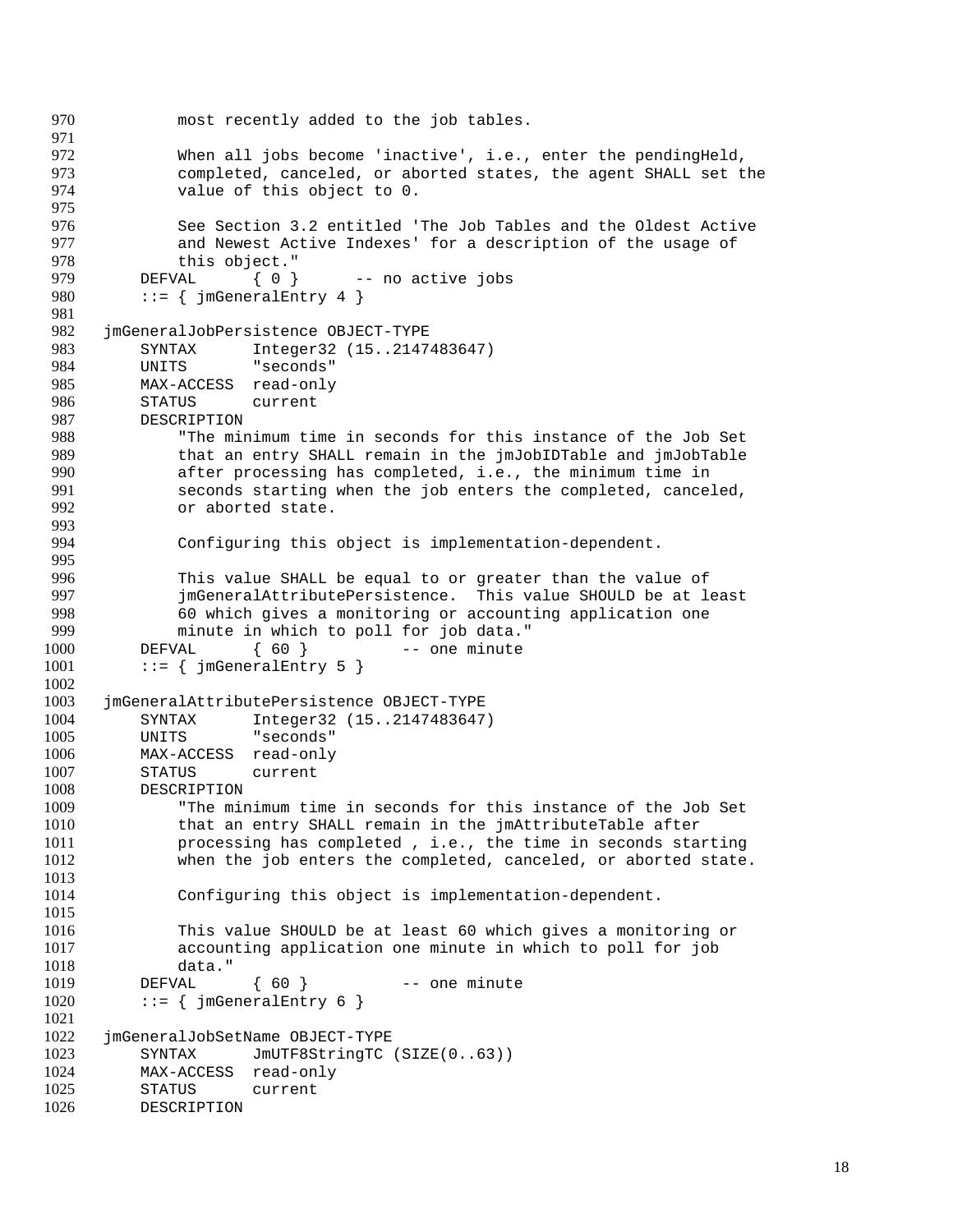"The human readable name of this job set assigned by the system administrator (by means outside of this MIB). Typically, this name SHOULD be the name of the job queue. If a server or device has only a single job set, this object can be the administratively assigned name of the server or device itself. This name does not need to be unique, though each job set in a single Job Monitoring MIB SHOULD have distinct names. NOTE - If the job set corresponds to a single printer and the Printer MIB is implemented, this value SHOULD be the same as the prtGeneralPrinterName object in the draft Printer MIB [print-mib-draft]. If the job set corresponds to an IPP Printer, this value SHOULD be the same as the IPP 'printer- name' Printer attribute. NOTE - The purpose of this object is to help the user of the 1043 iob monitoring application distinguish between several job sets<br>1044 in implementations that support more than one job set. in implementations that support more than one job set. See the OBJECT compliance macro for the minimum maximum length 1047 required for conformance." 1048 DEFVAL { ''H } -- empty string 1049 ::=  $\{$  jmGeneralEntry 7  $\}$  -- The Job ID Group (MANDATORY) -- The jmJobIDGroup consists entirely of the jmJobIDTable. jmJobID OBJECT IDENTIFIER ::= { jobmonMIBObjects 2 } jmJobIDTable OBJECT-TYPE SYNTAX SEQUENCE OF JmJobIDEntry MAX-ACCESS not-accessible 1061 STATUS current<br>1062 DESCRIPTION **DESCRIPTION**  "The jmJobIDTable provides a correspondence map (1) between the job submission ID that a client uses to refer to a job and (2) the jmGeneralJobSetIndex and jmJobIndex that the Job Monitoring MIB agent assigned to the job and that are used to access the job in all of the other tables in the MIB. If a monitoring application already knows the jmGeneralJobSetIndex and the jmJobIndex of the job it is querying, that application NEED NOT 1070 use the jmJobIDTable. The MANDATORY-GROUP macro specifies that this group is MANDATORY." ::= {  $\{ \text{jmJobID} \quad 1 \}$  jmJobIDEntry OBJECT-TYPE SYNTAX JmJobIDEntry MAX-ACCESS not-accessible STATUS current DESCRIPTION "The map from (1) the jmJobSubmissionID to (2) the **jmGeneralJobSetIndex and jmJobIndex.**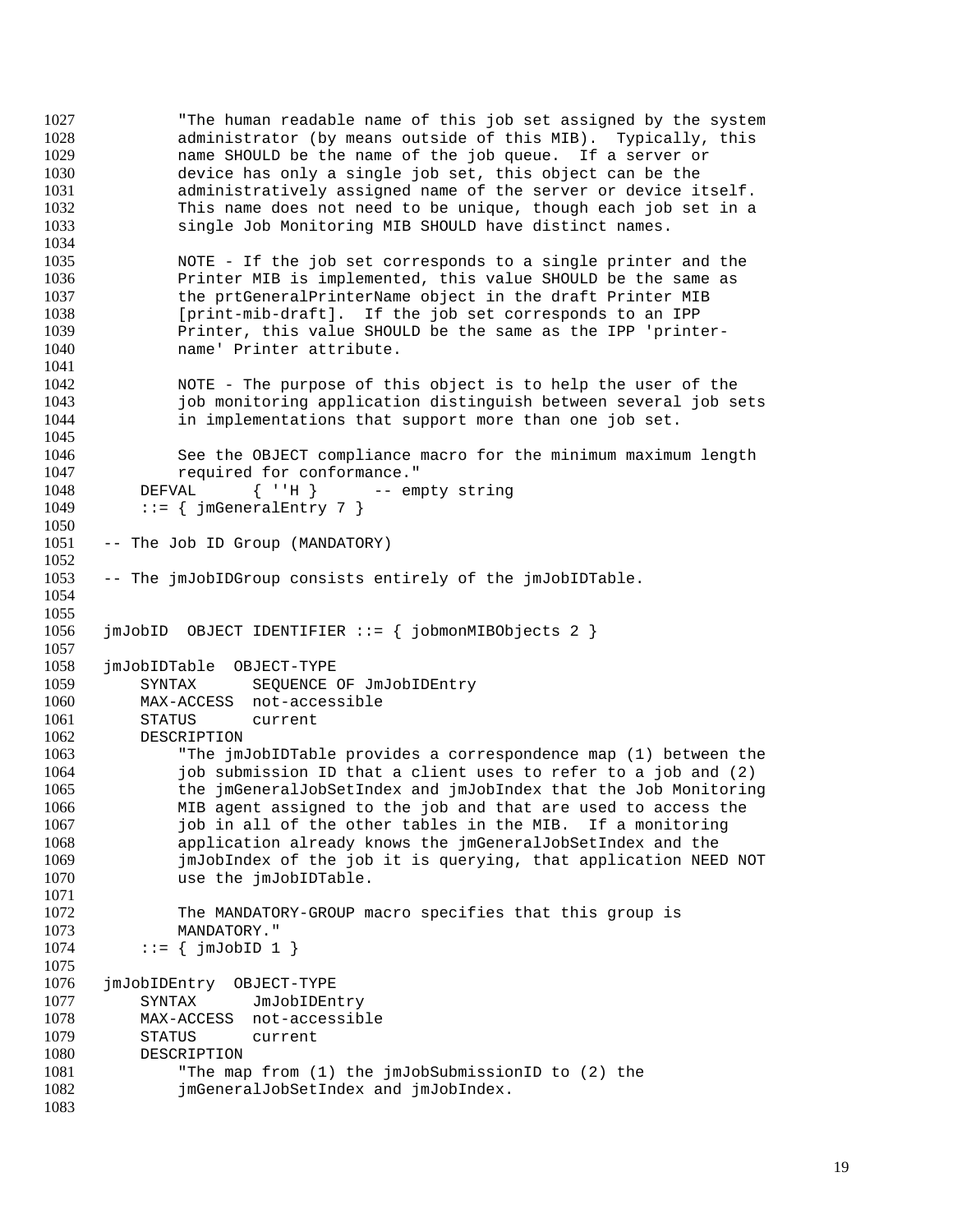```
1084 An entry SHALL exist in this table for each job currently known
1085 to the agent for all job sets and job states. There MAY be
1086 more than one jmJobIDEntry that maps to a single job. This
1087 many to one mapping can occur when more than one network entity
1088 along the job submission path supplies a job submission ID.
1089 See Section 3.5. However, each job SHALL appear once and in
1090 one and only one job set."
1091 INDEX { jmJobSubmissionID }<br>1092 ::= { imJobIDTable 1 }
           ::= { jmJobIDTable 1 }
1093
1094 JmJobIDEntry ::= SEQUENCE {
1095 jmJobSubmissionID OCTET STRING(SIZE(48)),
1096 jmJobIDJobSetIndex Integer32 (0..32767),
1097 jmJobIDJobIndex Integer32 (0..2147483647)
1098 }
1099
1100 jmJobSubmissionID OBJECT-TYPE<br>1101 SYNTAX OCTET STRING(
1101 SYNTAX OCTET STRING(SIZE(48))<br>1102 MAX-ACCESS not-accessible
1102 MAX-ACCESS not-accessible<br>1103 STATUS current
           STATUS current
1104 DESCRIPTION
1105 "A quasi-unique 48-octet fixed-length string ID which
1106 identifies the job within a particular client-server
1107 environment. There are multiple formats for the
1108 jmJobSubmissionID. Each format SHALL be uniquely identified.<br>1109 See the JmJobSubmissionIDTvpeTC textual convention. Each
               See the JmJobSubmissionIDTypeTC textual convention. Each
1110 format SHALL be registered using the procedures of a type 2
1111 enum. See section 3.7.3 entitled: 'PWG Registration of Job
1112 Submission Id Formats'.
1113<br>1114
               If the requester (client or server) does not supply a job
1115 submission ID in the job submission protocol, then the
1116 recipient (server or device) SHALL assign a job submission ID
1117 1117 using any of the standard formats that have been reserved for<br>1118 118 agents and adding the final 8 octets to distinguish the ID from
1118 agents and adding the final 8 octets to distinguish the ID from<br>1119 others submitted from the same requester.
               others submitted from the same requester.
1120
1121 The monitoring application, whether in the client or running<br>1122 Separately. MAY use the job submission ID to help identify
1122 separately, MAY use the job submission ID to help identify<br>1123 which imJobIndex was assigned by the agent. i.e.. in which
               which jmJobIndex was assigned by the agent, i.e., in which row
1124 the job information is in the other tables.
1125
1126 NOTE - fixed-length is used so that a management application
1127 can use a shortened GetNext varbind (in SNMPv1 and SNMPv2) in
1128 order to get the next submission ID, disregarding the remainder
1129 of the ID in order to access jobs independent of the trailing
1130 identifier part, e.g., to get all jobs submitted by a
1131 particular jmJobOwner or submitted from a particular MAC
               address.
1133
1134 See the JmJobSubmissionIDTypeTC textual convention.
1135 See APPENDIX B - Support of Job Submission Protocols."
1136 ::= \{ \text{jmJobIDEntry 1 } \}1137
1138 jmJobIDJobSetIndex OBJECT-TYPE<br>1139 SYNTAX Integer32 (0...
1139 SYNTAX Integer32 (0..32767)<br>1140 MAX-ACCESS read-only
          MAX-ACCESS read-only
```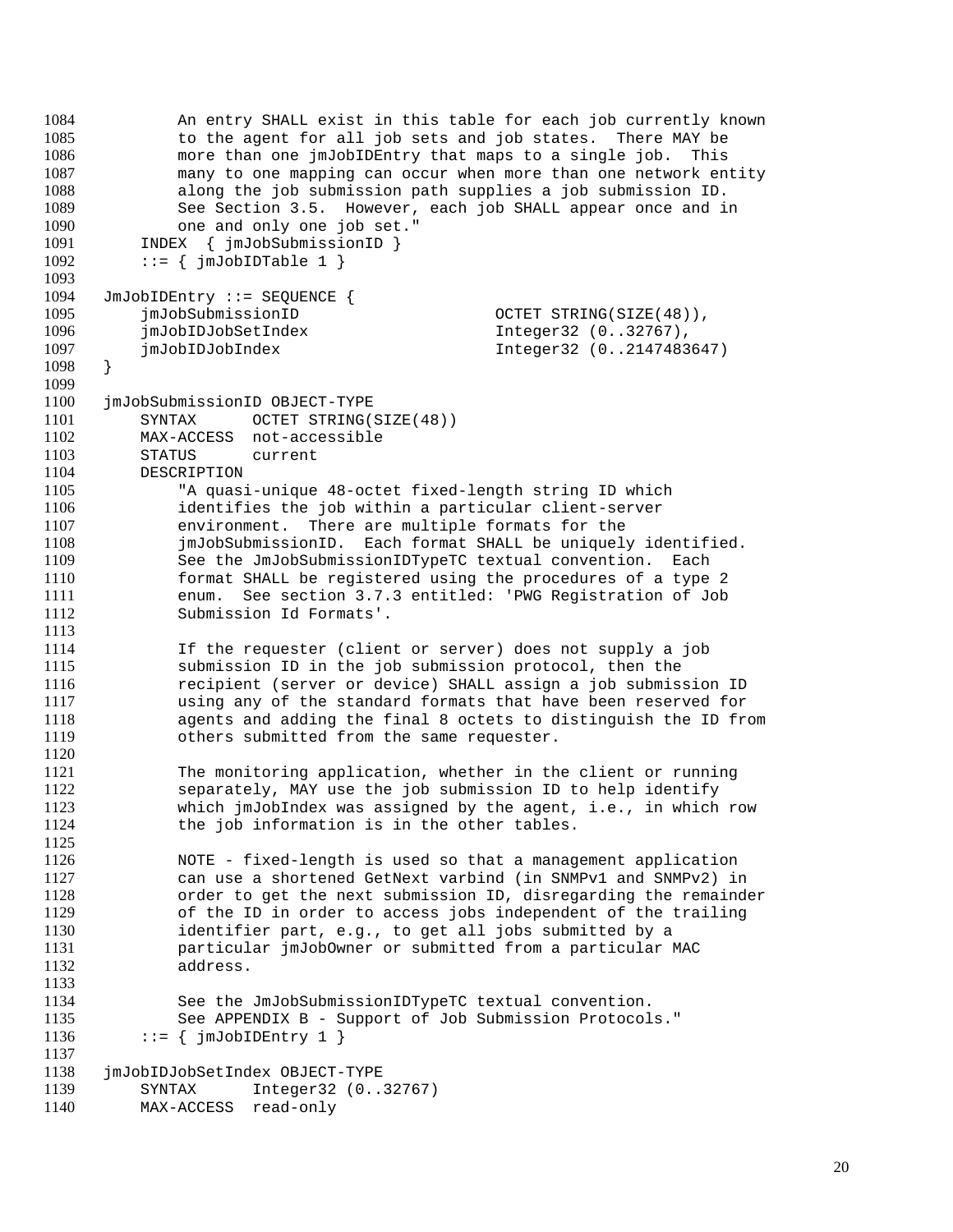```
1141 STATUS current
1142 DESCRIPTION
1143 "This object contains the value of the jmGeneralJobSetIndex for
1144 the job with the jmJobSubmissionID value, i.e., the job set
1145 index of the job set in which the job was placed when that
1146 server or device accepted the job. This 16-bit value in
1147 combination with the jmJobIDJobIndex value permits the
1148 management application to access the other tables to obtain the
             job-specific objects for this job.
1150
1151 See jmGeneralJobSetIndex in the jmGeneralTable."
1152 DEFVAL { 0 } -- 0 indicates no job set index
1153 ::= \{ \text{jmJobIDEntry 2 } \}1154
1155 jmJobIDJobIndex OBJECT-TYPE<br>1156 SYNTAX Integer32 (
         SYNTAX Integer32 (0..2147483647)
1157 MAX-ACCESS read-only<br>1158 STATUS current
1158 STATUS current<br>1159 DESCRIPTION
         DESCRIPTION
1160 "This object contains the value of the jmJobIndex for the job
1161 with the jmJobSubmissionID value, i.e., the job index for the
1162 job when the server or device accepted the job. This value, in
1163 combination with the jmJobIDJobSetIndex value, permits the
1164 management application to access the other tables to obtain the
1165 job-specific objects for this job.
1166
1167 See jmJobIndex in the jmJobTable."
1168 DEFVAL { 0 } -- 0 indicates no jmJobIndex value.
1169 ::= \{ \text{jmJobIDEntry } 3 \}1170
1171 -- The Job Group (MANDATORY)
1172
1173 -- The jmJobGroup consists entirely of the jmJobTable.
1174
1175 jmJob OBJECT IDENTIFIER ::= { jobmonMIBObjects 3 }
1176
1177 jmJobTable OBJECT-TYPE
1178 SYNTAX SEQUENCE OF JmJobEntry
1179 MAX-ACCESS not-accessible
1180 STATUS current
1181 DESCRIPTION
1182 "The jmJobTable consists of basic job state and status
1183 information for each job in a job set that (1) monitoring
1184 applications need to be able to access in a single SNMP Get
1185 operation, (2) that have a single value per job, and (3) that
1186 SHALL always be implemented.
1187
1188 The MANDATORY-GROUP macro specifies that this group is
1189 MANDATORY."
1190 ::= \{ \text{jmJob 1} \}1191
1192
1193 jmJobEntry OBJECT-TYPE
1194 SYNTAX JmJobEntry
1195 MAX-ACCESS not-accessible
1196 STATUS current<br>1197 DESCRIPTION
         DESCRIPTION
```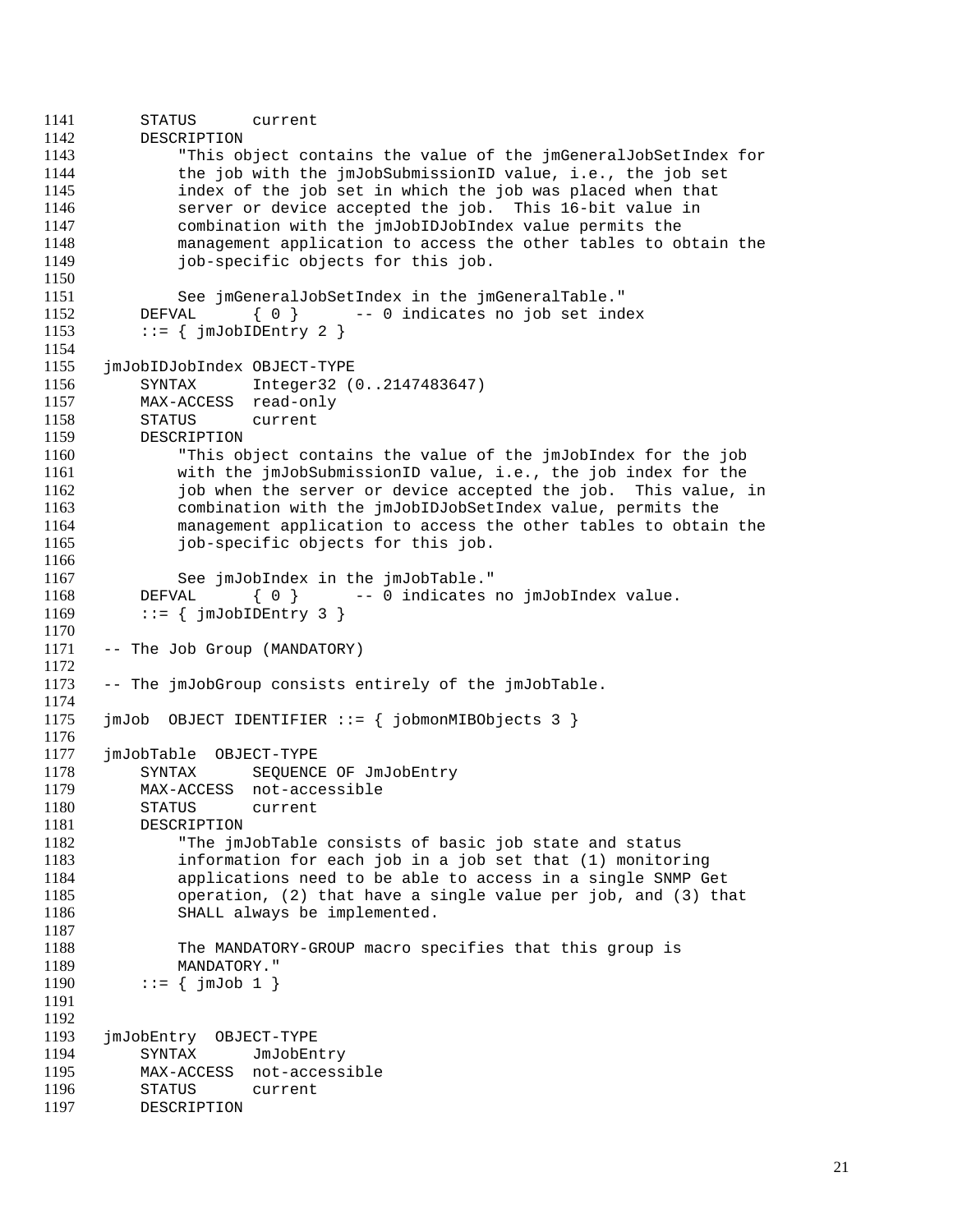```
1198 "Basic per-job state and status information.
1199
1200 An entry SHALL exist in this table for each job, no matter what
1201 the state of the job is. Each job SHALL appear in one and only
1202 one job set.
1203
1204 See Section 3.2 entitled 'The Job Tables'."
1205 INDEX { jmGeneralJobSetIndex, jmJobIndex }
1206 ::= \{ \text{jmJobTable 1} \}1207
1208 JmJobEntry ::= SEQUENCE {
1209 jmJobIndex Integer32 (1..2147483647),
1210 jmJobState JmJobStateTC,
1211 jmJobStateReasons1 JmJobStateReasons1TC,
1212 jmNumberOfInterveningJobs Integer32 (-2..2147483647),<br>1213 jmJobKOctetsPerCopyRequested Integer32 (-2..2147483647),
          jmJobKOctetsPerCopyRequested
1214 jmJobKOctetsProcessed Integer32 (-2..2147483647),<br>1215 imJobImpressionsPerCopyRequested Integer32 (-2..2147483647),
1215 jmJobImpressionsPerCopyRequested Integer32 (-2..2147483647),
1216 jmJobImpressionsCompleted Integer32 (-2..2147483647),<br>1217 imJobOwner JmJobStringTC (SIZE(0..63))
          jmJobOwner JmJobStringTC (SIZE(0..63))
1218 }
1219
1220 jmJobIndex OBJECT-TYPE
1221 SYNTAX Integer32 (1..2147483647)
1222 MAX-ACCESS not-accessible<br>1223 STATUS current
          STATUS current
1224 DESCRIPTION
1225 "The sequential, monatonically increasing identifier index for
1226 the job generated by the server or device when that server or
1227 device accepted the job. This index value permits the
1228 management application to access the other tables to obtain the
1229 job-specific row entries.
1230
1231 See Section 3.2 entitled 'The Job Tables and the Oldest Active<br>1232 and Newest Active Indexes'.
1232 and Newest Active Indexes'.<br>1233 See Section 3.5 entitled 'J
1233 See Section 3.5 entitled 'Job Identification'.
              See also jmGeneralNewestActiveJobIndex for the largest value of
1235 jmJobIndex.
1236 See JmJobSubmissionIDTypeTC for a limit on the size of this<br>1237 index if the agent represents it as an 8-digit decimal number
              index if the agent represents it as an 8-digit decimal number."
1238 ::= \{\text{imJobEntry 1 }\}1239
1240
1241 jmJobState OBJECT-TYPE
1242 SYNTAX JmJobStateTC
1243 MAX-ACCESS read-only
1244 STATUS current
1245 DESCRIPTION
1246 "The current state of the job (pending, processing, completed,
1247 etc.). Agents SHALL implement only those states which are
1248 appropriate for the particular implementation. However,
1249 management applications SHALL be prepared to receive all the
1250 standard job states.
1251
1252 The final value for this object SHALL be one of: completed,
1253 canceled, or aborted. The minimum length of time that the<br>1254 cagent SHALL maintain MIB data for a job in the completed.
              agent SHALL maintain MIB data for a job in the completed,
```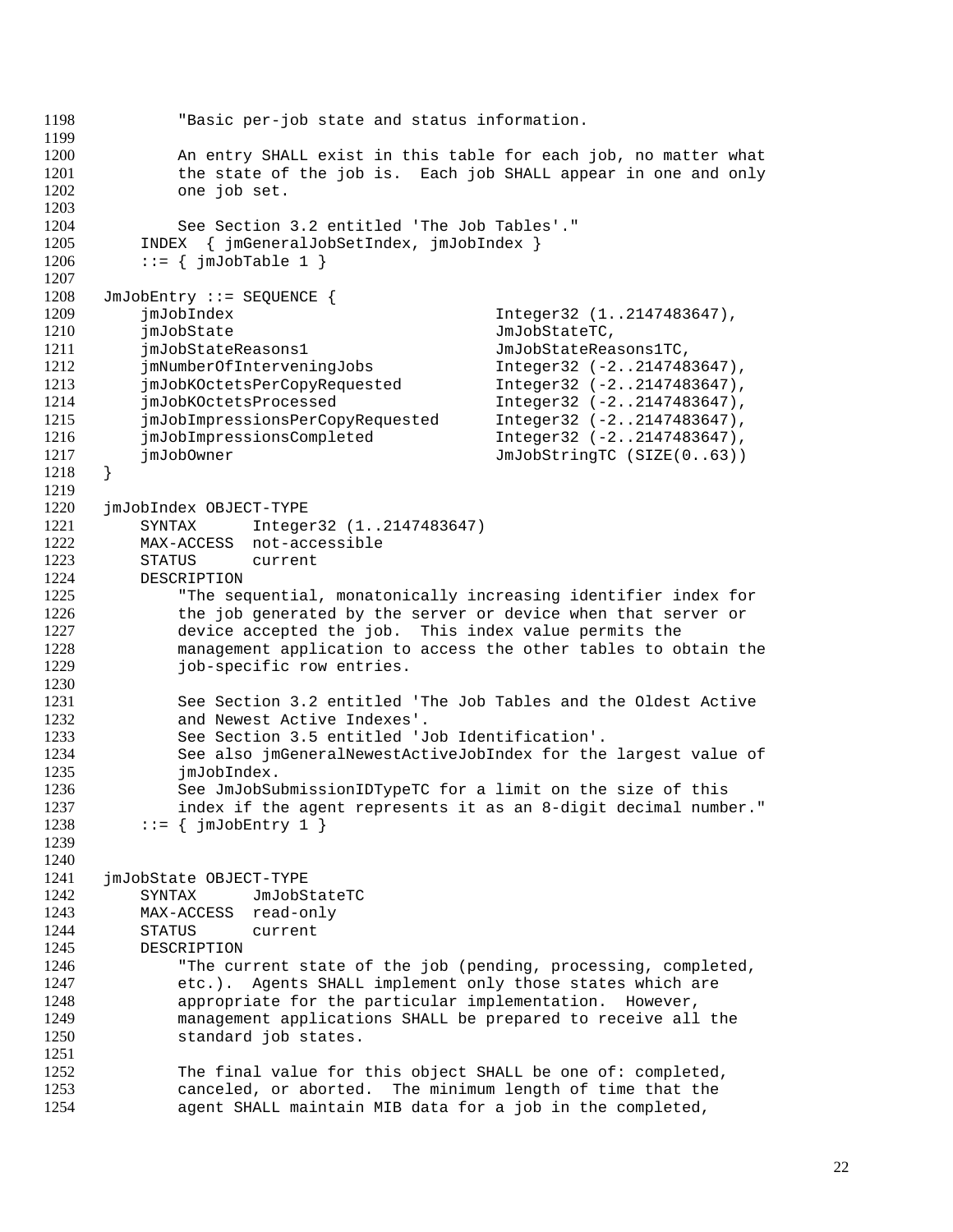```
1255 canceled, or aborted state before removing the job data from<br>1256 the jmJobIDTable and jmJobTable is specified by the value of
              the jmJobIDTable and jmJobTable is specified by the value of
1257 the jmGeneralJobPersistence object."
1258 DEFVAL { unknown } -- default is unknown
1259 ::= \{ \text{imJobEntry 2 } \}1260
1261 jmJobStateReasons1 OBJECT-TYPE
1262 SYNTAX JmJobStateReasons1TC
1263 MAX-ACCESS read-only
1264 STATUS current
1265 DESCRIPTION
1266 "Additional information about the job's current state, i.e.,
1267 information that augments the value of the job's jmJobState
1268 object.
1269
1270 Implementation of any reason values is OPTIONAL, but an agent
1271 SHOULD return any reason information available. These values<br>1272 MAY be used with any job state or states for which the reason
1272 MAY be used with any job state or states for which the reason<br>1273 makes sense. Since the Job State Reasons will be more dynamic
1273 makes sense. Since the Job State Reasons will be more dynamic<br>1274 than the Job State, it is recommended that a job monitoring
              than the Job State, it is recommended that a job monitoring
1275 application read this object every time jmJobState is read.
1276 When the agent cannot provide a reason for the current state of
1277 the job, the value of the jmJobStateReasons1 object and
1278 jobStateReasonsN attributes SHALL be 0.
1279
1280 The jobStateReasonsN (N=2..4) attributes provide further
1281 additional information about the job's current state."
1282 DEFVAL { 0 } -- no reasons
1283 ::= \{ \text{jmJobEntry } 3 \}1284
1285
1286 jmNumberOfInterveningJobs OBJECT-TYPE
1287 SYNTAX Integer32 (-2..2147483647)
1288 MAX-ACCESS read-only
1289 STATUS current<br>1290 DESCRIPTION
          DESCRIPTION
1291 "The number of jobs that are expected to complete processing
1292 before this job has completed processing according to the
1293 implementation's queuing algorithm, if no other jobs were to be<br>1294 submitted. In other words, this value is the job's queue
              submitted. In other words, this value is the job's queue
1295 position. The agent SHALL return a value of 0 for this
1296 attribute when the job is the next job to complete processing
1297 (or has completed processing)."
1298 DEFVAL { 0 } -- default is no intervening jobs.
1299 ::= \{ \text{jmJobEntry 4 } \}1300
1301 jmJobKOctetsPerCopyRequested OBJECT-TYPE
1302 SYNTAX Integer32 (-2..2147483647)
1303 MAX-ACCESS read-only
1304 STATUS current
1305 DESCRIPTION
1306 "The total size in K (1024) octets of the document(s) being
1307 requested to be processed in the job. The agent SHALL round
1308 the actual number of octets up to the next highest K. Thus 0
1309 octets is represented as '0', 1-1024 octets is represented as
1310 '1', 1025-2048 is represented as '2', etc.
1311
```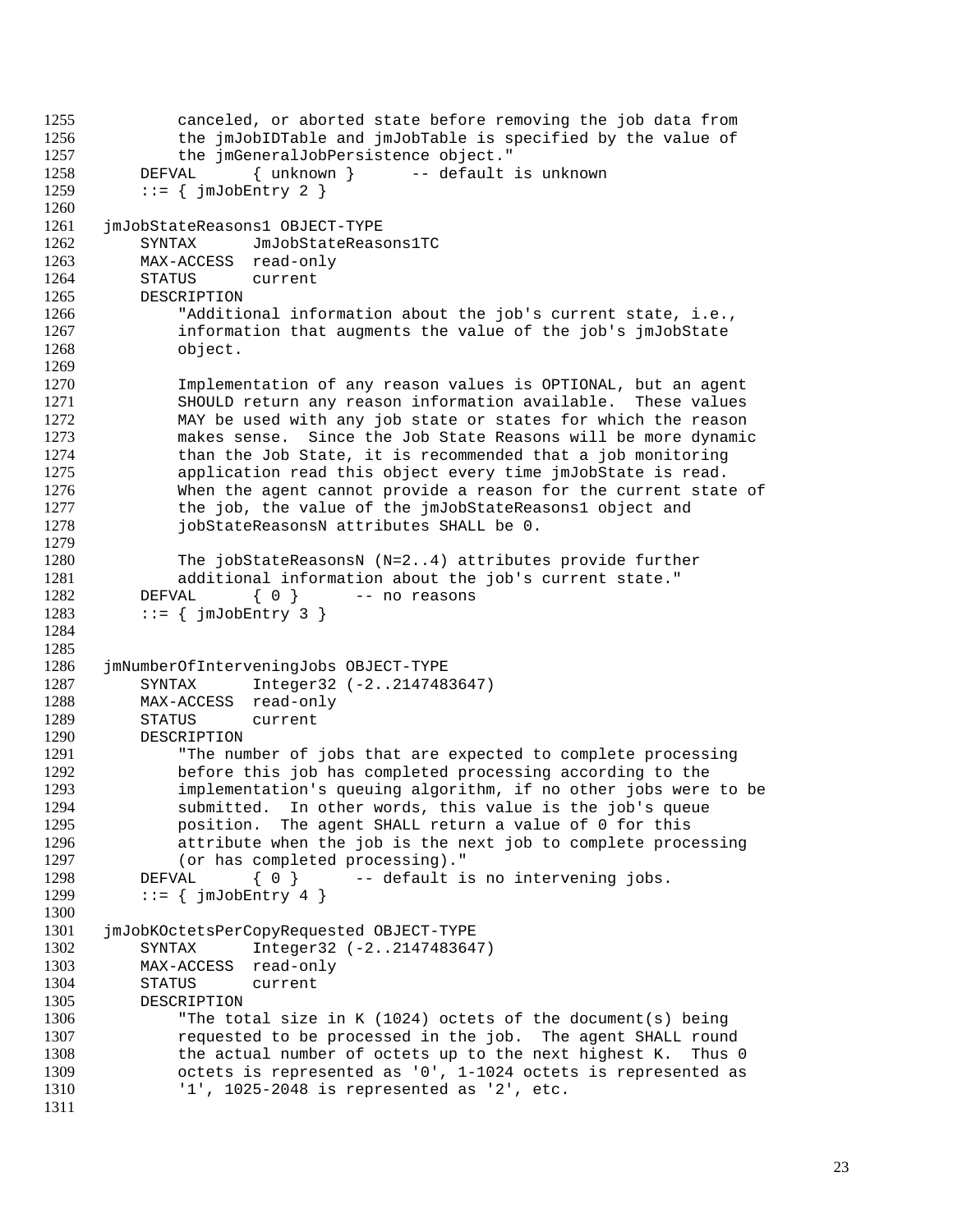```
1312 In computing this value, the server/device SHALL NOT include
1313 the multiplicative factors contributed by (1) the number of
1314 document copies, and (2) the number of job copies, independent
1315 of whether the device can process multiple copies of the job or
1316 document without making multiple passes over the job or
1317 document data and independent of whether the output is collated
1318 or not. Thus the server/device computation is independent of
1319 the implementation and indicates the size of the document(s)<br>1320 measured in K octets independent of the number of copies."
              measured in K octets independent of the number of copies."
1321 DEFVAL \{-2\} -- the default is unknown(-2)
1322 ::= \{ \text{imJobEntry 5 } \}1323
1324 jmJobKOctetsProcessed OBJECT-TYPE
1325 SYNTAX Integer32 (-2..2147483647)
1326 MAX-ACCESS read-only<br>1327 STATUS current
          STATUS current
1328 DESCRIPTION<br>1329 "The to
1329 The total number of octets processed by the server or device<br>1330 measured in units of K (1024) octets so far. The agent SHALL
1330 measured in units of K (1024) octets so far. The agent SHALL<br>1331 mound the actual number of octets processed up to the next
              round the actual number of octets processed up to the next
1332 higher K. Thus 0 octets is represented as '0', 1-1024 octets
1333 is represented as '1', 1025-2048 octets is '2', etc. For
1334 printing devices, this value is the number interpreted by the
1335 page description language interpreter rather than what has been
1336 marked on media.
1337
1338 For implementations where multiple copies are produced by the
1339 interpreter with only a single pass over the data, the final
1340 value SHALL be equal to the value of the
1341 jmJobKOctetsPerCopyRequested object. For implementations where
1342 multiple copies are produced by the interpreter by processing
1343 the data for each copy, the final value SHALL be a multiple of
1344 the value of the jmJobKOctetsPerCopyRequested object.
1345
1346 MOTE - See the impressionsCompletedCurrentCopy and<br>1347 DagesCompletedCurrentCopy attributes for attribute
1347 pagesCompletedCurrentCopy attributes for attributes that are<br>1348 sext on each document copy.
              reset on each document copy.
1349
1350 NOTE - The jmJobKOctetsProcessed object can be used with the<br>1351 1351 imJobKOctetsPerCopyRequested object to provide an indication
              jmJobKOctetsPerCopyRequested object to provide an indication of
1352 the relative progress of the job, provided that the
1353 multiplicative factor is taken into account for some
1354 implementations of multiple copies."
1355 DEFVAL { 0 } -- default is no octets processed.
1356 ::= \{ \text{jmJobEntry 6 } \}1357
1358 jmJobImpressionsPerCopyRequested OBJECT-TYPE
1359 SYNTAX Integer32 (-2..2147483647)
1360 MAX-ACCESS read-only
1361 STATUS current
1362 DESCRIPTION
1363 "The total size in number of impressions of the document(s)
1364 submitted.
1365
1366 In computing this value, the server/device SHALL NOT include
1367 the multiplicative factors contributed by (1) the number of
1368 document copies, and (2) the number of job copies, independent
```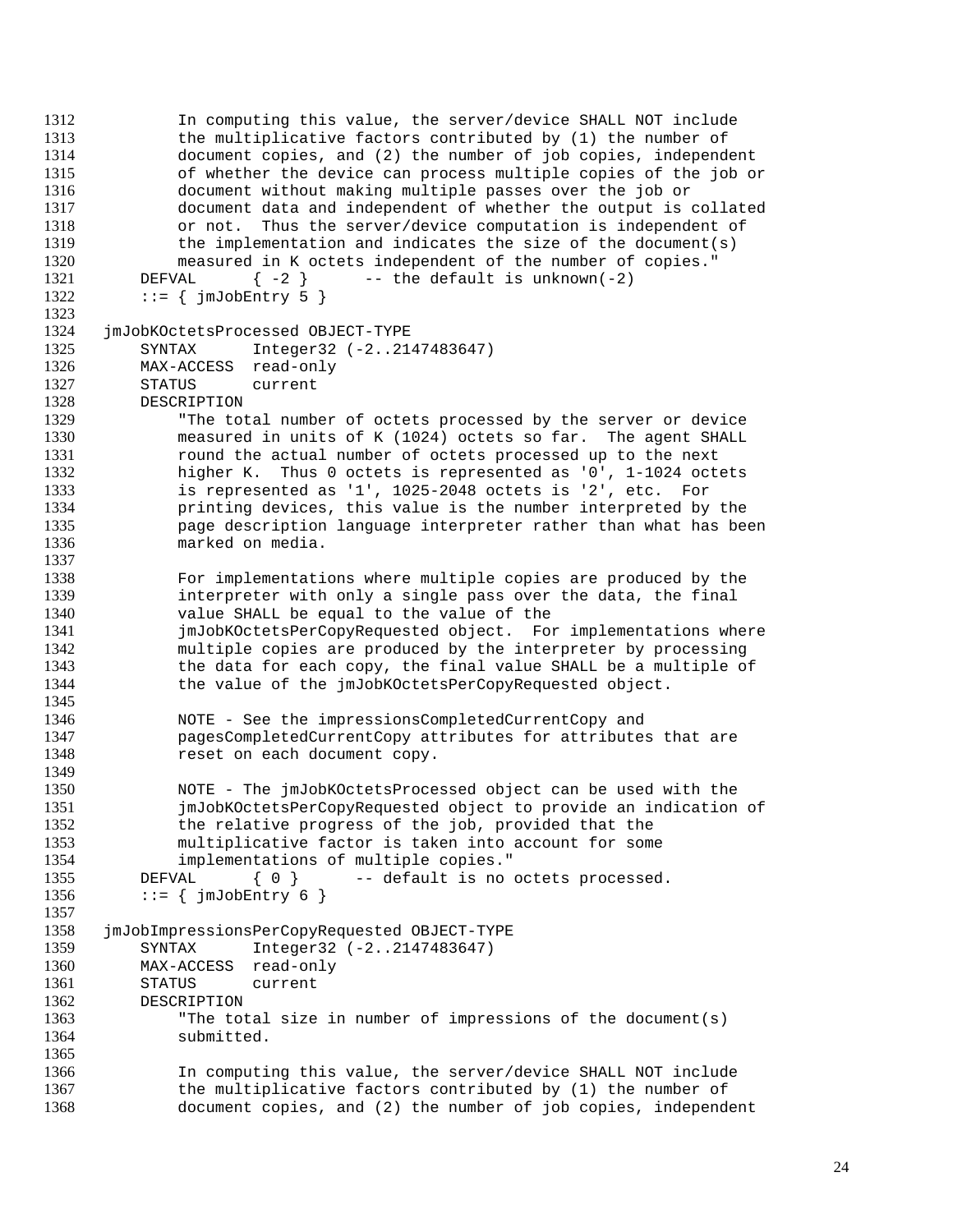```
1369 of whether the device can process multiple copies of the job or
1370 document without making multiple passes over the job or
1371 document data and independent of whether the output is collated
1372 or not. Thus the server/device computation is independent of
1373 the implementation and reflects the size of the document(s)
1374 measured in impressions independent of the number of copies.
1375
1376 See the definition of the term 'impression' in Section 2."
1377 DEFVAL \{-2\} -- default is unknown(-2)
1378 ::= \{ \text{jmJobEntry } 7 \}1379
1380 jmJobImpressionsCompleted OBJECT-TYPE
1381 SYNTAX Integer32 (-2..2147483647)
1382 MAX-ACCESS read-only
1383 STATUS current<br>1384 DESCRIPTION
         DESCRIPTION
1385 The total number of impressions completed for this job so far.<br>1386 Tor printing devices, the impressions completed includes
1386 For printing devices, the impressions completed includes<br>1387 For interpreting, marking, and stacking the output. For oth
             interpreting, marking, and stacking the output. For other
1388 types of job services, the number of impressions completed
1389 includes the number of impressions processed.
1390
1391 NOTE - See the impressionsCompletedCurrentCopy and
1392 pagesCompletedCurrentCopy attributes for attributes that are
1393 reset on each document copy.
1394
1395 NOTE - The jmJobImpressionsCompleted object can be used with
1396 the jmJobImpressionsPerCopyRequested object to provide an
1397 indication of the relative progress of the job, provided that
1398 the multiplicative factor is taken into account for some
1399 implementations of multiple copies.
1400
1401 See the definition of the term 'impression' in Section 2 and
1402 the counting example in Section 3.4 entitled 'Monitoring Job
1403 Progress'."<br>1404 DEFVAL { 0 }
                              -- default is no octets
1405 ::= \{ \text{imJobEntry } 8 \}1406
1407 jmJobOwner OBJECT-TYPE<br>1408 SYNTAX JmJobSt
         SYNTAX JmJobStringTC (SIZE(0..63))
1409 MAX-ACCESS read-only
1410 STATUS current
1411 DESCRIPTION
1412 "The coded character set name of the user that submitted the
1413 job. The method of assigning this user name will be system
1414 and/or site specific but the method MUST ensure that the name
1415 is unique to the network that is visible to the client and
1416 target device.
1417
1418 This value SHOULD be the most authenticated name of the user
1419 submitting the job.
1420
1421 See the OBJECT compliance macro for the minimum maximum length
1422 required for conformance."
1423 DEFVAL { ''H } -- default is empty string
1424 ::= \{ \text{jmJobEntry } 9 \}1425
```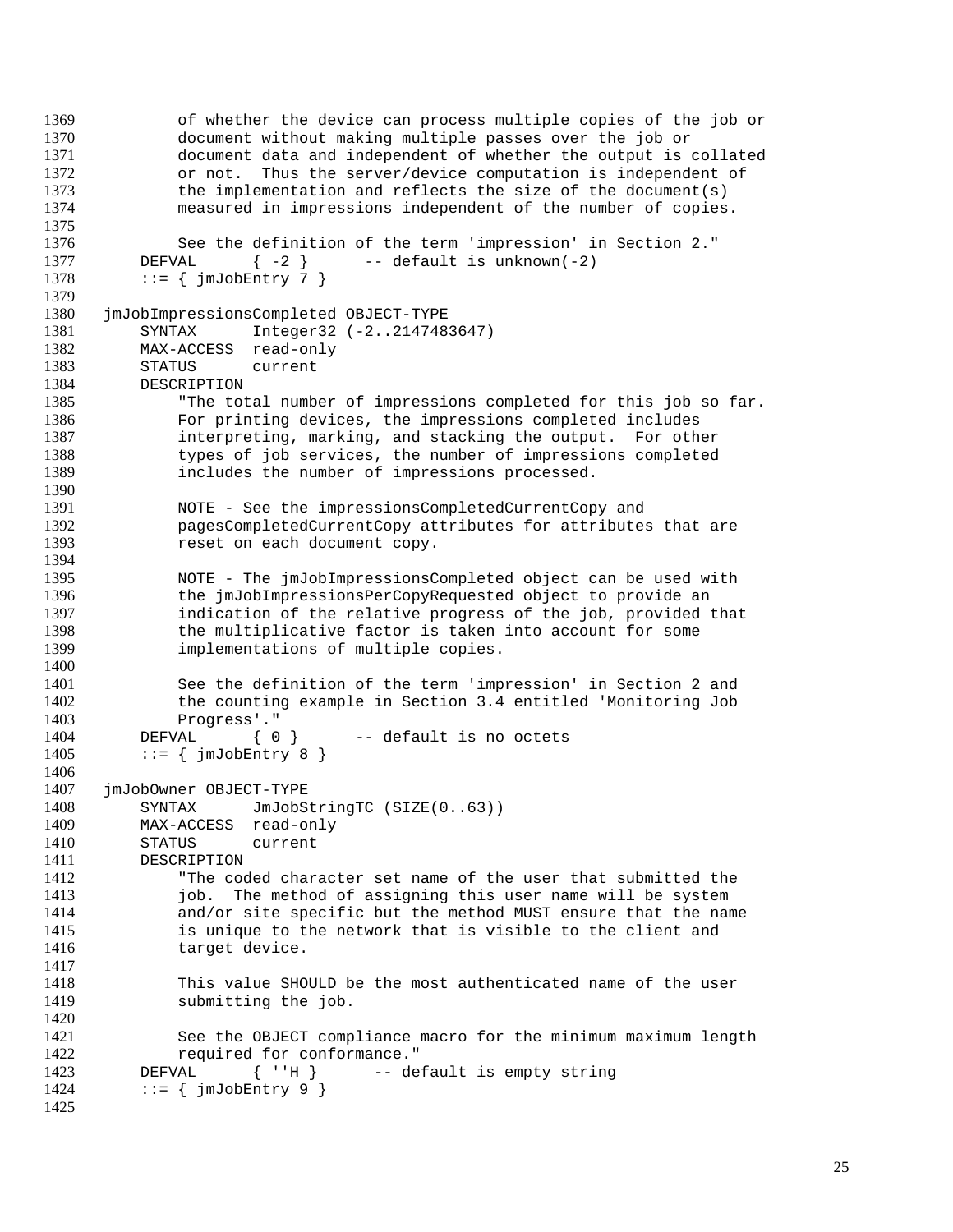```
1426 -- The Attribute Group (MANDATORY)
1427
1428 -- The jmAttributeGroup consists entirely of the jmAttributeTable.
1429 - -1430 -- Implementation of the objects in this group is MANDATORY.
1431 -- See Section 3.1 entitled 'Conformance Considerations'.
1432 -- An agent SHALL implement any attribute if (1) the server or device
1433 -- supports the functionality represented by the attribute and (2) the 1434 -- information is available to the agent.
      -- information is available to the agent.
1435
1436 jmAttribute OBJECT IDENTIFIER ::= { jobmonMIBObjects 4 }
1437
1438 jmAttributeTable OBJECT-TYPE
1439 SYNTAX SEQUENCE OF JmAttributeEntry
1440 MAX-ACCESS not-accessible<br>1441 STATUS current
           STATUS current
1442 DESCRIPTION<br>1443 "The im
1443 The jmAttributeTable SHALL contain attributes of the job and<br>1444 document(s) for each job in a job set. Instead of allocating
1444 document(s) for each job in a job set. Instead of allocating<br>1445 distinct objects for each attribute, each attribute is
               distinct objects for each attribute, each attribute is
1446 represented as a separate row in the jmAttributeTable.
1447
1448 The MANDATORY-GROUP macro specifies that this group is
1449 MANDATORY. An agent SHALL implement any attribute if (1) the
1450 server or device supports the functionality represented by the<br>1451 1451 attribute and (2) the information is available to the agent. "
               attribute and (2) the information is available to the agent. "
1452 ::= \{ \text{imAttribute 1 } \}1453
1454 jmAttributeEntry OBJECT-TYPE
1455 SYNTAX JmAttributeEntry
1456 MAX-ACCESS not-accessible
1457 STATUS current
1458 DESCRIPTION
1459 TAttributes representing information about the job and<br>1460 document(s) or resources required and/or consumed.
               document(s) or resources required and/or consumed.
1461
1462 Each entry in the jmAttributeTable is a per-job entry with an
1463 extra index for each type of attribute (jmAttributeTypeIndex)
1464 that a job can have and an additional index<br>1465 (imattributeInstanceIndex) for those attribute
               (jmAttributeInstanceIndex) for those attributes that can have
1466 multiple instances per job. The jmAttributeTypeIndex object
1467 SHALL contain an enum type that indicates the type of attribute
1468 (see the JmAttributeTypeTC textual-convention). The value of
1469 the attribute SHALL be represented in either the
1470 jmAttributeValueAsInteger or jmAttributeValueAsOctets objects,
1471 and/or both, as specified in the JmAttributeTypeTC textual-
1472 convention.
1473
1474 The agent SHALL create rows in the jmAttributeTable as the
1475 server or device is able to discover the attributes either from
1476 the job submission protocol itself or from the document PDL.
1477 As the documents are interpreted, the interpreter MAY discover
1478 additional attributes and so the agent adds additional rows to
1479 this table. As the attributes that represent resources are
1480 actually consumed, the usage counter contained in the
1481 imAttributeValueAsInteger object is incremented according to<br>1482 the units indicated in the description of the JmAttributeType
               the units indicated in the description of the JmAttributeTypeTC
```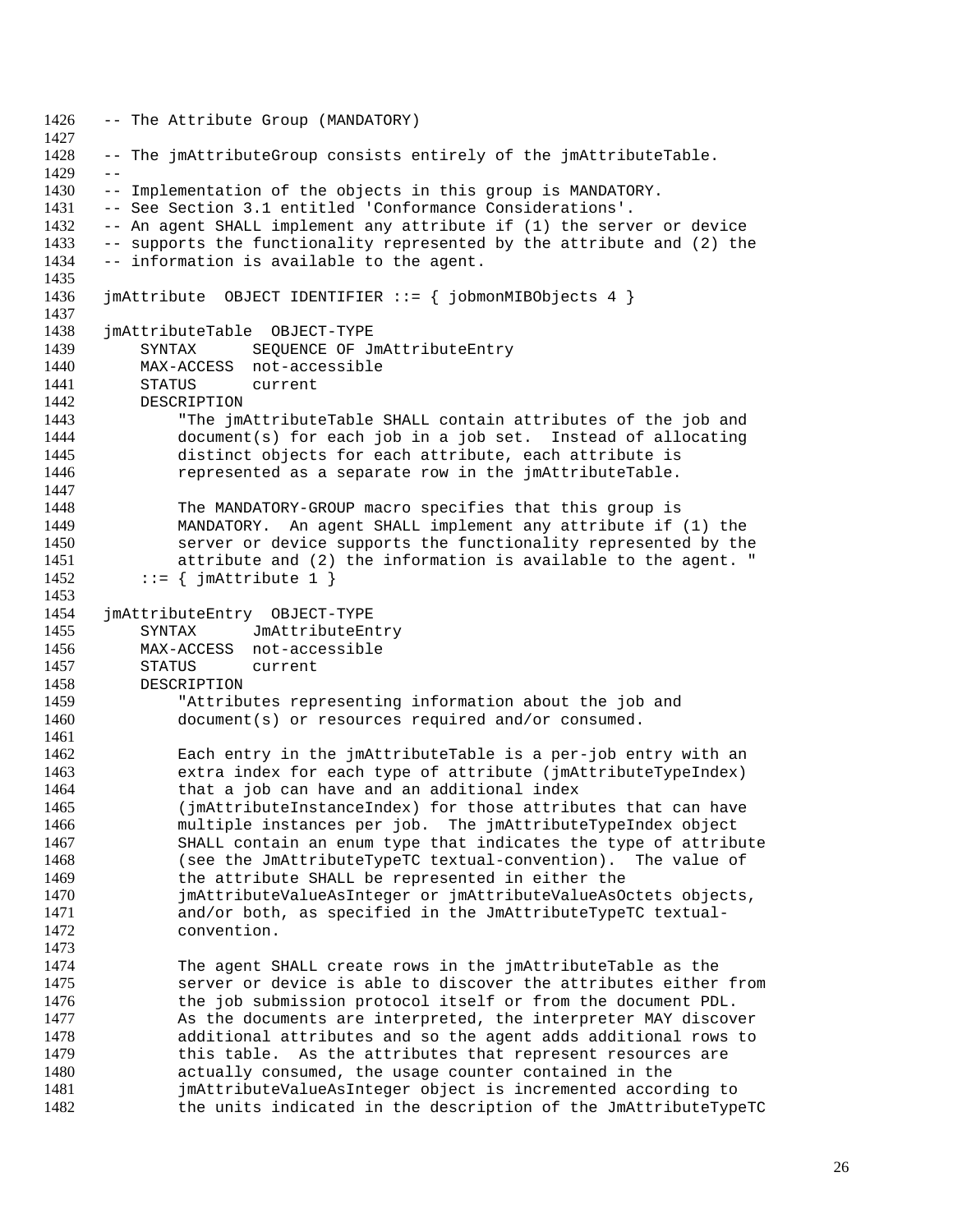```
1483 enum.
1484
1485 The agent SHALL maintain each row in the jmAttributeTable for
1486 at least the minimum time after a job completes as specified by
1487 the jmGeneralAttributePersistence object.
1488
1489 Zero or more entries SHALL exist in this table for each job in
1490 a job set.
1491
1492 See Section 3.3 entitled 'The Attribute Mechanism' for a
1493 description of the jmAttributeTable."
1494 INDEX { jmGeneralJobSetIndex, jmJobIndex, jmAttributeTypeIndex,
1495 jmAttributeInstanceIndex }
1496 ::= \{ \text{j} \in \text{m}AttributeTable 1 \}1497
1498 JmAttributeEntry ::= SEQUENCE {
1499 jmAttributeTypeIndex JmAttributeTypeTC,<br>1500 jmAttributeInstanceIndex 1nteger32 (1..3276
1500 jmAttributeInstanceIndex Integer32 (1..32767),
          jmAttributeValueAsInteger 1011 Integer32 (-2..2147483647),
1502 jmAttributeValueAsOctets OCTET STRING(SIZE(0..63))
1503 }
1504
1505 jmAttributeTypeIndex OBJECT-TYPE
1506 SYNTAX JmAttributeTypeTC
1507 MAX-ACCESS not-accessible
1508 STATUS current
1509 DESCRIPTION
1510 "The type of attribute that this row entry represents.
1511
1512 The type MAY identify information about the job or document(s)
1513 or MAY identify a resource required to process the job before
1514 the job start processing and/or consumed by the job as the job
1515 is processed.
1516
1517 Examples of job attributes (i.e., apply to the job as a whole)<br>1518 that have only one instance per job include:
1518 that have only one instance per job include:<br>1519 10bCopiesRequested(90), documentCopiesReques
              jobCopiesRequested(90), documentCopiesRequested(92),
1520 jobCopiesCompleted(91), documentCopiesCompleted(93), while
1521 examples of job attributes that may have more than one instance<br>1522 ber job include: documentFormatIndex(37). and
              per job include: documentFormatIndex(37), and
1523 documentFormat(38).
1524
1525 Examples of document attributes (one instance per document)
1526 include: fileName(34), and documentName(35).
1527
1528 Examples of required and consumed resource attributes include:
1529 pagesRequested(130), mediumRequested(170), pagesCompleted(131),
1530 and mediumConsumed(171), respectively."
1531 ::= \{ \text{j} \in \text{m}AttributeEntry 1 \}1532
1533 jmAttributeInstanceIndex OBJECT-TYPE
1534 SYNTAX Integer32 (1..32767)
1535 MAX-ACCESS not-accessible
1536 STATUS current
1537 DESCRIPTION
1538 The running 16-bit index of the attributes of the same type for<br>1539 The each job. For those attributes with only a single instance per
              each job. For those attributes with only a single instance per
```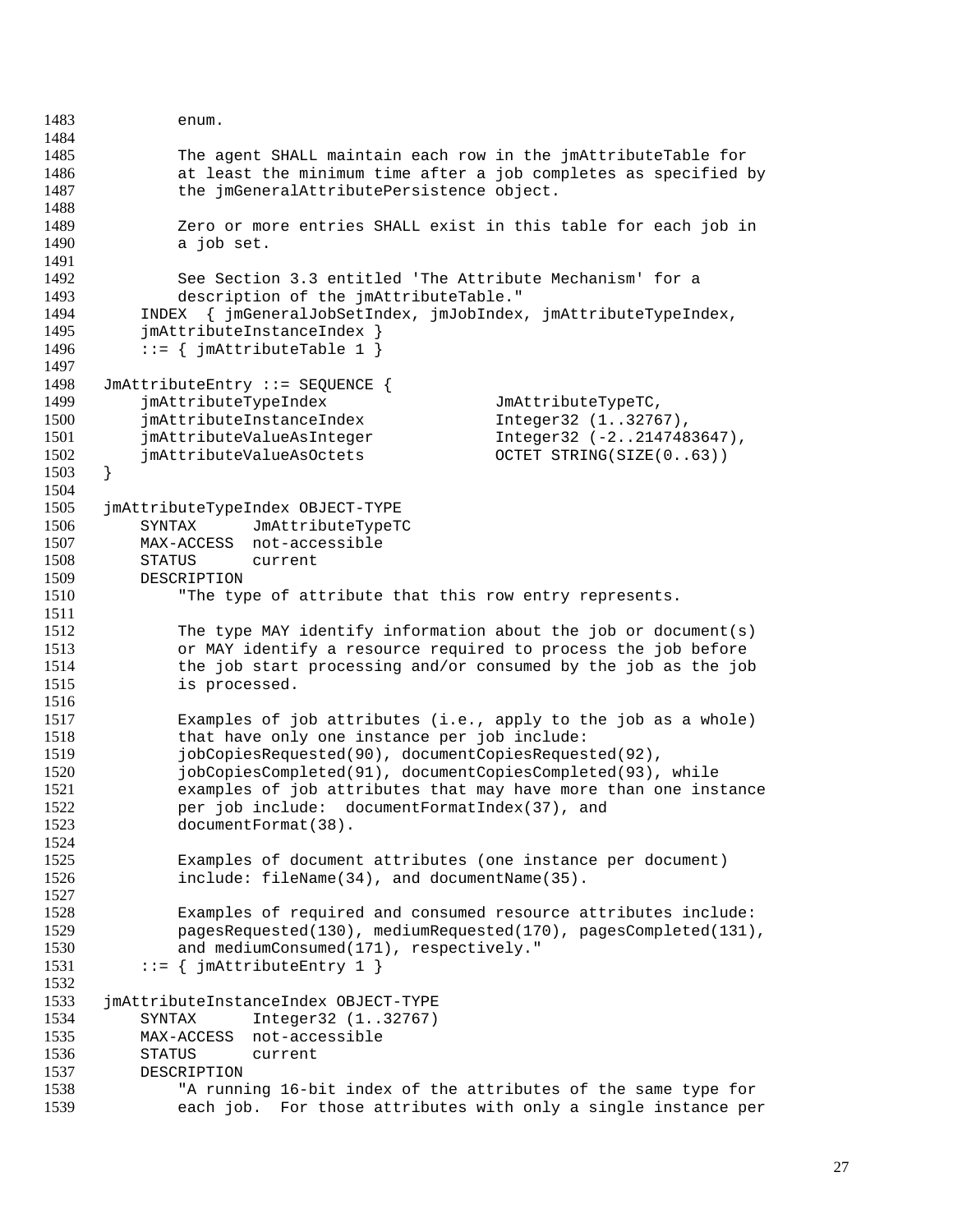job, this index value SHALL be 1. For those attributes that are a single value per document, the index value SHALL be the document number, starting with 1 for the first document in the job. Jobs with only a single document SHALL use the index value of 1. For those attributes that can have multiple values per job or per document, such as documentFormatIndex(37) or documentFormat(38), the index SHALL be a running index for the 1547 job as a whole, starting at 1."<br>1548 ::= { imAttributeEntry 2 }  $::=$  { jmAttributeEntry 2 } jmAttributeValueAsInteger OBJECT-TYPE SYNTAX Integer32 (-2..2147483647) MAX-ACCESS read-only STATUS current 1554 DESCRIPTION<br>1555 "The in "The integer value of the attribute. The value of the 1556 1556 attribute SHALL be represented as an integer if the enum<br>1557 1557 description in the JmAttributeTypeTC textual-convention 1557 description in the JmAttributeTypeTC textual-convention<br>1558 definition has the tag: 'INTEGER:'. definition has the tag: 'INTEGER:'. Depending on the enum definition, this object value MAY be an integer, a counter, an index, or an enum, depending on the jmAttributeTypeIndex value. The units of this value are specified in the enum description. For those attributes that are accumulating job consumption as the job is processed as specified in the JmAttributeTypeTC textual-convention, SHALL contain the final value after the job completes processing, i.e., this value SHALL indicate the total usage of this resource made by the job. A monitoring application is able to copy this value to a suitable longer term storage for later processing as part of an accounting system. Since the agent MAY add attributes representing resources to this table while the job is waiting to be processed or being processed, which can be a long time before any of the resources 1578 are actually used, the agent SHALL set the value of the<br>1579 **are imattributeValueAsInteger** object to 0 for resources that jmAttributeValueAsInteger object to 0 for resources that the 1580 job has not yet consumed. Attributes for which the concept of an integer value is meaningless, such as fileName(34), jobName, and processingMessage, do not have the 'INTEGER:' tag in the JmAttributeTypeTC definition and so an agent SHALL always return a value of '-1' to indicate 'other' for the value of the jmAttributeValueAsInteger object for these attributes. For attributes which do have the 'INTEGER:' tag in the JmAttributeTypeTC definition, if the integer value is not (yet) known, the agent either (1) SHALL not materialize the row in the jmAttributeTable until the value is known or (2) SHALL return a '-2' to represent an 'unknown' counting integer value, a '0' to represent an 'unknown' index value, and a '2' to represent an 'unknown(2)' enum value." DEFVAL  $\{-2\}$  -- default value is unknown(-2)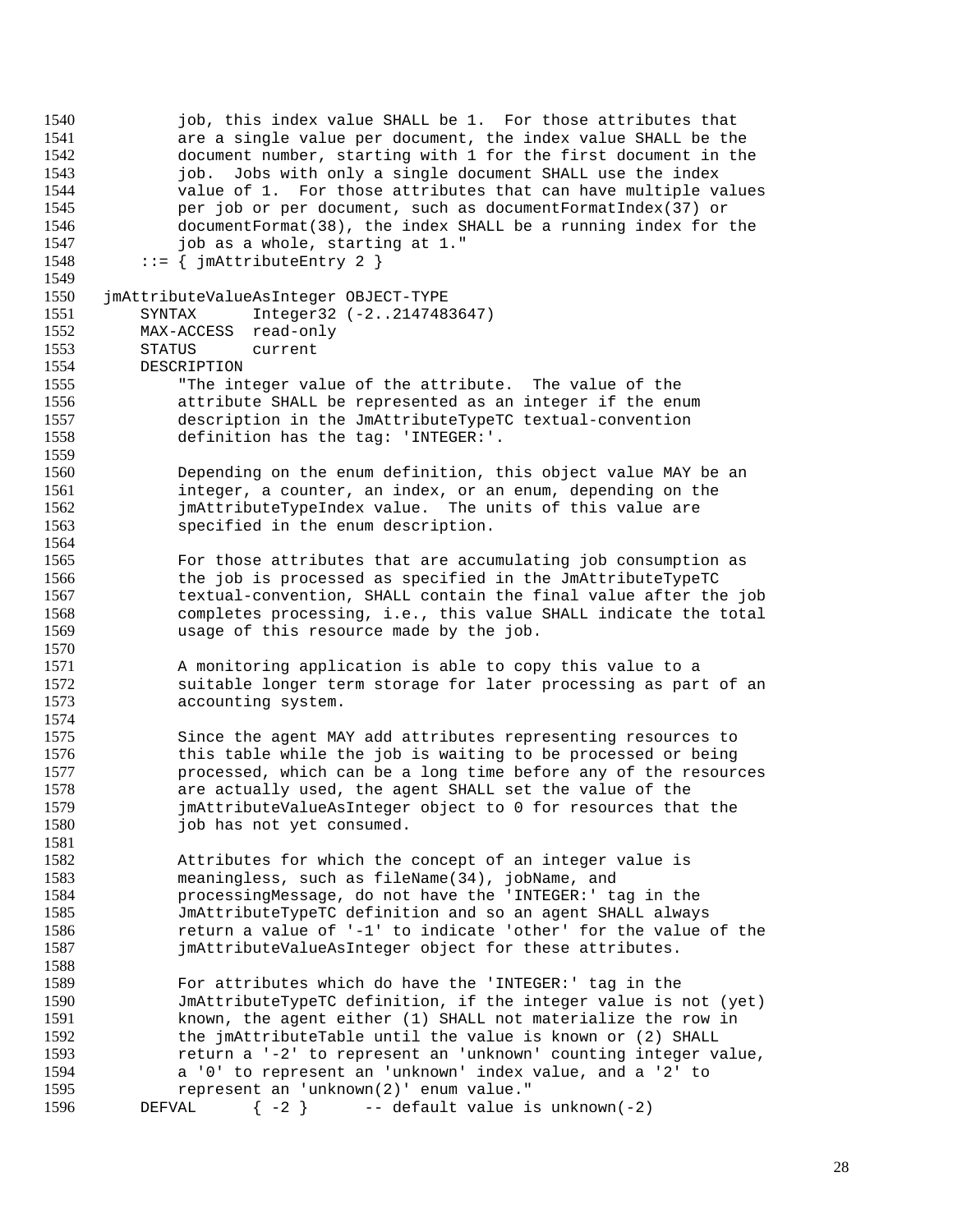1597 ::=  $\{ \text{j} \text{m} \text{A} \text{tril} \text{b} \text{u} \text{t} \text{c} \text{F} \text{m} \}$  jmAttributeValueAsOctets OBJECT-TYPE SYNTAX OCTET STRING(SIZE(0..63)) MAX-ACCESS read-only STATUS current DESCRIPTION "The octet string value of the attribute. The value of the attribute SHALL be represented as an OCTET STRING if the enum description in the JmAttributeTypeTC textual-convention definition has the tag: 'OCTETS:'. Depending on the enum definition, this object value MAY be a coded character set string (text), such as 'JmUTF8StringTC', or a binary octet string, such as 'DateAndTime'. 1613 1613 Attributes for which the concept of an octet string value is<br>1614 1614 meaningless, such as pagesCompleted, do not have the tag meaningless, such as pagesCompleted, do not have the tag 'OCTETS:' in the JmAttributeTypeTC definition and so the agent SHALL always return a zero length string for the value of the **imAttributeValueAsOctets** object. For attributes which do have the 'OCTETS:' tag in the JmAttributeTypeTC definition, if the OCTET STRING value is not (yet) known, the agent either SHALL NOT materialize the row in the jmAttributeTable until the value is known or SHALL return a zero-length string." DEFVAL { ''H } -- empty string 1625 ::=  $\{ j \text{mAttributeEntry 4 } \}$  -- Reserved identifiers for proposed future extensions jmMirrorAttr OBJECT IDENTIFIER ::= { jobmonMIBObjects 5 } jmSystem OBJECT IDENTIFIER ::= { jobmonMIBObjects 6 } -- The Service Group (CONDITIONALLY MANDATORY)  $1634 - -$  -- Implementation of this group is conditionally mandatory; -- mandatory for systems which show Service state via SNMP. -- The jmServiceGroup consists entirely of the jmServiceTable jmService OBJECT IDENTIFIER ::= { jobmonMIBObjects 7 } jmServiceTable OBJECT-TYPE SYNTAX SEQUENCE OF JmServiceEntry MAX-ACCESS not-accessible STATUS current DESCRIPTION "The jmServiceTable consists of basic service state and status information for each service which offers one or more job services on this managed system. An entry SHALL exist in this table for each service, no matter what the state of that service. A service MAY support multiple configured job sets and configured devices.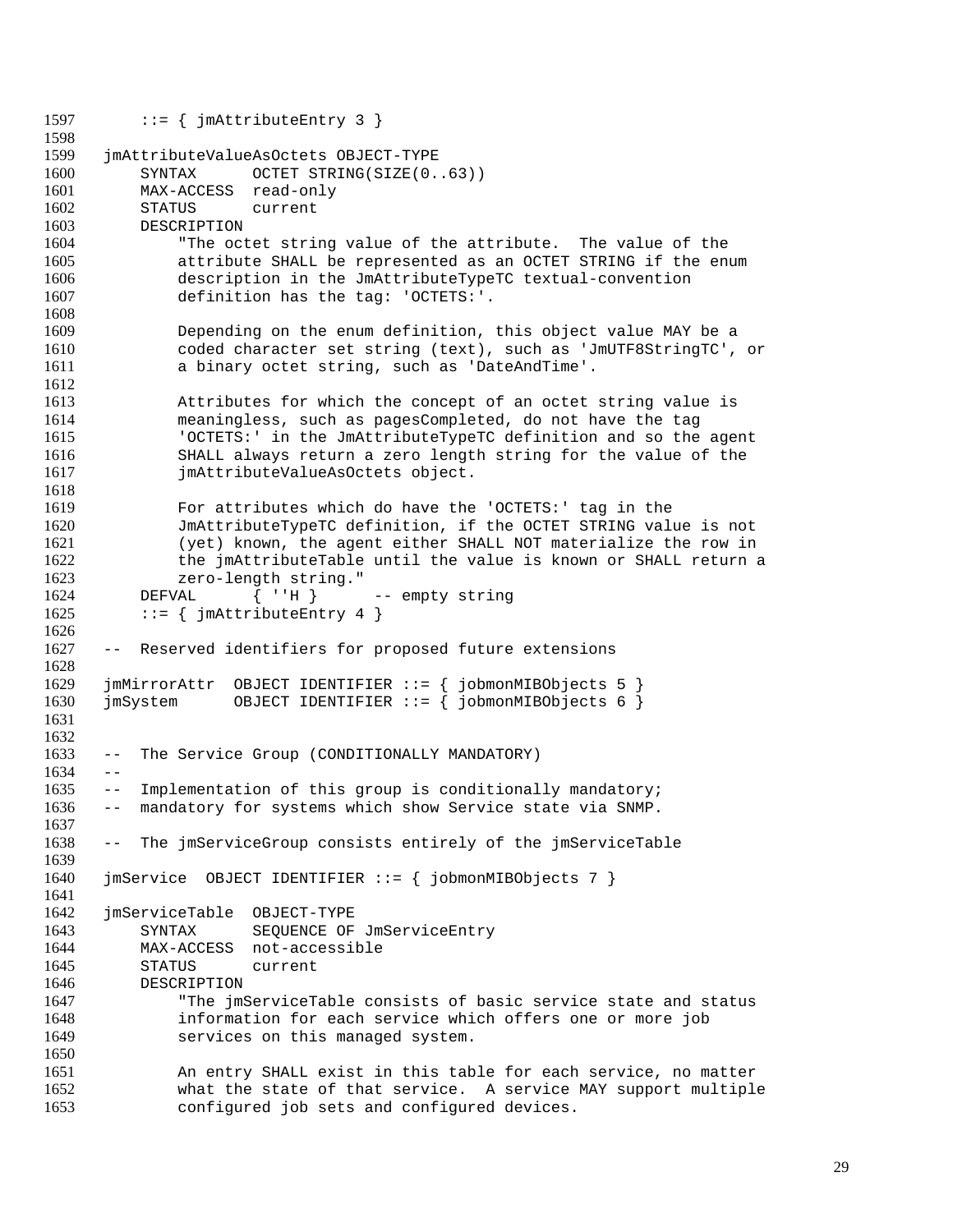```
1654
1655 See: 'jmServiceJobSetsConfigured' and
1656 'jmServiceDevicesConfigured' bit-arrays in this MIB."
1657 ::= \{ \text{imService 1 } \}1658
1659
1660 jmServiceEntry OBJECT-TYPE
1661 SYNTAX JmServiceEntry
1662 MAX-ACCESS not-accessible
1663 STATUS current
1664 DESCRIPTION
1665 "Basic service state and status information."
1666 INDEX { jmServiceIndex }
1667 ::= \{ jmserviceTable 1 \}1668
1669
1670 JmServiceEntry ::= SEQUENCE {<br>1671 imServiceIndex
1671 jmServiceIndex Integer32 (1..2147483647),
1672 jmServiceName Julie JmUTF8StringTC (SIZE (0..63)),<br>1673 jmServiceURI JmUTF8StringTC (SIZE (0..63)),
         jmServiceURI JmUTF8StringTC (SIZE (0..63)),
1674 jmServiceJobServiceTypes JmJobServiceTypesTC,
1675 jmServiceJobSetsConfigured OCTET STRING (SIZE (0..255)),
1676 jmServiceDevicesConfigured OCTET STRING (SIZE (0..255)),
1677 jmServiceState JmServiceStateTC,
1678 jmServiceStateReasons SnmpAdminString (SIZE (0..255))
1679 }
1680
1681 jmServiceIndex OBJECT-TYPE
1682 SYNTAX Integer32 (1..2147483647)
1683 MAX-ACCESS not-accessible
1684 STATUS current
1685 DESCRIPTION
1686 "The unique identifier for this service on this managed system.
1687
1688 See: 'jmServiceEventServiceIndex' object in this MIB."
1689 ::= \{ j \text{m} \text{ServiceEntry 1 } \}1690
1691 jmServiceName OBJECT-TYPE<br>1692 SYNTAX JmUTF8Str
1692 SYNTAX JmUTF8StringTC (SIZE(0..63)) -- 127 in IPP<br>1693 MAX-ACCESS read-only
        MAX-ACCESS read-only
1694 STATUS current
1695 DESCRIPTION
1696 "The human readable name of this managed service.
1697
1698 See: 'deviceNameRequested' job attribute in this MIB;
1699 'physicalDevice' job attribute in this MIB;
1700 Section 4.4.4 'printer-name' in [IPP-MOD]."
1701 DEFVAL { ''H } -- no service name
1702 ::= \{ jmServiceEntry 2 \}1703
1704 jmServiceURI OBJECT-TYPE
1705 SYNTAX JmUTF8StringTC (SIZE(0..63)) -- 1023 in IPP
1706 MAX-ACCESS read-only
1707 STATUS current
1708 DESCRIPTION
1709 "A URI for this managed service (valid for job services).
1710
```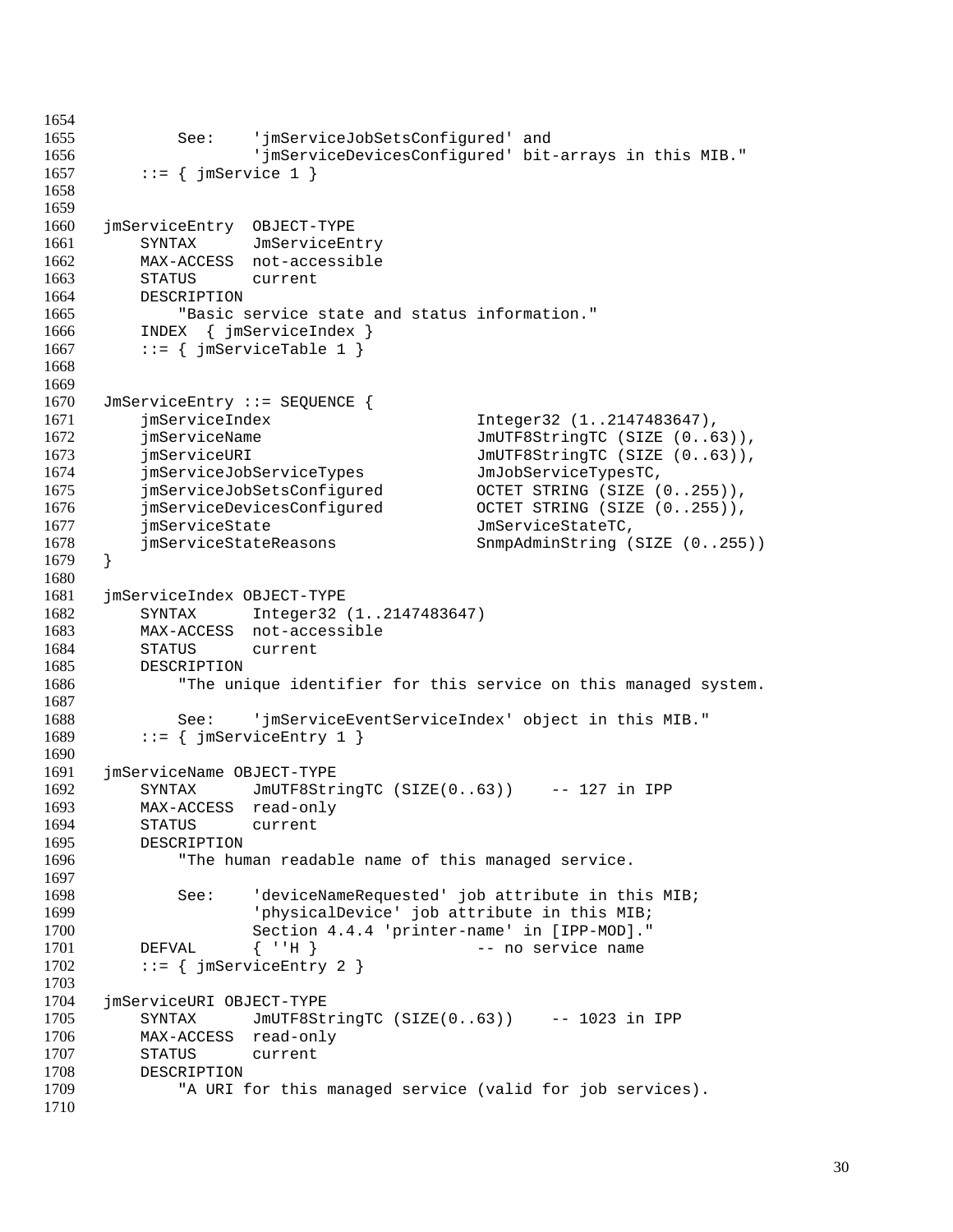1711 See: Section 4.3.3 'job-printer-uri' in [IPP-MOD];<br>1712 Section 4.4.1 'printer-uri-supported' in [IPP Section 4.4.1 'printer-uri-supported' in [IPP-MOD]." 1713 DEFVAL { ''H } -- no service URI 1714 ::=  $\{$  jmServiceEntry 3  $\}$  jmServiceJobServiceTypes OBJECT-TYPE SYNTAX JmJobServiceTypesTC 1718 MAX-ACCESS read-only<br>1719 STATUS current STATUS current DESCRIPTION "The types of job services supported by this managed service. See: 'JmJobServiceTypesTC' textual convention in this MIB; 'jobServiceTypes' job attribute in this MIB." 1725 DEFVAL  $\{ 0 \}$  -- no job services<br>1726 ::=  $\{ jmServiceEntry 4 \}$  $::=$  { jmServiceEntry 4 } 1728 jmServiceJobSetsConfigured OBJECT-TYPE<br>1729 SYNTAX OCTET STRING (SIZE(0... 1729 SYNTAX OCTET STRING (SIZE(0..255))<br>1730 MAX-ACCESS read-only MAX-ACCESS read-only STATUS current DESCRIPTION "A bit-array that specifies the job sets configured for this service, where each bit '2\*\*n' is set if 'jmGeneralJobSetIndex' is a configured job set. Uses network byte order (big-endian) rules - the high-order bit of the first octet corresponds to 'jmGeneralJobSetIndex' of '0' (reserved) - the low-order bit of the first octet corresponds to 'jmGeneralJobSetIndex' of '7'. Supports values of 'jmGeneralJobSetIndex' from '1' to '2039'. Compare to the BITS pseudotype defined in IETF SMIv2 (RFC 2578) which has the same bit ordering rules (big-endian). See: 'queueNameRequested' job attribute in this MIB; 'jmGeneralJobSetIndex' table index in this MIB." DEFVAL { ''H } -- no job sets configured  $\cdot := \{ \cdot \text{imServiceEntry 5 } \}$  1749 jmServiceDevicesConfigured OBJECT-TYPE<br>1750 SYNTAX OCTET STRING (SIZE(0... SYNTAX OCTET STRING (SIZE(0..255)) MAX-ACCESS read-only STATUS current DESCRIPTION "A bit-array that specifies the devices configured for this service, where each bit '2\*\*n' is set if 'hrDeviceIndex' is a configured device. Uses network byte order (big-endian) rules - the high-order bit of the first octet corresponds to 'hrDeviceIndex' of '0' (reserved) - the low-order bit of the first octet corresponds to 'hrDeviceIndex' of '7'. Supports values of 'hrDeviceIndex' from '1' to '2039'. Compare to the BITS pseudotype defined in IETF SMIv2 (RFC 2578) which has the same bit ordering rules (big-endian). See: 'physicalDevice' job attribute in this MIB; 'hrDeviceIndex' in IETF Host MIB (RFC 2790)." DEFVAL  $\{ 'H \}$  -- no devices configured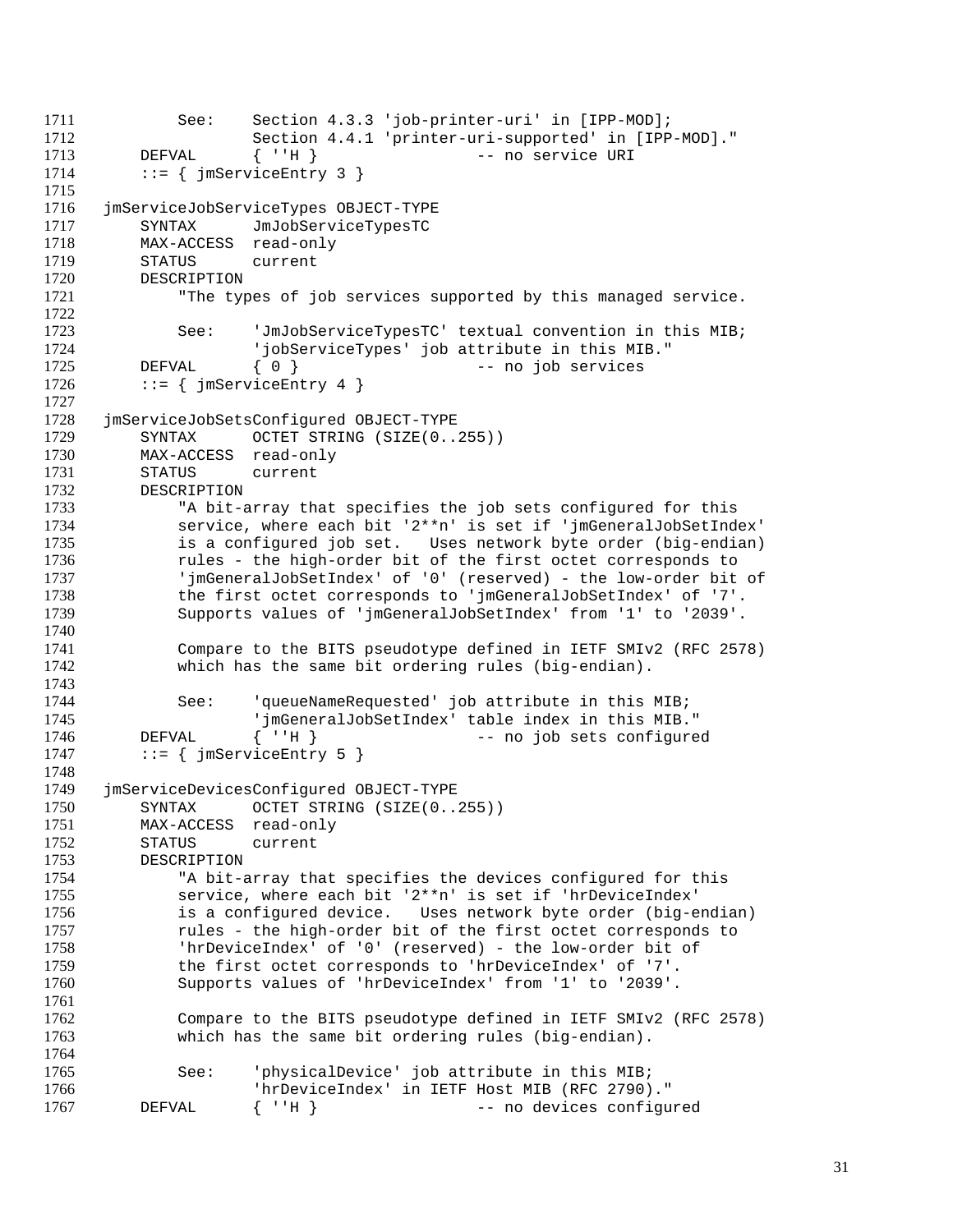```
1768 ::= \{ j \text{m} \text{ServiceEntry } 6 \}1769
1770 jmServiceState OBJECT-TYPE
1771 SYNTAX JmServiceStateTC
1772 MAX-ACCESS read-only
1773 STATUS current
1774 DESCRIPTION
1775 The current state of this managed service.
1776
1777 See: 'jmServiceEventServiceState' object in this MIB;
1778 'jmJobState' object in this MIB;
1779 Section 4.4.11 'printer-state' in [IPP-MOD]."
1780 DEFVAL { unknown } -- unknown service state
1781 ::= \{ j \text{m} \text{ServiceEntry } 7 \}1782
1783 jmServiceStateReasons OBJECT-TYPE
1784 SYNTAX SnmpAdminString (SIZE (0..255)) -- multi-valued in IPP 1785 MAX-ACCESS read-only
1785 MAX-ACCESS read-only<br>1786 STATUS current
         STATUS current
1787 DESCRIPTION
1788 "The service state reasons associated with this service state
1789 (as a comma-separated list) or the empty string (if none).
1790
1791 See: 'jmServiceEventServiceStateReasons' object in this MIB;
1792                 'jmJobStateReasons1' object in this MIB;<br>1793                   Section 4.4.12 'printer-state-reasons' i
                     Section 4.4.12 'printer-state-reasons' in [IPP-MOD]."
1794 DEFVAL { ''H } -- no service state reasons
1795 ::= \{ jmServiceEntry 8 \}1796
1797
1798 -- The Service Event Group (CONDITIONALLY MANDATORY)
1799 - -1800 -- Implementation of this group is conditionally mandatory;
1801 -- mandatory for systems which show Service events via SNMP.
1802
1803 -- The jmServiceEventGroup consists entirely of the jmServiceEventTable
1804
1805 jmServiceEvent OBJECT IDENTIFIER ::= { jobmonMIBObjects 8 }
1806
1807 jmServiceEventTable OBJECT-TYPE
1808 SYNTAX SEQUENCE OF JmServiceEventEntry
1809 MAX-ACCESS not-accessible
1810 STATUS current
1811 DESCRIPTION
1812 "The jmServiceEventTable contains service event entries for the
1813 services which offer job services on this managed system."
1814 ::= \{ \text{jmServiceEvent 1 } \}1815
1816
1817 jmServiceEventEntry OBJECT-TYPE
1818 SYNTAX JmServiceEventEntry
1819 MAX-ACCESS not-accessible
1820 STATUS current
1821 DESCRIPTION
1822 "Basic service event information."
1823 INDEX { jmServiceEventIndex }<br>1824 ::= { imServiceEventTable 1 }
         ::= { jmServiceEventTable 1 }
```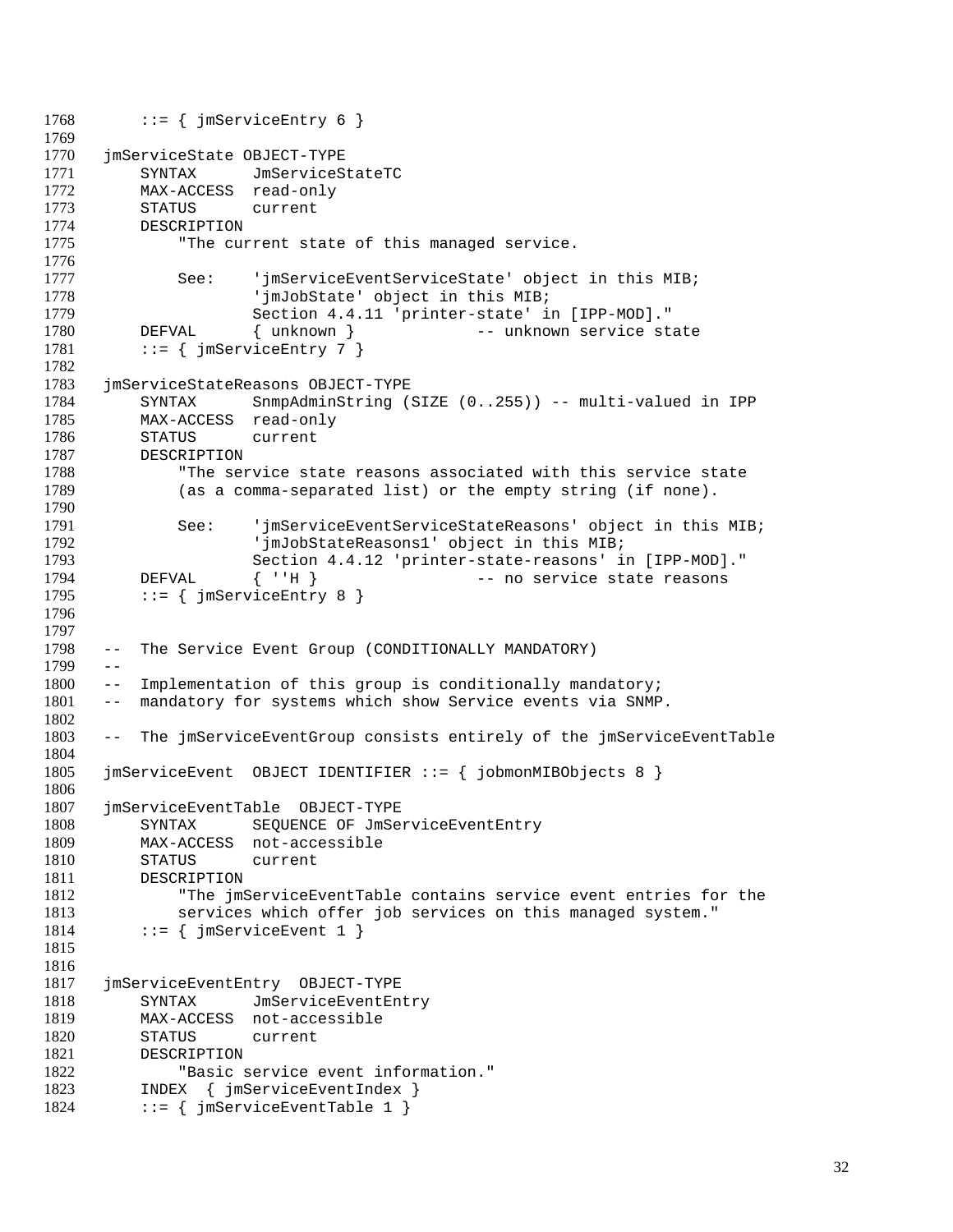```
1825
1826
1827 JmServiceEventEntry ::= SEQUENCE {
1828 jmServiceEventIndex Integer32 (1..2147483647),
1829 jmServiceEventNotifyEvent SnmpAdminString (SIZE (0..63)),
1830 jmServiceEventNotifyTime TimeTicks,
1831 jmServiceEventServiceIndex Integer32 (1..2147483647),
1832 jmServiceEventServiceState JmServiceStateTC,
         1833 jmServiceEventServiceStateReasons SnmpAdminString (SIZE (0..255))
1834 }
1835
1836 jmServiceEventIndex OBJECT-TYPE
1837 SYNTAX Integer32 (1..2147483647)
1838 MAX-ACCESS not-accessible
1839 STATUS current<br>1840 DESCRIPTION
         DESCRIPTION
1841 The unique identifier for this event on this managed system."<br>1842 ::= { imServiceEventEntry 1 }
         ::= { jmServiceEventEntry 1 }
1843
1844 jmServiceEventNotifyEvent OBJECT-TYPE
1845 SYNTAX SnmpAdminString (SIZE (0..63)) -- 255 in [IPP-NOT]
1846 MAX-ACCESS read-only
1847 STATUS current
1848 DESCRIPTION
1849 "The event type that created this row in 'jmServiceEventTable'.
1850
1851 Standard Printer event types defined in [IPP-NOT] are:
1852 - 'printer-state-changed'
1853 - 'printer-restarted'
1854 - 'printer-shutdown'
1855 - 'printer-config-changed'
1856 - 'printer-media-changed'
1857 - 'printer-finishings-changed'
1858 - 'printer-queue-order-changed'
1859 - 'printer-full'<br>1860 - 'printer-no-lo
             - 'printer-no-longer-full'
1861 - 'printer-almost-idle'
1862 - 'printer-not-almost-idle'
1863<br>1864
            Standard Service event types generalized from [IPP-NOT] are:
1865 - 'service-state-changed'
1866 - 'service-restarted'
1867 - 'service-shutdown'
1868 - 'service-config-changed'
1869 - 'service-media-changed'
1870 - 'service-finishings-changed'
1871 - 'service-queue-order-changed'
1872 - 'service-full'
             - 'service-no-longer-full'
1874 - 'service-almost-idle'
1875 - 'service-not-almost-idle'
1876
1877 Conformance: The natural language for keywords
1878 in subscribed event type SHALL always be US English.
1879
1880 Conformance: This subscribed event type SHALL be valid<br>1881 and reported in ALL Job Monitoring MIB notifications.
             and reported in ALL Job Monitoring MIB notifications.
```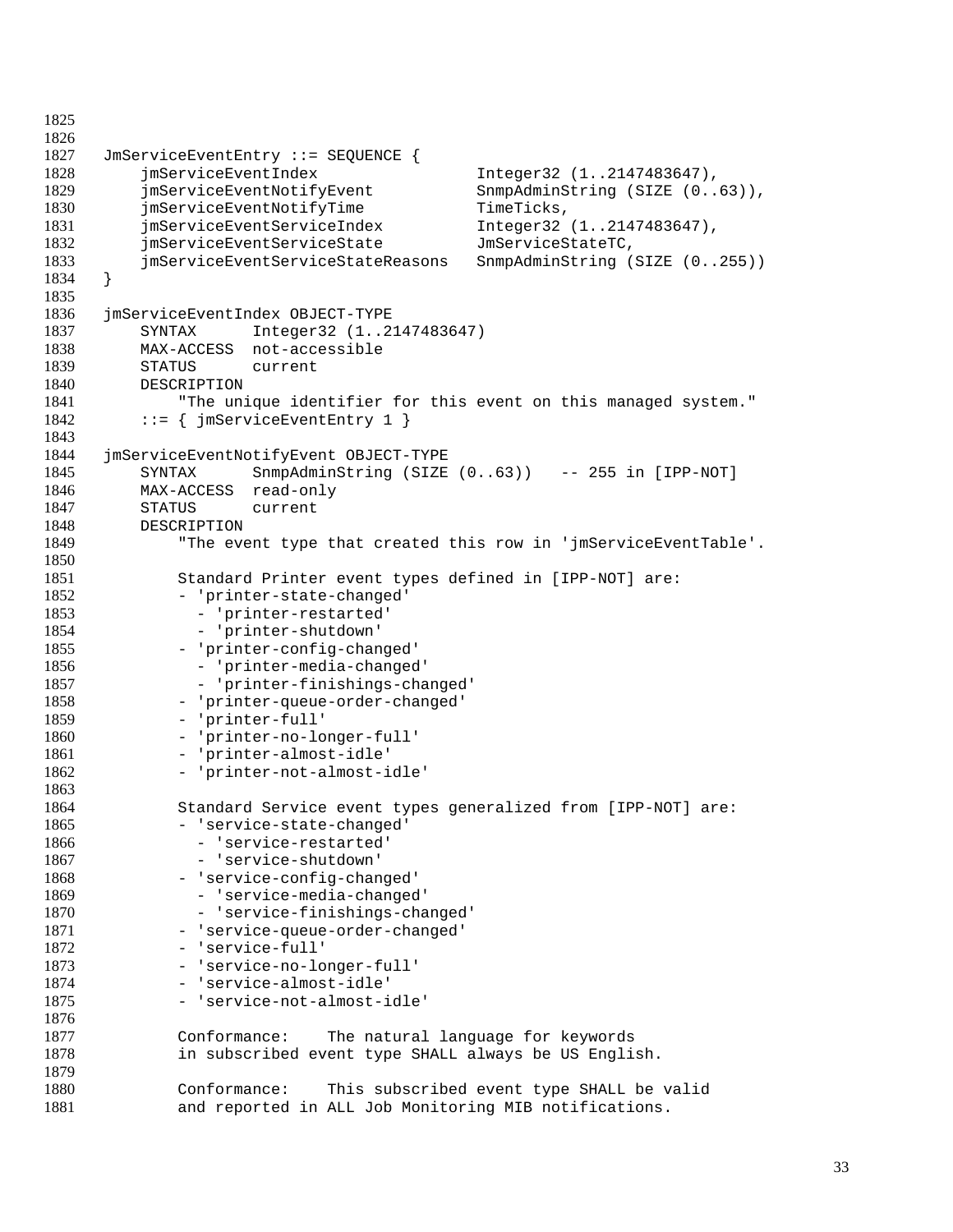```
1883 See: Section 8.1 'notify-subscribed-event' in [IPP-NOT]."
1884 DEFVAL { ''H } -- no notify subscribed event
1885 ::= { jmServiceEventEntry 2 }
1886
1887 jmServiceEventNotifyTime OBJECT-TYPE
1888 SYNTAX TimeTicks
1889 MAX-ACCESS read-only
1890 STATUS current
1891 DESCRIPTION
1892 "The time of this service event.
1893
1894 Usage: Conforming management agents, which MUST implement the
1895 IETF MIB-II (RFC 1213), SHALL set 'jmServiceEventNotifyTime' to
1896 'sysUpTime' when a service event row is created.
1897
1898 See: 'sysUpTime' in IETF MIB-II (RFC 1213);<br>1899 Section 5.4.4 'notify-printer-up-time'
1899 Section 5.4.4 'notify-printer-up-time' in [IPP-NOT];<br>1900 Section 4.4.29 'printer-up-time' in [IPP-MOD]."
1900 Section 4.4.29 'printer-up-time' in [IPP-MOD]."<br>1901 ::= { imServiceEventEntry 3 }
         \{ \text{ } jmServiceEventEntry 3 }
1902
1903 jmServiceEventServiceIndex OBJECT-TYPE
1904 SYNTAX Integer32 (1..2147483647)
1905 MAX-ACCESS read-only
1906 STATUS current
1907 DESCRIPTION
1908 "The unique identifier for this service on this managed system.
1909
1910 See: 'jmServiceIndex' object in this MIB."
1911 ::= { jmServiceEventEntry 4 }
1912
1913 jmServiceEventServiceState OBJECT-TYPE
1914 SYNTAX JmServiceStateTC
1915 MAX-ACCESS read-only<br>1916 STATUS current
1916 STATUS current<br>1917 DESCRIPTION
1917 DESCRIPTION<br>1918 The sta
             "The state of this managed service at the time of this event.
1919
1920 See: 'jmServiceState' object in this MIB;
                     'jmJobState' object in this MIB;
1922 Section 4.4.11 'printer-state' in [IPP-MOD]."
1923 DEFVAL { unknown } -- unknown service state
1924 ::= { jmServiceEventEntry 5 }
1925
1926 jmServiceEventServiceStateReasons OBJECT-TYPE
1927 SYNTAX SnmpAdminString (SIZE (0..255)) -- multi-valued in IPP
1928 MAX-ACCESS read-only
1929 STATUS current<br>1930 DESCRIPTION
         DESCRIPTION
1931 "The service state reasons associated with this service state
1932 (as a comma-separated list) or the empty string (if none).
1933
1934 See: 'jmServiceStateReasons' object in this MIB;
1935 'jmJobStateReasons1' object in this MIB;
1936 Section 4.4.12 'printer-state-reasons' in [IPP-MOD]."
1937 DEFVAL { ''H } -- no service state reasons
         \cdot := \{ \text{jmServiceEventEntry } 6 \}
```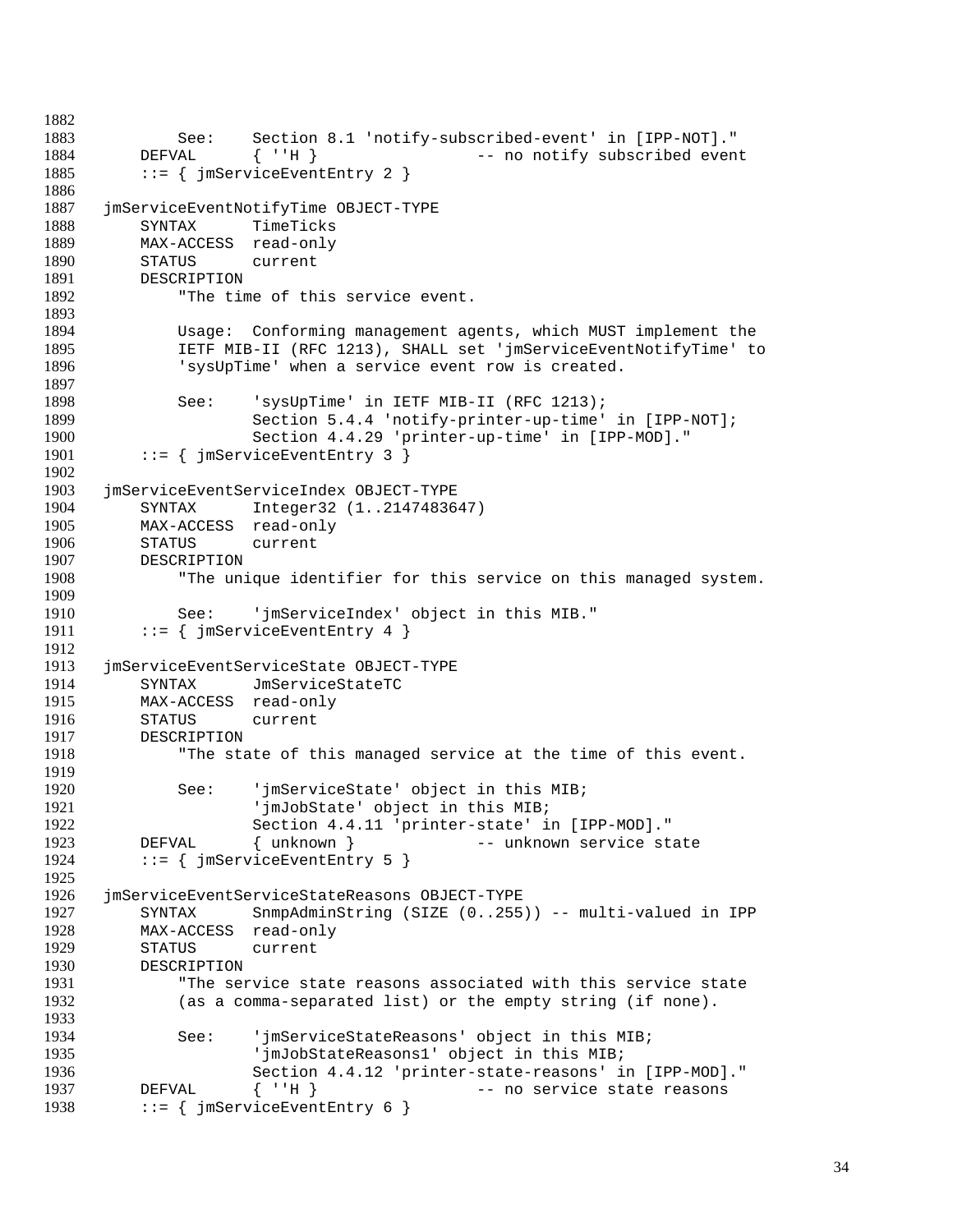```
1939
1940
1941 -- The Job Event Group (CONDITIONALLY MANDATORY)
1942 - -1943 -- Implementation of this group is conditionally mandatory;
1944 -- mandatory for systems which show Job events via SNMP.
1945
1946 -- The jmJobEventGroup consists entirely of the jmJobEventTable
1947
1948 jmJobEvent OBJECT IDENTIFIER ::= { jobmonMIBObjects 9 }
1949
1950 jmJobEventTable OBJECT-TYPE
1951 SYNTAX SEQUENCE OF JmJobEventEntry
1952 MAX-ACCESS not-accessible
1953 STATUS current<br>1954 DESCRIPTION
         DESCRIPTION
1955 "The jmJobEventTable contains job event entries for the
1956 jobs present on this managed system."<br>1957 ::= { imJobEvent 1 }
         ::= { jmJobEvent 1 }
1958
1959
1960 jmJobEventEntry OBJECT-TYPE
1961 SYNTAX JmJobEventEntry
1962 MAX-ACCESS not-accessible
1963 STATUS current
1964 DESCRIPTION
1965 "Basic job event information."
1966 INDEX { jmJobEventIndex }
1967 ::= \{ \text{jmJobEventTable 1 } \}1968
1969
1970 JmJobEventEntry ::= SEQUENCE {
1971 jmJobEventIndex Integer32 (1..2147483647),
1972 jmJobEventNotifyEvent SnmpAdminString (SIZE (0..63)),<br>1973 imJobEventNotifyTime TimeTicks,
1973 jmJobEventNotifyTime TimeTicks,<br>1974 jmJobEventJobSetIndex Thteger32
         jmJobEventJobSetIndex Integer32 (1..32767),
1975 jmJobEventJobIndex Integer32 (1..2147483647),
1976 jmJobEventJobState JmJobStateTC,<br>1977 imJobEventJobStateReasons OCTET STRING
         1977 jmJobEventJobStateReasons OCTET STRING (SIZE (4..16))
1978 }
1979
1980 jmJobEventIndex OBJECT-TYPE
1981 SYNTAX Integer32 (1..2147483647)
1982 MAX-ACCESS not-accessible
1983 STATUS current
1984 DESCRIPTION
1985 "The unique identifier for this event on this managed system."
1986 ::= \{ \text{jmJobEventEntry 1 } \}1987
1988 jmJobEventNotifyEvent OBJECT-TYPE
1989 SYNTAX SnmpAdminString (SIZE (0..63)) -- 255 in [IPP-NOT]
1990 MAX-ACCESS read-only
1991 STATUS current
1992 DESCRIPTION
1993 "The event type that created this row in 'jmJobEventTable'.
1994
1995 Standard Job event types defined in [IPP-NOT] are:
```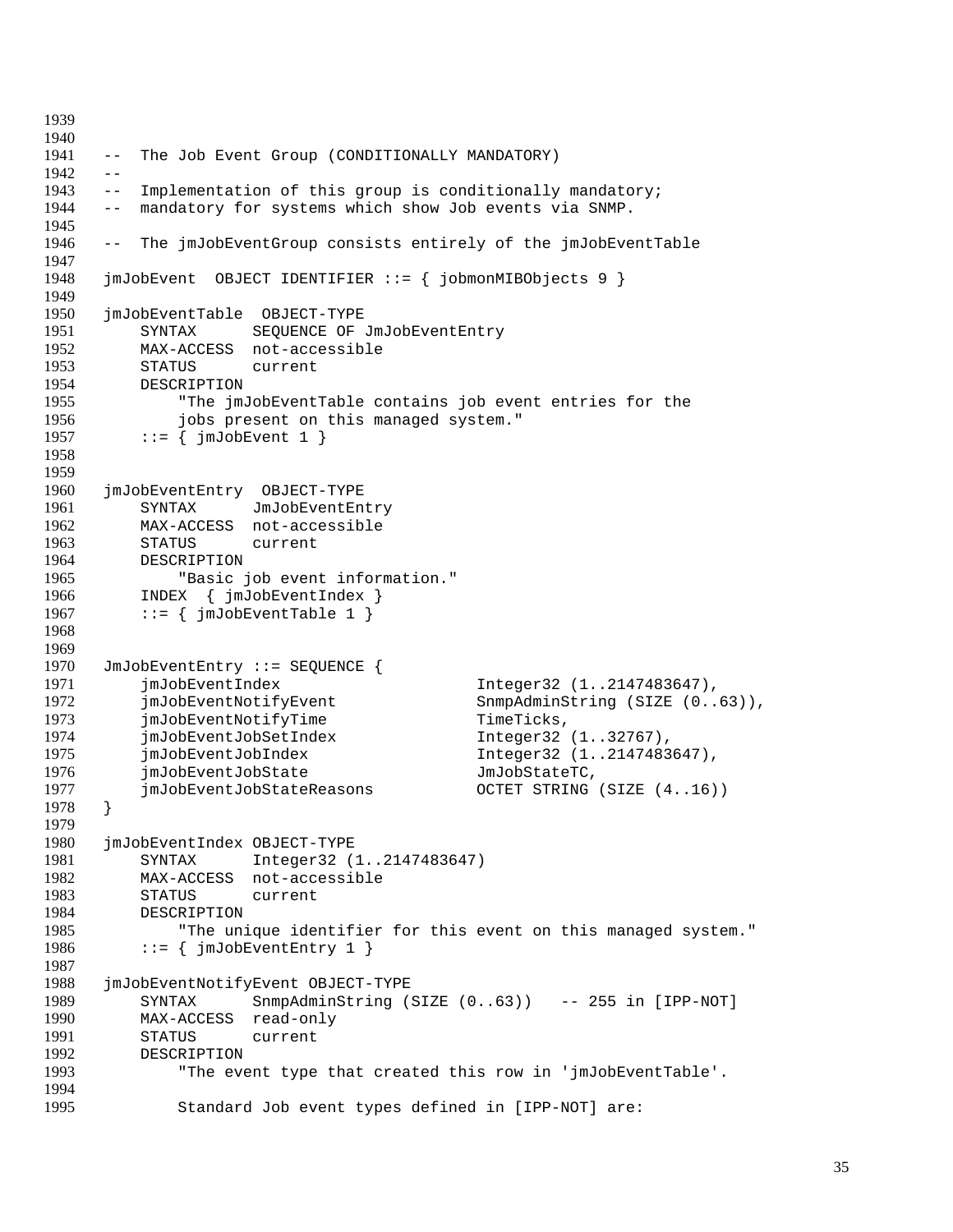```
1996 - 'job-state-changed'<br>1997 - 'job-created'
                - 'job-created'
1998 - 'job-completed'
1999 - 'job-purged'
2000 - 'job-config-changed'
2001 - 'job-progress'
2002
2003 Conformance: The natural language for keywords
              in subscribed event type SHALL always be US English.
2005
2006 Conformance: This subscribed event type SHALL be valid
2007 and reported in ALL Job Monitoring MIB notifications.
2008
2009 See: Section 8.1 'notify-subscribed-event' in [IPP-NOT]."
2010 DEFVAL { ''H } -- no notify subscribed event<br>2011 ::= { jmJobEventEntry 2 }
          ::= { jmJobEventEntry 2 }
2012
2013 jmJobEventNotifyTime OBJECT-TYPE<br>2014 SYNTAX TimeTicks
2014 SYNTAX TimeTicks<br>2015 MAX-ACCESS read-only
          MAX-ACCESS read-only
2016 STATUS current
2017 DESCRIPTION
2018 "The time of this job event.
2019
2020 Usage: Conforming management agents, which MUST implement the
2021 IETF MIB-II (RFC 1213), SHALL set 'jmJobEventNotifyTime' to
2022 'sysUpTime' when a job event row is created.
2023
2024 See: 'sysUpTime' in IETF MIB-II (RFC 1213);
2025 Section 5.4.4 'notify-printer-up-time' in [IPP-NOT];<br>2026 Section 4.4.29 'printer-up-time' in [IPP-MOD]."
                      Section 4.4.29 'printer-up-time' in [IPP-MOD]."
2027 ::= \{ jmJobEventEntry 3 \}2028
2029 jmJobEventJobSetIndex OBJECT-TYPE<br>2030 SYNTAX Integer32 (1..327)
2030 SYNTAX Integer32 (1..32767)<br>2031 MAX-ACCESS read-only
2031 MAX-ACCESS read-only<br>2032 STATUS current
          STATUS current
2033 DESCRIPTION<br>2034 "The uni
              "The unique identifier for this job set on this managed system.
2035
2036 See: 'jmGeneralJobSetIndex' object in this MIB."
2037 ::= \{ \text{jmJobEventEntry 4 } \}2038
2039 jmJobEventJobIndex OBJECT-TYPE
2040 SYNTAX Integer32 (1..2147483647)
2041 MAX-ACCESS read-only
2042 STATUS current
2043 DESCRIPTION<br>2044 "The un
              "The unique identifier for this job on this managed system,
2045 when prefixed with 'jmJobEventJobSetIndex'.
2046
2047 See: 'jmJobIndex' object in this MIB."
2048 ::= \{\text{imJobEventEntry 5 }\}2049
2050 jmJobEventJobState OBJECT-TYPE
2051 SYNTAX JmJobStateTC<br>2052 MAX-ACCESS read-only
          MAX-ACCESS read-only
```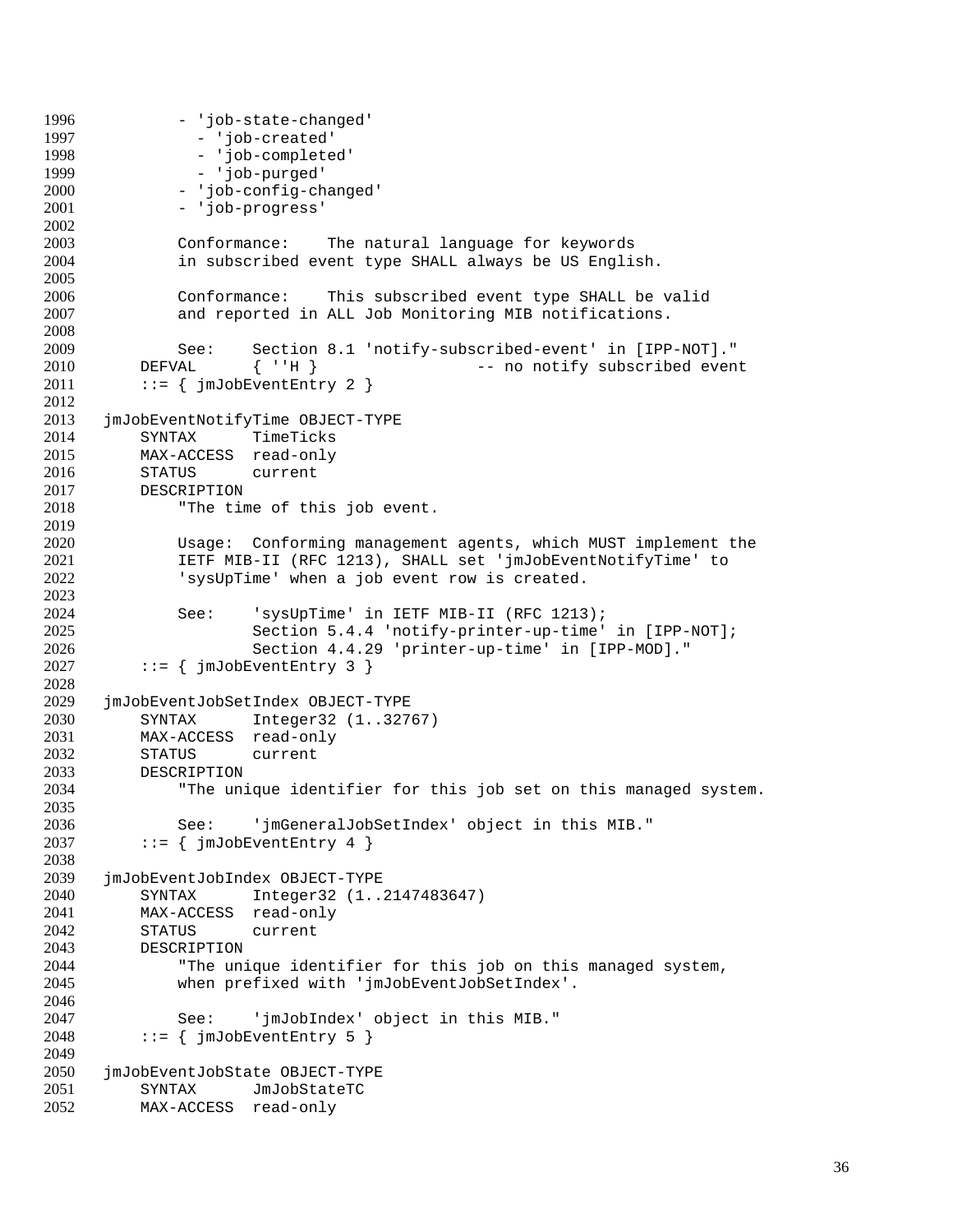```
2053 STATUS current
2054 DESCRIPTION
2055 "The state of this managed job at the time of this event.
2056
2057 See: 'jmJobState' in this MIB;
2058 Section 4.3.7 'job-state' in [IPP-MOD]."
2059 DEFVAL { unknown } -- unknown job state
2060 ::= \{ \text{jmJobEventEntry } 6 \}2061
2062 jmJobEventJobStateReasons OBJECT-TYPE
2063 SYNTAX OCTET STRING (SIZE (4..16)) -- multi-valued in IPP
2064 MAX-ACCESS read-only
2065 STATUS current
2066 DESCRIPTION
2067 "The job state reasons associated with this job state
2068 represented as one to four concatenated 32-bit integers
2069 in network byte order (big-endian).
2070
2071 Usage: Conforming management stations SHALL always report the
2072 value of the object 'jmJobStateReasons1' in the first four
2073 octets of 'jmJobEventJobStateReasons' and SHOULD report values
2074 of the attributes 'jobStateReasons2', 'jobStateReasons3', and
2075 'jobStateReasons4' in subsequent octets.
2076
2077 See: 'jmJobStateReasons1' in this MIB;
2078 Section 4.3.8 'job-state-reasons' in [IPP-MOD]."
2079 DEFVAL { '00000000'H } -- no job state reasons
2080 ::= \{ \text{imJobEventEntry } 7 \}2081
2082
     -- The Job Progress Group (CONDITIONALLY MANDATORY)
2084 - -2085 -- Implementation of this group is conditionally mandatory;
2086 -- mandatory for systems which send Job progress traps via SNMP.
2087
2088 -- The jmProgressGroup consists entirely of leaf objects for traps
2089
2090 jmProgress OBJECT IDENTIFIER ::= { jobmonMIBObjects 10 }
2091<br>2092
     2092 jmProgressJobCopiesRequested OBJECT-TYPE
2093 SYNTAX Integer32 (-2..2147483647)
2094 MAX-ACCESS read-only
2095 STATUS current
2096 DESCRIPTION
2097 "The number of copies of this job requested by the client.
2098
2099 See: 'jobCopiesRequested' attribute in this MIB."
2100 DEFVAL { -2 } -- unknown job copies
2101 ::= \{ jmProgress 1 \}2102
2103 jmProgressJobCollationType OBJECT-TYPE
2104 SYNTAX JmJobCollationTypeTC
2105 MAX-ACCESS read-only
2106 STATUS current
2107 DESCRIPTION
2108 "The number of copies of this job requested by the client.
2109
```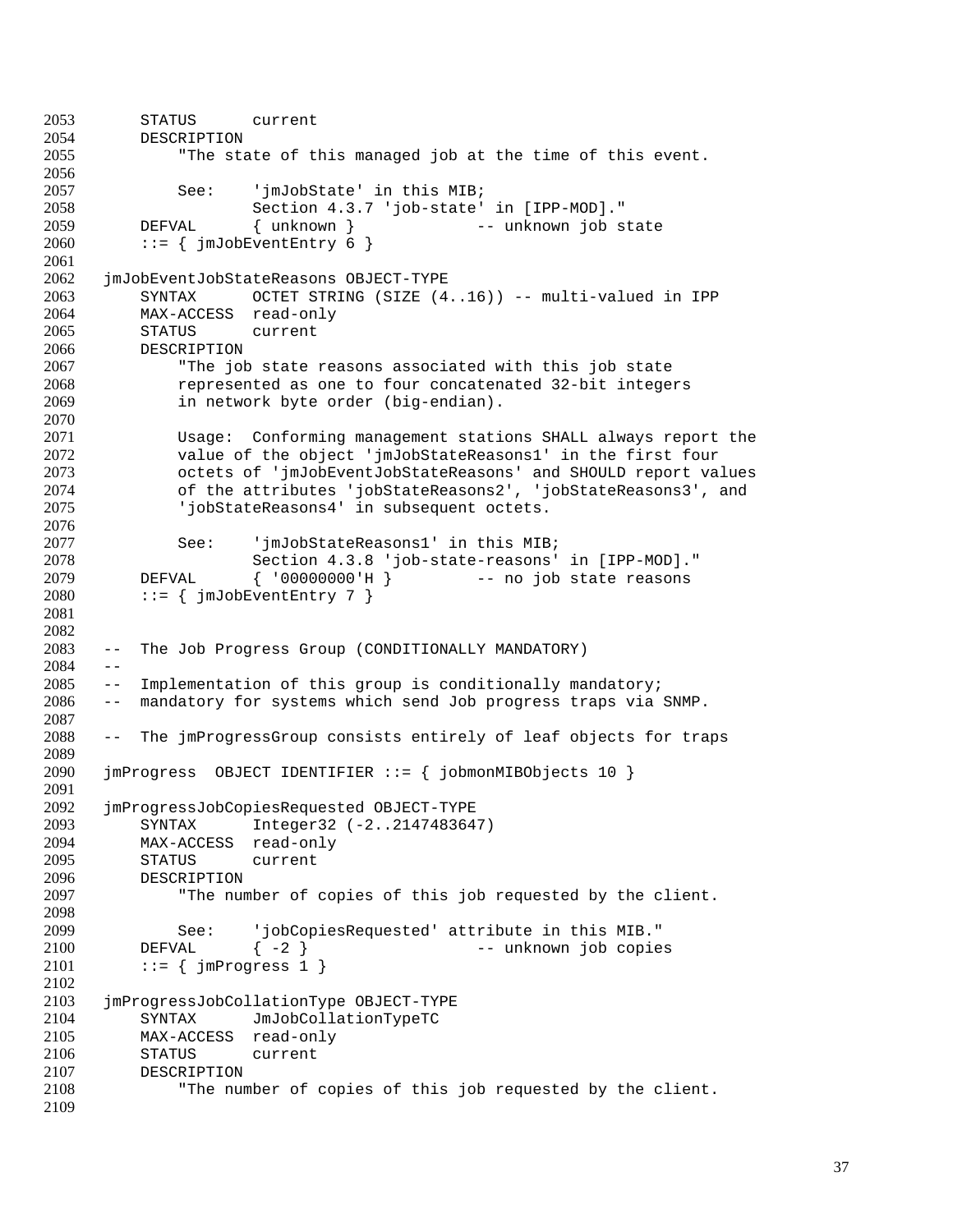```
2110 See: 'jobCollationType' attribute in this MIB;
2111 'job-collation-type' in [IPP-PROG];
2112 Section 9 'Event Notification Content' in [IPP-NOT]."
2113 DEFVAL { unknown } -- unknown job collation type
2114 ::= \{ \text{imProgress 2 } \}2115
2116 jmProgressMediaSheetsCompleted OBJECT-TYPE
2117 SYNTAX Integer32 (-2..2147483647)
2118 MAX-ACCESS read-only
2119 STATUS current
2120 DESCRIPTION
2121 "The number of media sheets completed for this job.
2122
2123 See: 'sheetsCompleted' attribute in this MIB;
2124 Section 4.3.18.3 'job-media-sheets-completed'
2125 in [IPP-MOD];<br>2126 Section 9 'Eve
2126 Section 9 'Event Notification Content' in [IPP-NOT]."
2127 DEFVAL \{-2\} -- unknown job progress<br>2128 := { imProgress 3 }
        ::= { jmProgress 3 }
2129
2130 jmProgressSheetCompletedCopyNum OBJECT-TYPE
2131 SYNTAX Integer32 (-2..2147483647)
2132 MAX-ACCESS read-only
2133 STATUS current
2134 DESCRIPTION
2135 "The number of the job copy currently being stacked for the
2136 current document or zero (if none) or '-2' (unknown).
2137
2138 See: 'sheetCompletedCopyNumber' attribute in this MIB;
2139 'sheet-completed-copy-number' in [IPP-PROG];
2140 Section 9 'Event Notification Content' in [IPP-NOT]."
2141 DEFVAL \{-2\} -- unknown sheet complete copy
2142 ::= \{ jmProgress 4 \}2143
2144 jmProgressSheetCompletedDocNum OBJECT-TYPE
        SYNTAX Integer32 (-2..2147483647)
2146 MAX-ACCESS read-only
2147 STATUS current
2148 DESCRIPTION
2149 "The number of the job document currently being stacked for the
2150 current job or zero (if none) or '-2' (unknown).
2151
2152 See: 'sheetCompletedDocumentNumber' attribute in this MIB;
2153 'sheet-completed-document-number' in [IPP-PROG];
2154 Section 9 'Event Notification Content' in [IPP-NOT]."
2155 DEFVAL { -2 } -- unknown sheet complete doc
2156 ::= \{ jmProgress 5 \}2157
2158 -- Notifications (Traps and Informs)
2159
2160 jobmonMIBNotifications OBJECT IDENTIFIER ::= { jobmonMIB 2 }
2161
2162 -- Service Basic Event Group (CONDITIONALLY MANDATORY)
2163 - -2164 -- Implementation of this group is conditionally mandatory;
2165 -- mandatory for systems which send this Service traps via SNMP.
2166
```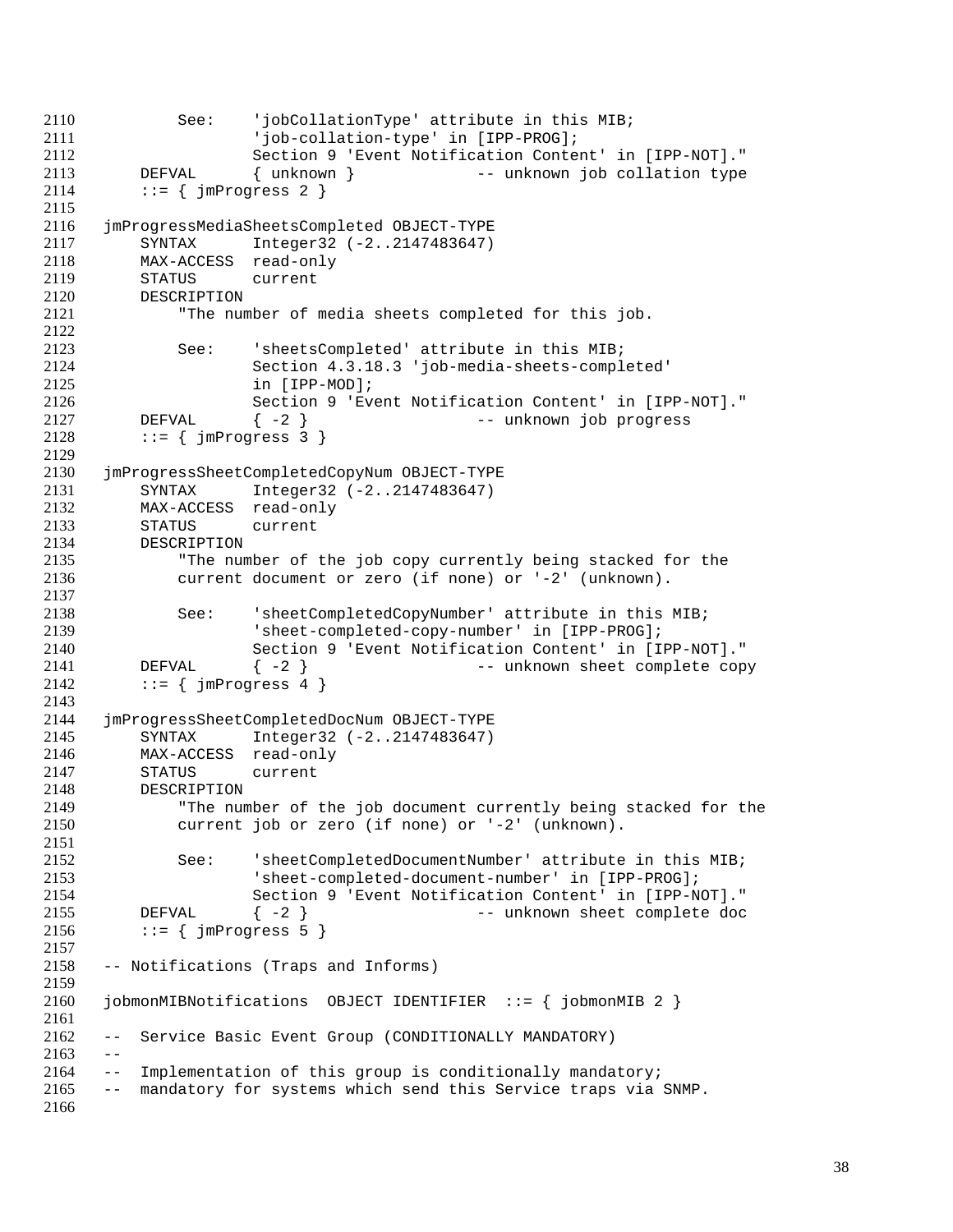```
2167 -- The jmServiceBasicEventGroup consists entirely of the
2168 -- jmServiceBasicV2Event notification.
2169
2170 jmServiceBasicV1Enterprise OBJECT-IDENTITY
2171 STATUS current
2172 DESCRIPTION
2173 "The value of the enterprise-specific OID in an SNMPv1 trap
2174 for a Service basic event sent by this managed system."
2175 ::= { jobmonMIBNotifications 1 }
2176
2177 jmServiceBasicV2EventPrefix
2178 OBJECT IDENTIFIER ::= { jmServiceBasicV1Enterprise 0 }
2179
2180 jmServiceBasicV2Event NOTIFICATION-TYPE
2181 OBJECTS {<br>2182 imSer
             jmServiceEventNotifyEvent,
2183 jmServiceState,<br>2184 imServiceStateR
             jmServiceStateReasons
2185 }
2186 STATUS current
2187 DESCRIPTION
2188 "This SMIv2 trap corresponds to an IPP Printer basic event.
2189
2190 The value of 'jmServiceIndex' for
2191 use with 'jmServiceTable' for this Service is conveyed in the
2192 instance qualifier (OID suffix) of 'jmServiceState'.
2193
2194 This trap is sent when requested by a prior subscription.
2195 The subscribed event type is in 'jmServiceEventNotifyEvent'.
2196
2197 Standard Printer event types defined in [IPP-NOT] are:
2198 - 'printer-state-changed'
2199 - 'printer-restarted'
2200 - 'printer-shutdown'
2201 - 'printer-config-changed'<br>2202 - 'printer-media-changed
2202 - 'printer-media-changed'<br>2203 - 'printer-finishings-cha
              - 'printer-finishings-changed'
2204 - 'printer-queue-order-changed'
2205 - 'printer-full'
2206 - 'printer-no-longer-full'
2207 - 'printer-almost-idle'
2208 - 'printer-not-almost-idle'
2209
2210 Standard Service event types generalized from [IPP-NOT] are:
2211 - 'service-state-changed'
2212 - 'service-restarted'
2213 - 'service-shutdown'
2214 - 'service-config-changed'
2215 - 'service-media-changed'
2216 - 'service-finishings-changed'
2217 - 'service-queue-order-changed'
2218 - 'service-full'
2219 - 'service-no-longer-full'
2220 - 'service-almost-idle'
2221 - 'service-not-almost-idle'
2222 - and (optionally) vendor extension event types
2223
```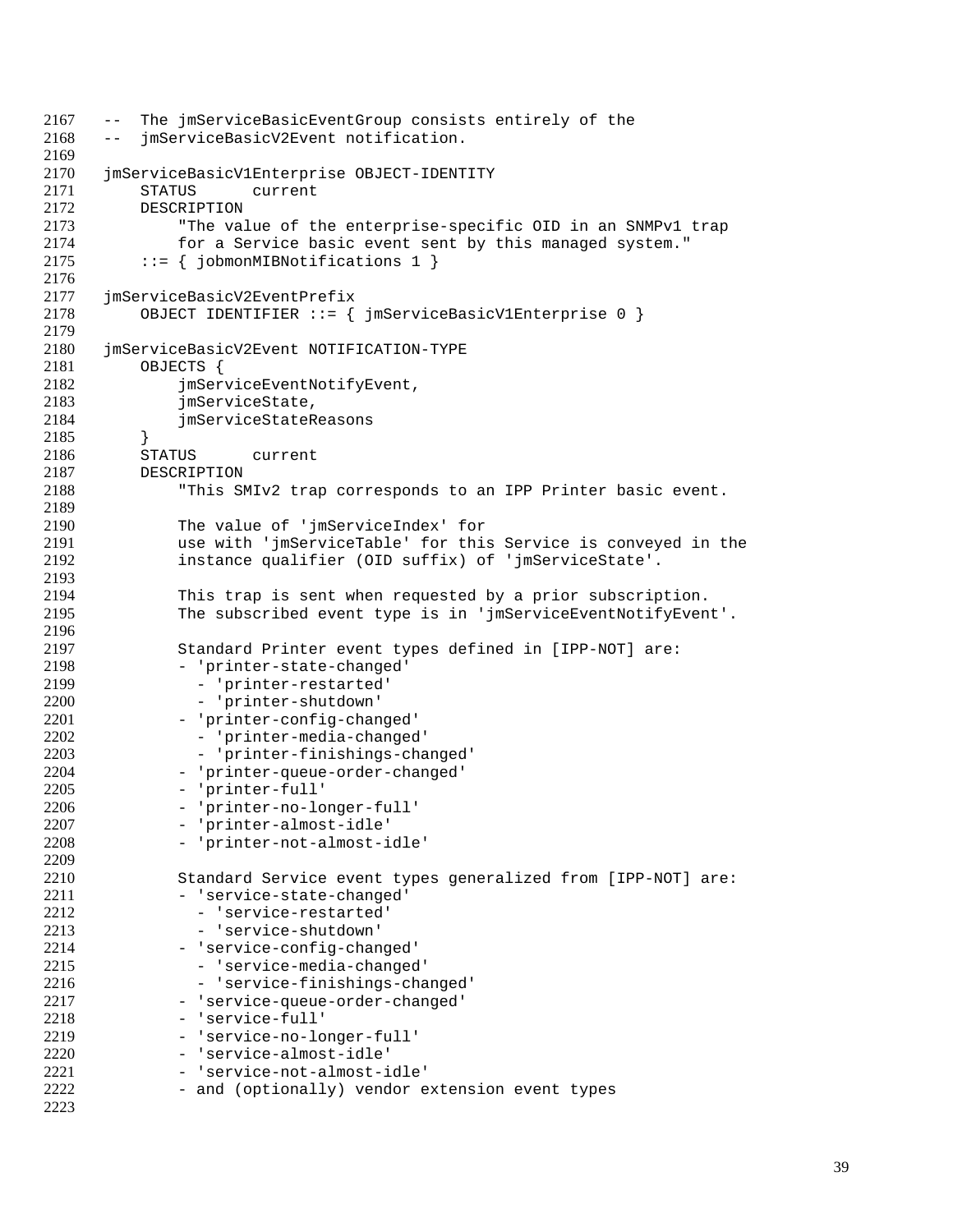```
2224 Additional variable-bindings SHOULD be appended to this trap:
              - Systems with the Host Resources MIB (RFC 2790) SHOULD add
2226 'hrSystemDate'
2227 (compare to IPP 'printer-current-time')
2228
2229 Additional variable-bindings MAY be appended to this trap
2230 for all printer-specific events:
2231 - Systems with the Host Resources MIB (RFC 2790) MAY add<br>2232 - ThrDeviceStatus'
                'hrDeviceStatus'
2233 (compare to IPP 'printer-state')
2234 'hrPrinterStatus'
2235 (compare to IPP 'printer-state') and
2236 'hrPrinterDetectedErrorState'
2237 (compare to IPP 'printer-state-reasons')
2238
2239 Systems MAY add other variable-bindings from any MIB.
2240
2241 See: Section 5.3.2 'notify-events' in [IPP-NOT];<br>2242 Section 8.1 'notify-subscribed-event' in [I
2242 Section 8.1 'notify-subscribed-event' in [IPP-NOT];
                     Section 9 'Event Notification Content' in [IPP-NOT]."
2244 ::= { imServiceBasicV2EventPrefix 1 }
2245
2246 -- Job Basic Event Group (CONDITIONALLY MANDATORY)
2247 - -2248 -- Implementation of this group is conditionally mandatory;
2249 -- mandatory for systems which send this Job traps via SNMP.
2250
2251 -- The jmJobBasicEventGroup consists entirely of the
2252 -- jmJobBasicV2Event notification.
2253
2254 jmJobBasicV1Enterprise OBJECT-IDENTITY
2255 STATUS current
2256 DESCRIPTION
2257 The value of the enterprise-specific OID in an SNMPv1 trap<br>2258 for a Job basic event sent by this managed system."
2258 for a Job basic event sent by this managed system."<br>2259 ::= { jobmonMIBNotifications 2 }
          ::= { jobmonMIBNotifications 2 }
2260
2261 jmJobBasicV2EventPrefix
          OBJECT IDENTIFIER ::= { jmJobBasicV1Enterprise 0 }
2263
2264 jmJobBasicV2Event NOTIFICATION-TYPE
2265 OBJECTS {
2266 jmJobEventNotifyEvent,
2267 jmJobState,
2268 jmJobEventJobStateReasons
2269 }
2270 STATUS current
2271 DESCRIPTION<br>2272 "This SI
              "This SMIv2 trap corresponds to an IPP Job basic event.
2273
2274 The values of 'jmGeneralJobSetIndex' and 'jmJobIndex' for
2275 use with 'jmJobTable' for this Job are conveyed in the
2276 instance qualifier (OID suffix) of 'jmJobState'.
2277
2278 This trap is sent when requested by a prior subscription.
2279 The subscribed event type is in 'jmJobEventNotifyEvent'.
2280
```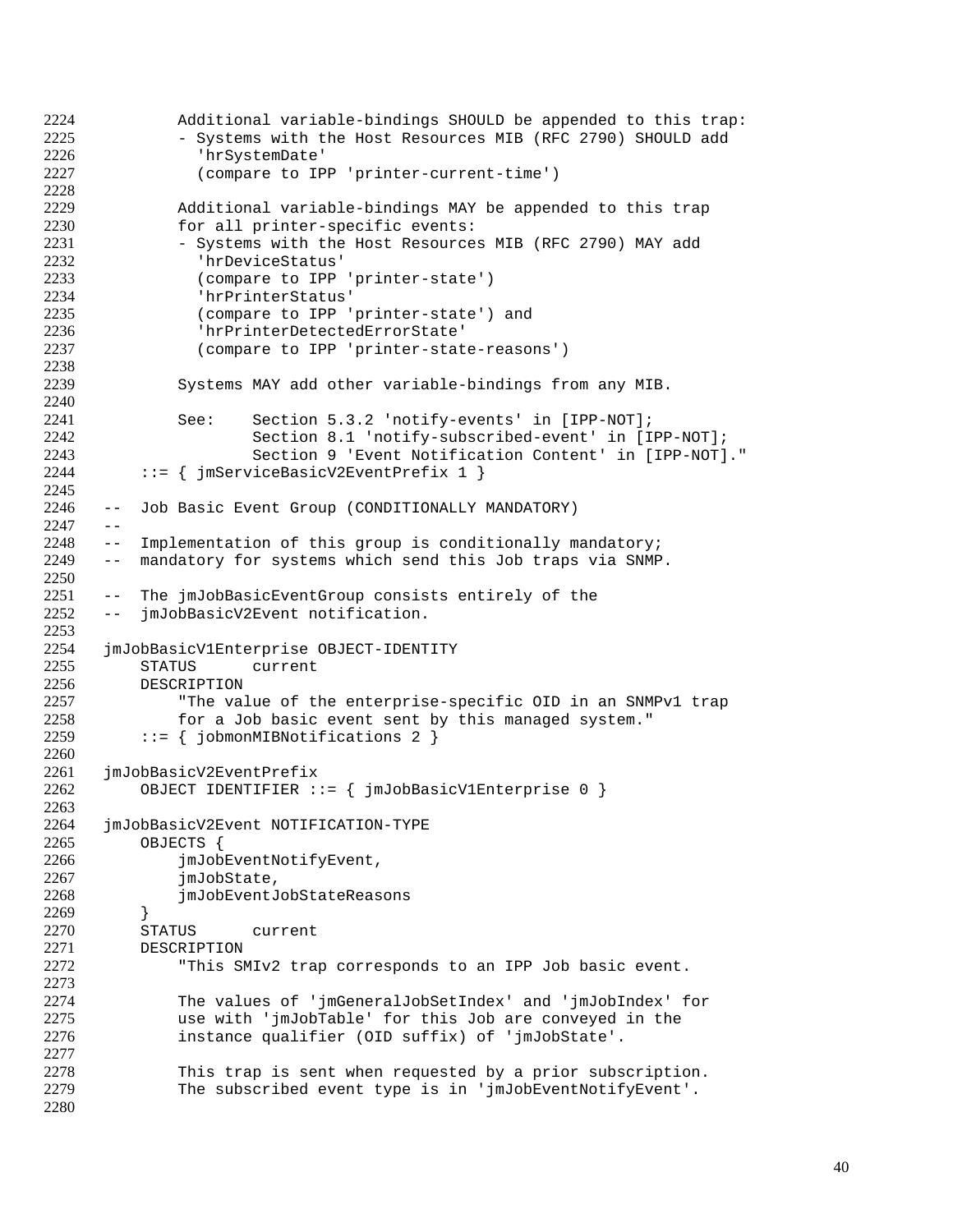```
2281 Event types reported via 'jmJobBasicV2Event' include:<br>2282 - 'job-state-changed'
              - 'job-state-changed'
2283 - 'job-created'
2284 - 'job-completed'
2285 - 'job-purged'
2286 - 'job-config-changed'
2287 - and (optionally) vendor extension event types
2288
2289 Additional variable-bindings SHOULD be appended to this trap:
2290 - Systems with the Host Resources MIB (RFC 2790) SHOULD add
2291 'hrSystemDate'
2292 (compare to IPP 'printer-current-time')
2293
2294 Systems MAY add other variable-bindings from any MIB.
2295
2296 See: Section 5.3.2 'notify-events' in [IPP-NOT];<br>2297 Section 8.1 'notify-subscribed-event' in [I
2297 Section 8.1 'notify-subscribed-event' in [IPP-NOT];
2298 Section 9 'Event Notification Content' in [IPP-NOT]."<br>2299 ::= { imJobBasicV2EventPrefix 1 }
          ::= { jmJobBasicV2EventPrefix 1 }
2300
2301 -- Job Completed Event Group (CONDITIONALLY MANDATORY)
2302 - -2303 -- Implementation of this group is conditionally mandatory;
2304 -- mandatory for systems which send this Job traps via SNMP.
2305
2306 jmJobCompletedV1Enterprise OBJECT-IDENTITY
2307 STATUS current
2308 DESCRIPTION
2309 "The value of the enterprise-specific OID in an SNMPv1 trap
2310 for a Job completed event sent by this managed system."
2311 ::= \{jobmonMIBNotifications 3\}2312
2313 jmJobCompletedV2EventPrefix
2314 OBJECT IDENTIFIER ::= { jmJobCompletedV1Enterprise 0 }
2315
2316 jmJobCompletedV2Event NOTIFICATION-TYPE
2317 OBJECTS {
2318 jmJobEventNotifyEvent,<br>2319 imJobState.
2319 jmJobState,<br>2320 imJobEventJ
              jmJobEventJobStateReasons,
2321 jmJobKOctetsProcessed,
2322 jmJobImpressionsCompleted
2323 }
2324 STATUS current
2325 DESCRIPTION
2326 "This SMIv2 trap corresponds to an IPP 'job-completed' event.
2327
2328 The values of 'jmGeneralJobSetIndex' and 'jmJobIndex' for<br>2329 use with 'jmJobTable' for this Job are conveyed in the
              use with 'jmJobTable' for this Job are conveyed in the
2330 instance qualifier (OID suffix) of 'jmJobState'.
2331
2332 This trap is sent when requested by a prior subscription.
2333 The subscribed event type is in 'jmJobEventNotifyEvent'.
2334
2335 Event types reported via 'jmJobCompletedV2Event' include:
2336 - 'job-completed'
              - 'job-purged'
```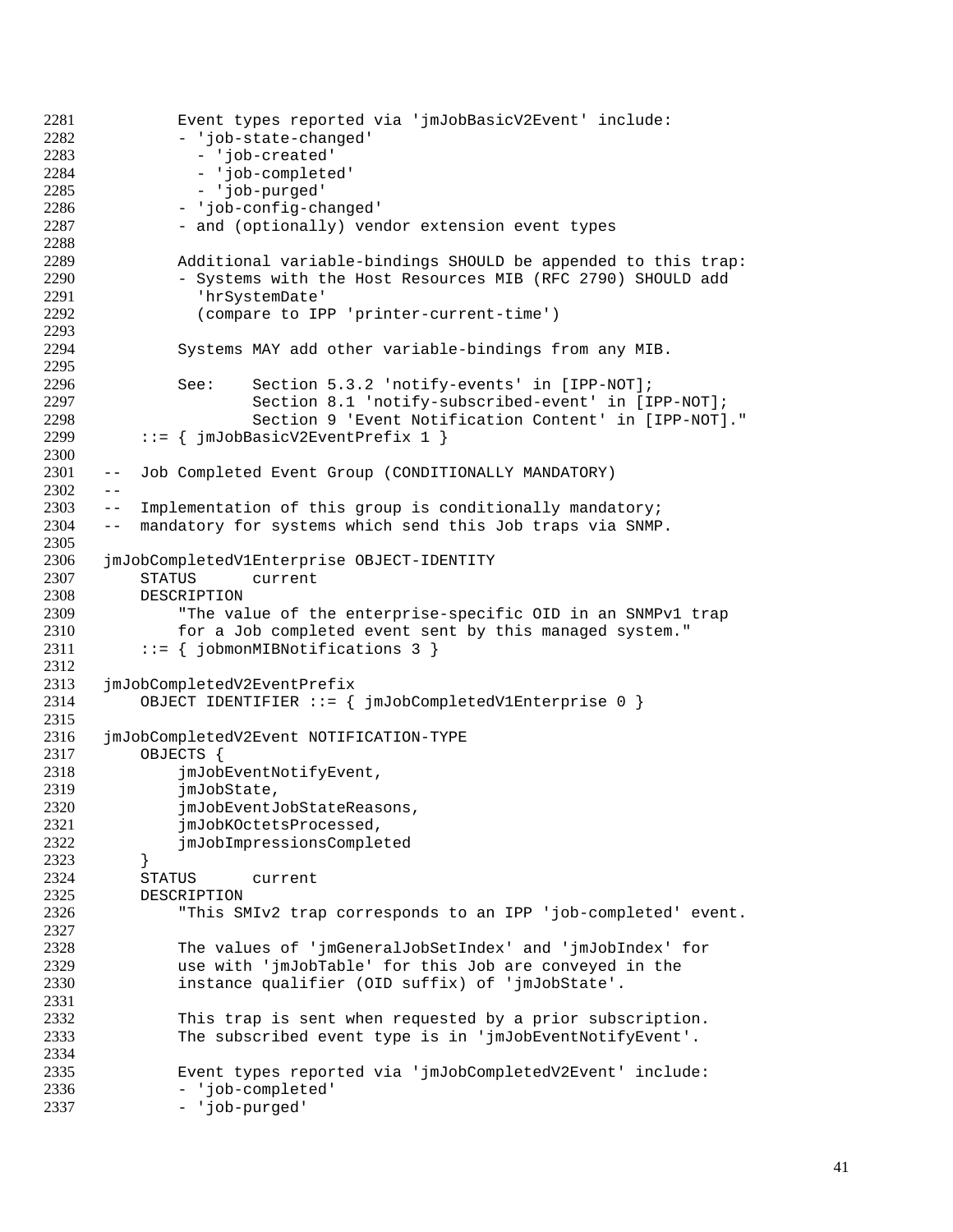- and (optionally) vendor extension event types Additional variable-bindings SHOULD be appended to this trap: - Systems with the Host Resources MIB (RFC 2790) SHOULD add 'hrSystemDate' (compare to IPP 'printer-current-time') Systems MAY add other variable-bindings from any MIB. See: Section 5.3.2 'notify-events' in [IPP-NOT]; Section 8.1 'notify-subscribed-event' in [IPP-NOT]; Section 9 'Event Notification Content' in [IPP-NOT]." 2350 ::=  $\{$  jmJobCompletedV2EventPrefix 1  $\}$  -- Job Progress Event Group (CONDITIONALLY MANDATORY)  $2353 - -$ 2354 -- Implementation of this group is conditionally mandatory;<br>2355 -- mandatory for systems which send this Job traps via SNMP -- mandatory for systems which send this Job traps via SNMP. jmJobProgressV1Enterprise OBJECT-IDENTITY STATUS current DESCRIPTION "The value of the enterprise-specific OID in an SNMPv1 trap for a Job progress event sent by this managed system." 2362 ::=  $\{jobmonMIBNotifications 4\}$  jmJobProgressV2EventPrefix OBJECT IDENTIFIER ::= { jmJobProgressV1Enterprise 0 } jmJobProgressV2Event NOTIFICATION-TYPE OBJECTS { jmJobKOctetsPerCopyRequested, 2370 jmJobKOctetsProcessed, 2371 jmJobImpressionsPerCopyRequested,<br>2372 imJobImpressionsCompleted, 2372 jmJobImpressionsCompleted,<br>2373 jmProgressJobCopiesRequest jmProgressJobCopiesRequested, jmProgressJobCollationType, jmProgressMediaSheetsCompleted, jmProgressSheetCompletedCopyNum, jmProgressSheetCompletedDocNum } STATUS current DESCRIPTION "This SMIv2 trap corresponds to an IPP 'job-progress' event. The values of 'jmGeneralJobSetIndex' and 'jmJobIndex' for use with 'jmJobTable' for this Job are conveyed in the instance qualifier (OID suffix) of 'jmJobKOctetsProcessed'. This trap is sent when requested by a prior subscription. The event type is 'job-progress'. Additional variable-bindings SHOULD be appended to this trap: - Systems with the Host Resources MIB (RFC 2790) SHOULD add 'hrSystemDate' (compare to IPP 'printer-current-time')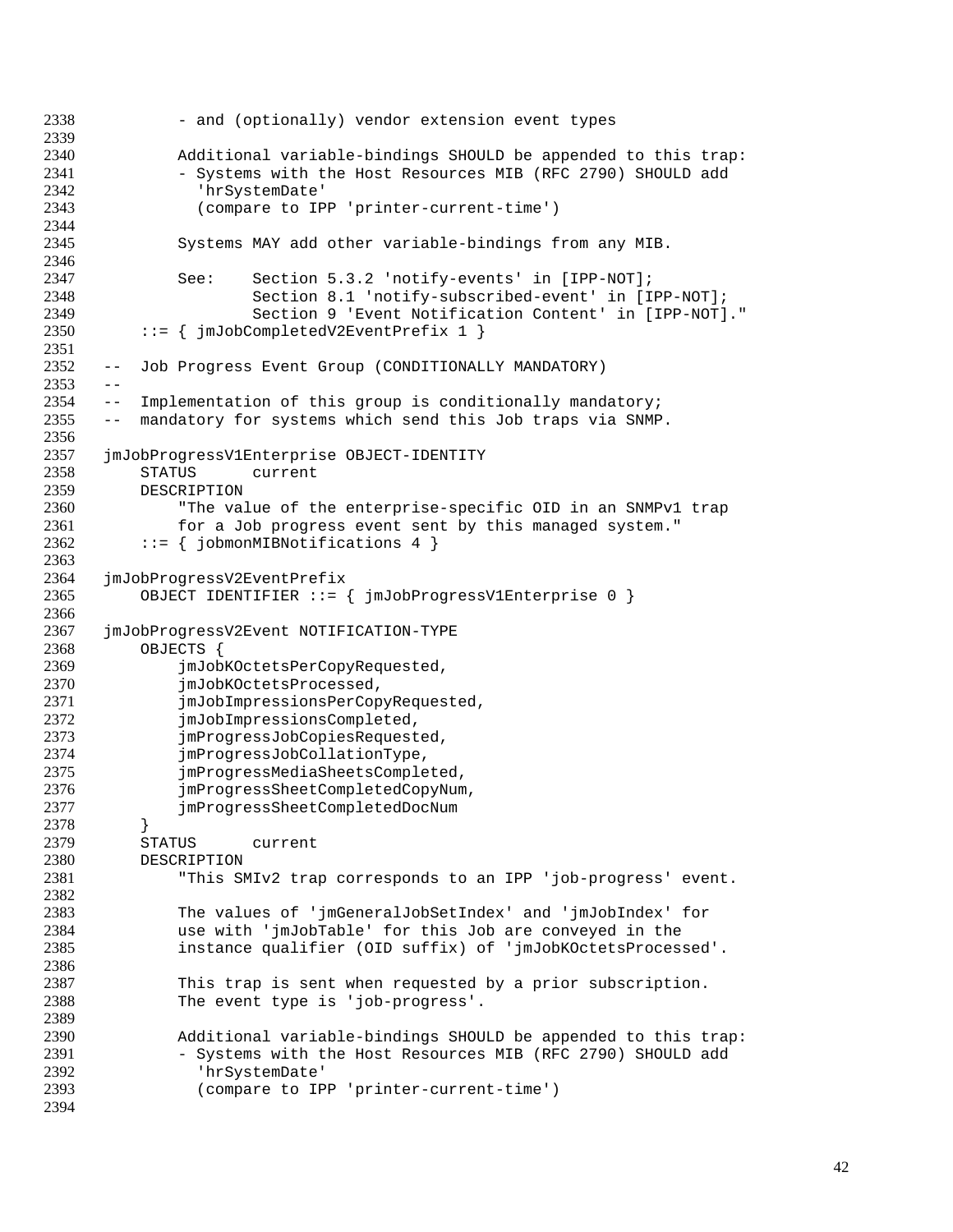Systems MAY add other variable-bindings from any MIB. See: Section 5.3.2 'notify-events' in [IPP-NOT]; Section 8.1 'notify-subscribed-event' in [IPP-NOT]; Section 9 'Event Notification Content' in [IPP-NOT]." ::= { jmJobProgressV2EventPrefix 1 } -- Conformance Information jmMIBConformance OBJECT IDENTIFIER ::= { jobmonMIB 3 } -- compliance statements jmMIBCompliance MODULE-COMPLIANCE STATUS current 2409 DESCRIPTION<br>2410 **PESCRIPTION** "The compliance statement for agents that implement the 2411 job monitoring MIB."<br>2412 MODULE -- this module 2412 MODULE -- this module<br>2413 MANDATORY-GROUPS MANDATORY-GROUPS { jmGeneralGroup, jmJobIDGroup, jmJobGroup, jmAttributeGroup } GROUP jmServiceGroup DESCRIPTION "Implementation of this group is conditionally mandatory; mandatory for systems which show Service states via SNMP." GROUP jmServiceEventGroup DESCRIPTION "Implementation of this group is conditionally mandatory; mandatory for systems which show Service events via SNMP." GROUP jmJobEventGroup 2428 DESCRIPTION<br>2429 "Impleme 2429 TImplementation of this group is conditionally mandatory;<br>2430 Tandatory for systems which show Job events via SNMP." mandatory for systems which show Job events via SNMP." GROUP jmProgressGroup DESCRIPTION "Implementation of this group is conditionally mandatory; mandatory for systems which send Job progress traps via SNMP." GROUP jmServiceBasicEventGroup DESCRIPTION "Implementation of this group is conditionally mandatory; mandatory for systems which send this Service traps via SNMP." 2442 GROUP jmJobBasicEventGroup<br>2443 DESCRIPTION **DESCRIPTION**  "Implementation of this group is conditionally mandatory; mandatory for systems which send this Job traps via SNMP." GROUP jmJobCompletedEventGroup DESCRIPTION "Implementation of this group is conditionally mandatory; mandatory for systems which send this Job traps via SNMP."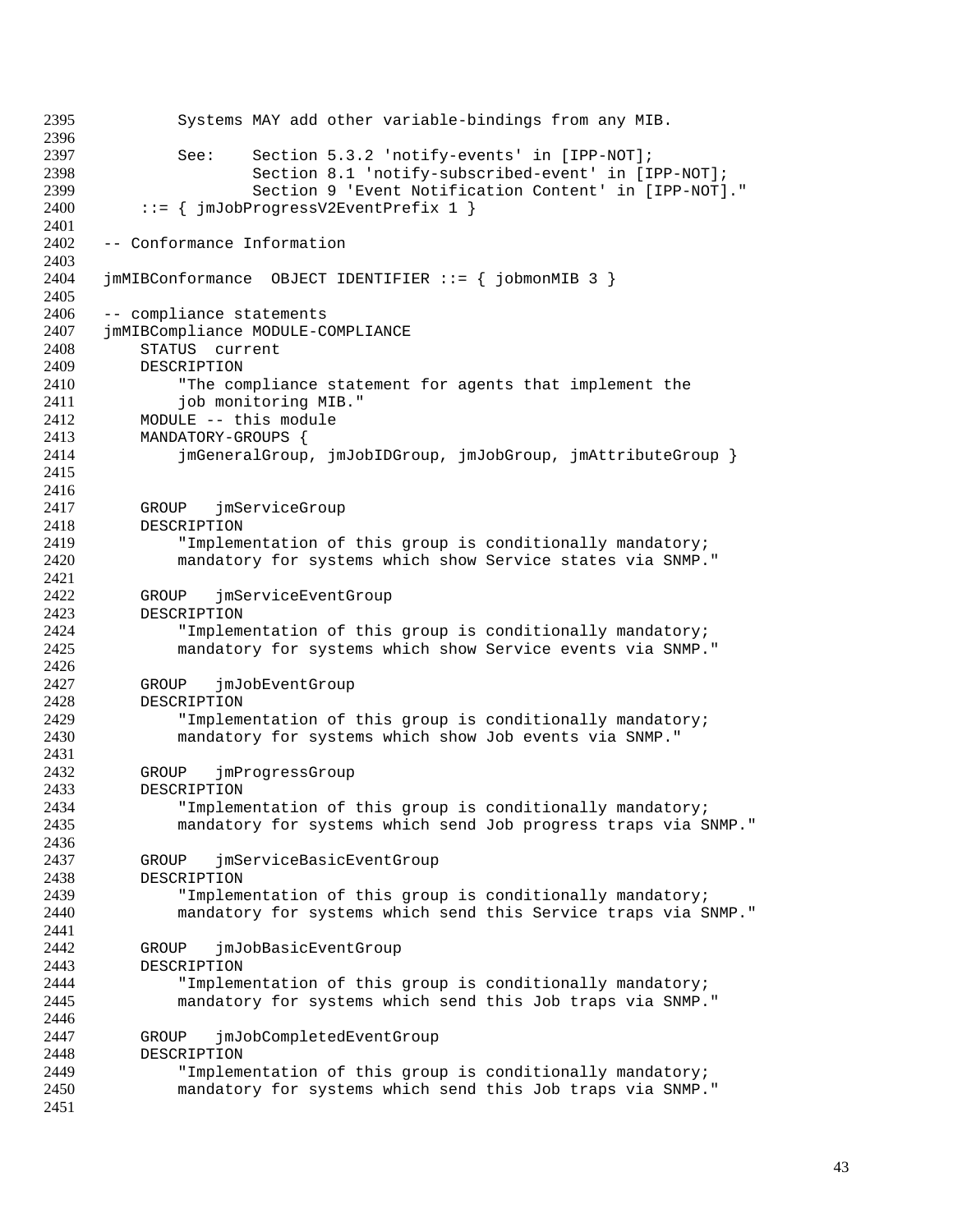```
2452 GROUP jmJobProgressEventGroup
2453 DESCRIPTION
2454 "Implementation of this group is conditionally mandatory;
2455 mandatory for systems which send this Job traps via SNMP."
2456
2457 OBJECT jmGeneralJobSetName
2458 SYNTAX JmUTF8StringTC (SIZE(0..8))
2459 DESCRIPTION
2460 "Only 8 octets maximum string length NEED be supported by the
2461 agent."
2462
2463 OBJECT jmJobOwner
2464 SYNTAX JmJobStringTC (SIZE(0..16))
2465 DESCRIPTION
2466 "Only 16 octets maximum string length NEED be supported by the
             agent."
2468
2469 ::= \{ jmMIBConformance 1 \}2470
2471 jmMIBGroups OBJECT IDENTIFIER ::= { jmMIBConformance 2 }
2472
2473 jmGeneralGroup OBJECT-GROUP
2474 OBJECTS {
2475 jmGeneralNumberOfActiveJobs, jmGeneralOldestActiveJobIndex,
2476 jmGeneralNewestActiveJobIndex, jmGeneralJobPersistence,
2477 jmGeneralAttributePersistence, jmGeneralJobSetName}
2478 STATUS current
2479 DESCRIPTION
2480 "The general object group."
2481 ::= { \{ \text{mmMIBGroups} \quad 1 \}2482
2483 jmJobIDGroup OBJECT-GROUP
2484 OBJECTS {
2485 jmJobIDJobSetIndex, jmJobIDJobIndex }
2486 STATUS current<br>2487 DESCRIPTION
         DESCRIPTION
2488 "The job ID object group."
2489 ::= { jmMIBGroups 2 }
2490<br>2491
     2491 jmJobGroup OBJECT-GROUP
2492 OBJECTS {
2493 jmJobState, jmJobStateReasons1, jmNumberOfInterveningJobs,
2494 jmJobKOctetsPerCopyRequested, jmJobKOctetsProcessed,
2495 jmJobImpressionsPerCopyRequested, jmJobImpressionsCompleted,
2496 jmJobOwner }
2497 STATUS current
2498
2499
2500 DESCRIPTION
2501 "The job object group."
2502 ::= { jmMIBGroups 3 }
2503
2504 jmAttributeGroup OBJECT-GROUP
2505 OBJECTS {
2506 jmAttributeValueAsInteger, jmAttributeValueAsOctets }
2507 STATUS current<br>2508 DESCRIPTION
         2508 DESCRIPTION
```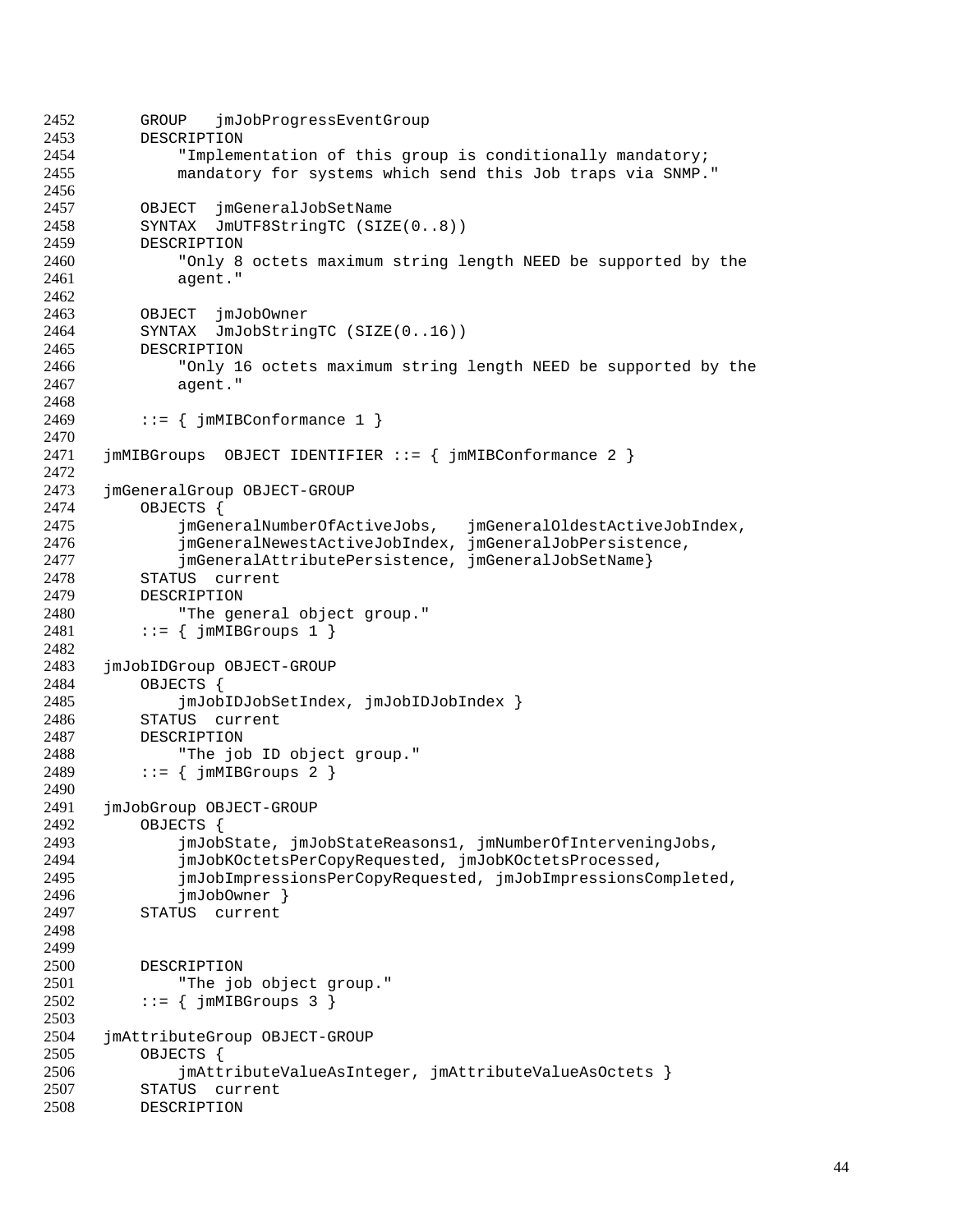```
2509 The job attribute object group."<br>2510 ::= { imMIBGroups 4 }
            ::= { jmMIBGroups 4 }
2511
2512 jmServiceGroup OBJECT-GROUP
2513 OBJECTS {
2514 jmServiceName,
2515 jmServiceURI,
2516 jmServiceJobServiceTypes,<br>2517 imServiceJobSetsConfigure
                 imServiceJobSetsConfigured,
2518 jmServiceDevicesConfigured,
2519 jmServiceState,
2520 jmServiceStateReasons
2521
             }
2522 STATUS current
2523 DESCRIPTION<br>2524 "The ser
2524 "The service object group."<br>2525 ::= { jmMIBGroups 7 }
            ::= { \{ \{ \} \{ \} \{ \} \{ \} \{ \} \{ \} \{ \} \{ \} \{ \} \{ \} \{ \} \{ \} \{ \} \{ \} \{ \} \{ \} \{ \} \{ \} \{ \} \{ \} \{ \}2526
2527 jmServiceEventGroup OBJECT-GROUP<br>2528 0BJECTS {
            OBJECTS {
2529 jmServiceEventNotifyEvent,
2530 jmServiceEventNotifyTime,
2531 jmServiceEventServiceIndex,
2532 jmServiceEventServiceState,<br>2533 imServiceEventServiceStateR
                 2533 jmServiceEventServiceStateReasons
2534
             }
2535 STATUS current
2536 DESCRIPTION
2537 The service event object group."<br>2538 ::= { imMIBGroups 8 }
            ::= { jmMIBGroups 8 }
2539
2540 jmJobEventGroup OBJECT-GROUP
2541 OBJECTS {
2542 jmJobEventNotifyEvent,<br>2543 imJobEventNotifyTime,
2543 jmJobEventNotifyTime,<br>2544 jmJobEventJobSetIndex
2544 jmJobEventJobSetIndex,<br>2545 jmJobEventJobIndex,
                 jmJobEventJobIndex,
2546 jmJobEventJobState,<br>2547 imJobEventJobStateR
                 2547 jmJobEventJobStateReasons
2548
            }
2549 STATUS current
2550 DESCRIPTION
2551 "The job event object group."
2552 ::= { \{ \text{mMIBGroups} \space 9 \}2553
2554 jmProgressGroup OBJECT-GROUP
2555 OBJECTS {
2556 jmProgressJobCopiesRequested,<br>2557 imProgressJobCollationType.
2557 jmProgressJobCollationType,<br>2558 jmProgressMediaSheetsComple
                 jmProgressMediaSheetsCompleted,
2559 jmProgressSheetCompletedCopyNum,
2560 jmProgressSheetCompletedDocNum
2561
             }
2562 STATUS current
2563 DESCRIPTION
2564 "The job progress object group."<br>2565 ::= { imMIBGroups 10 }
            \cdot := \{ \cdot \text{imMIBGroups} \mid 10 \}
```